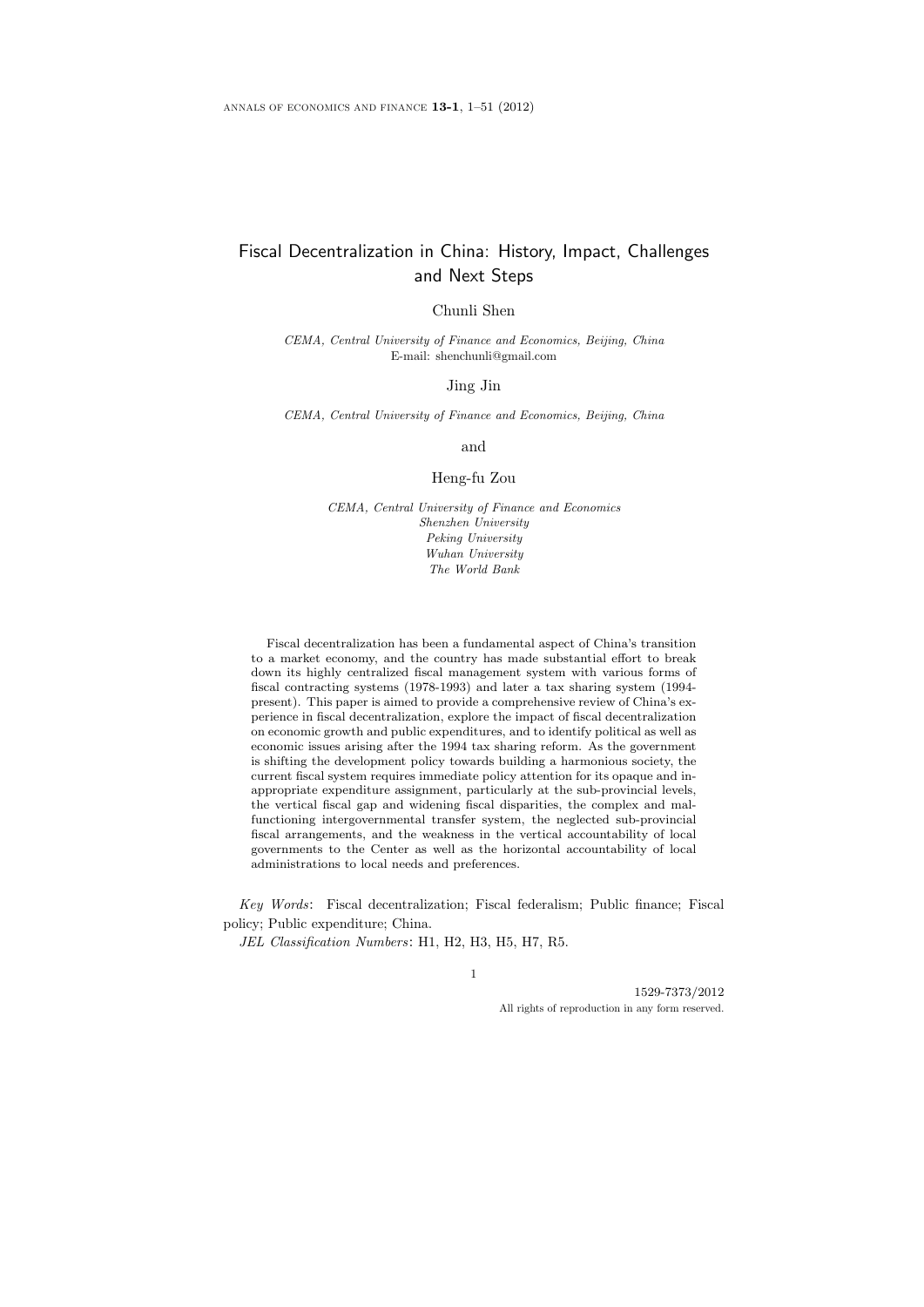# **1. INTRODUCTION**

The last decade has witnessed a world trend of fiscal decentralization in the developing countries as an escape from inadequate growth and inefficient governance. Fiscal decentralization is widely recognized as an essential component in China's transition to a market economy, and advocated by many for its contribution to the country's remarkable economic performance over the last 30 years. The country has made substantial effort to break down its highly centralized fiscal management system with various forms of fiscal contracting systems and later a tax sharing system.

Although China remains a unitary political system, the current structure of governance bears prominent features of fiscal decentralization. Subnational governments in China are organized in a four-level hierarchy, with each level of government reporting to the next highest level (see Figure 1).



**FIG. 1.** China: Structure of Government (End of 2005)

Source: China Statistical Yearbook 2006.

In a comparative perspective, China is much more decentralized than most developing and transition countries, especially on the spending side (table 1). In 2005, more than 70 percent of the entire public expenditure was made at the sub-national levels, in contrast to the average 19.6 percent in developing countries and 22.3 percent in transition economies.

This paper is aimed to provide a comprehensive review of China's experience in fiscal decentralization, explore the impact of fiscal decentralization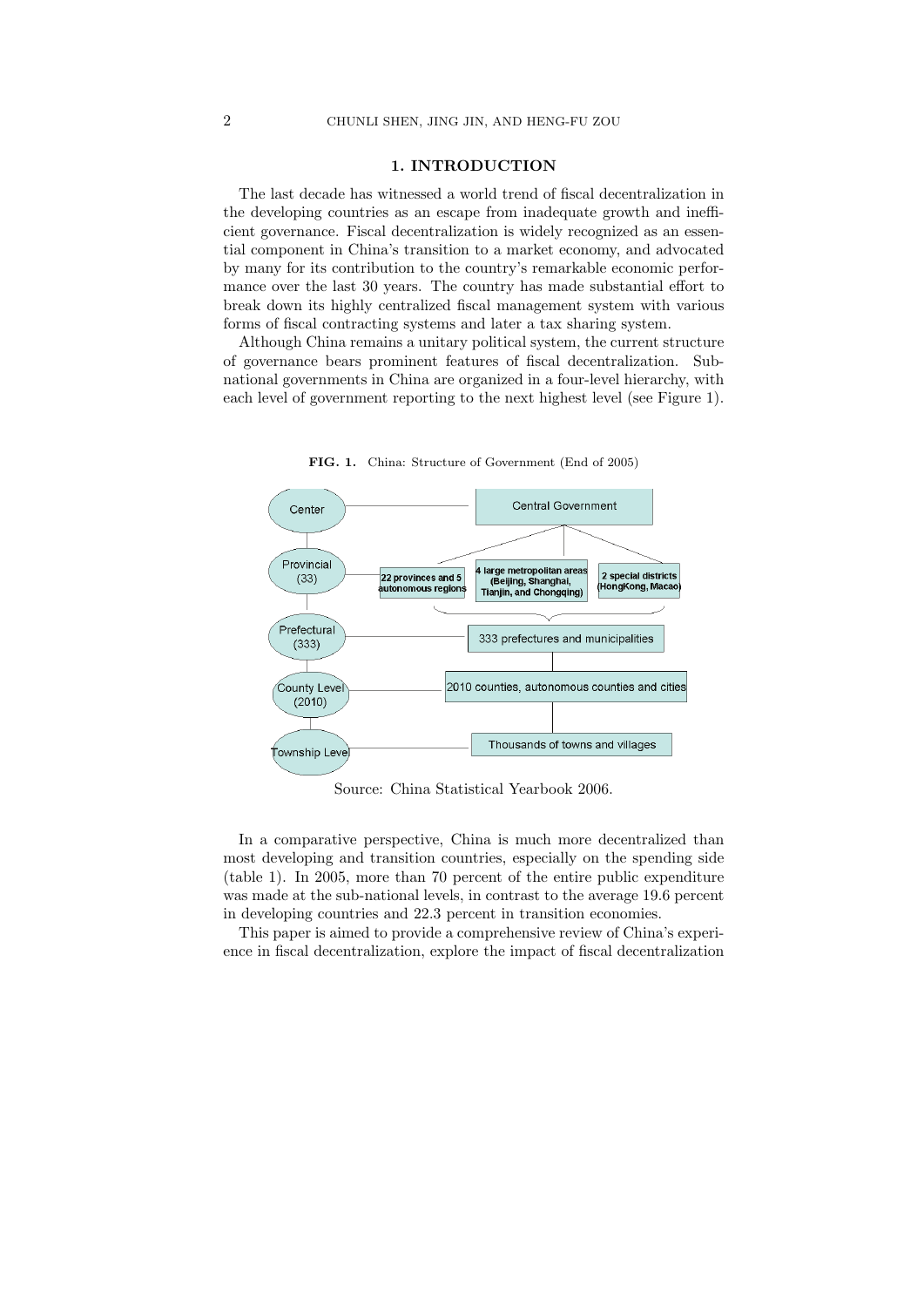| Indicator              | China | Developing | Transition | OECD      |
|------------------------|-------|------------|------------|-----------|
|                        |       | Countries  | Economies  | countries |
| Subnational share of   | 48    | 16.6       | 18.4       | 19        |
| government revenue     |       |            |            |           |
| Subnational share of   | 74    | 19.6       | 22.3       | 32        |
| government expenditure |       |            |            |           |

**TABLE 1.**

Fiscal Decentralization Indicators: China vs. Other Countries

Note: Data for China are for 2005. Data for other countries are for various years and adapted from Shah (2004).

on economic growth and public expenditures, and to identify political as well as economic issues arising after the 1994 tax sharing reform.

The paper is divided into six main parts: the second section provides a historical overview of China's fiscal decentralization before 1994; the third section briefly summaries the economic and political background of the 1994 reform; the 1994 tax sharing reform and its impact are examined in the fourth section; the next section focuses on the existing expenditure and revenue assignments of the fiscal system; the in-depth analysis of the intergovernmental transfer system is presented in the sixth section; the following section addresses various issues related to local government financing, including local taxes and local borrowing; the eighth section assesses the shifting of fiscal power between the central government and local governments through decentralization; the debate over the impact of fiscal decentralization on economic growth is highlighted in the ninth section; the tenth section discusses political and economic issues induced by the fiscal decentralization reforms; and the paper concludes that the time is ripe for significant amendment and reforms of the existing fiscal arrangements, and lists potential policy options for consideration.

## **2. A HISTORICAL REVIEW OF FISCAL DECENTRALIZATION BEFORE 1994**

A good knowledge of the history and process of China's fiscal decentralization is indispensable to understand the challenges facing the country's intergovernmental fiscal system today. This paper therefore opens with a thorough review of the major changes in China's fiscal system since the inception of the People's Republic in 1949. This survey is divided into three periods: the pre-reform fiscal system of 1949-1978; the ad-hoc decentralization of 1979-1993; and the tax assignment system, in operation from 1994 to the present. For each period, the fiscal system is reviewed under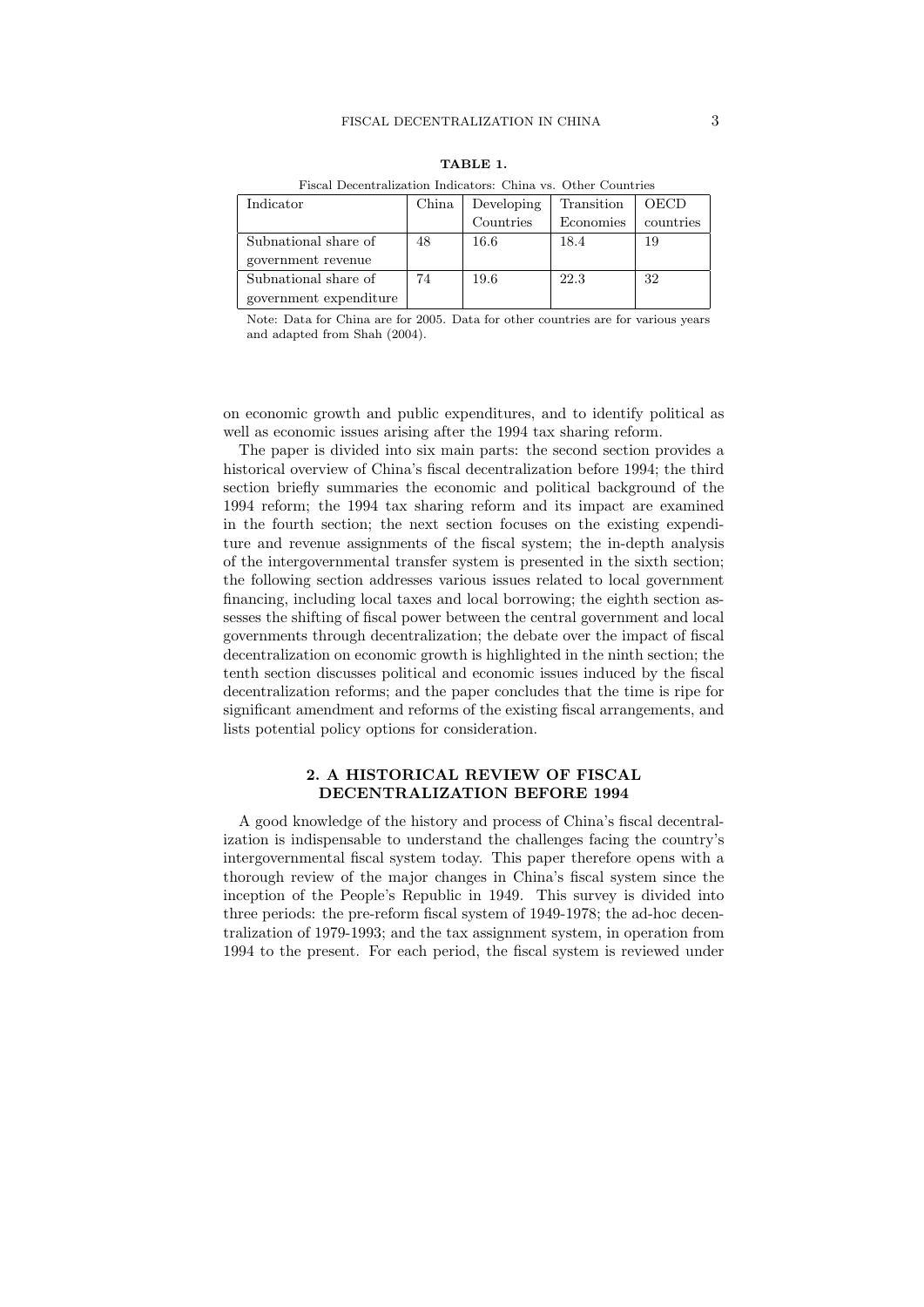three themes—tax assignment, expenditure assignment, and the intergovernmental transfer system.

# **(1) 1949 — 1978 Pre-Reform Fiscal System: Central Control System**

The centralization of planning, finance, and administration dominated the first 30 years of the People's Republic (1949-78). It was a system in which all decisions about what people needed were decided from the top. Revenues were collected by local governments and accrued to the center. The consolidated budget system forbad discretionary spending power for local governments. And in the context of the pre-industrial, agrarian, and under-developed conditions then prevailing in China, the central planning system worked (Lardy 1978; Oksenberg and Tong 1991; Riskin 2000; Wong 2000; Wong, et al. 1995).

#### **Tax System**

The tax system was crude, with no personal or corporate income taxes. Revenues were largely raised from the profit remittances of state-owned enterprises (SOEs), whose profitability was ensured by state-fixed prices. At the end of the 1970s, profits from SOEs accounted for nearly half of total government revenues. Although the provinces participated in raising revenues, their expenditures were budgeted by the center.

Tax administration was simple since there were relatively few taxpayers, and those few were mainly SOEs. Tax collection was delegated to local governments. Given fixed prices and planned output and sales, the accounts of SOEs were easy to monitor and their revenues were easy to determine (Wong 2000).

#### **Expenditure and Budget**

Expenditures were essentially determined at the center. Under the consolidated budget system, the central government set spending priorities, approved local budgets according to local spending needs, and determined civil service salary scales, pension and unemployment benefits, educational and health care standards, etc. In the absence of independent budgets, sub-national governments lacked discretionary spending power. They were budgetary units identical to SOEs — merely agents of the central government.

With respect to expenditure assignment, the central government was responsible for national defense, economic development (capital spending, R&D, universities and research institutes), industrial policy, and administration of national institutions. Sub-national governments were in charge of delivering day-to-day public administration and social services such as primary and secondary education, public safety, health care, social security, housing, and other local/urban services.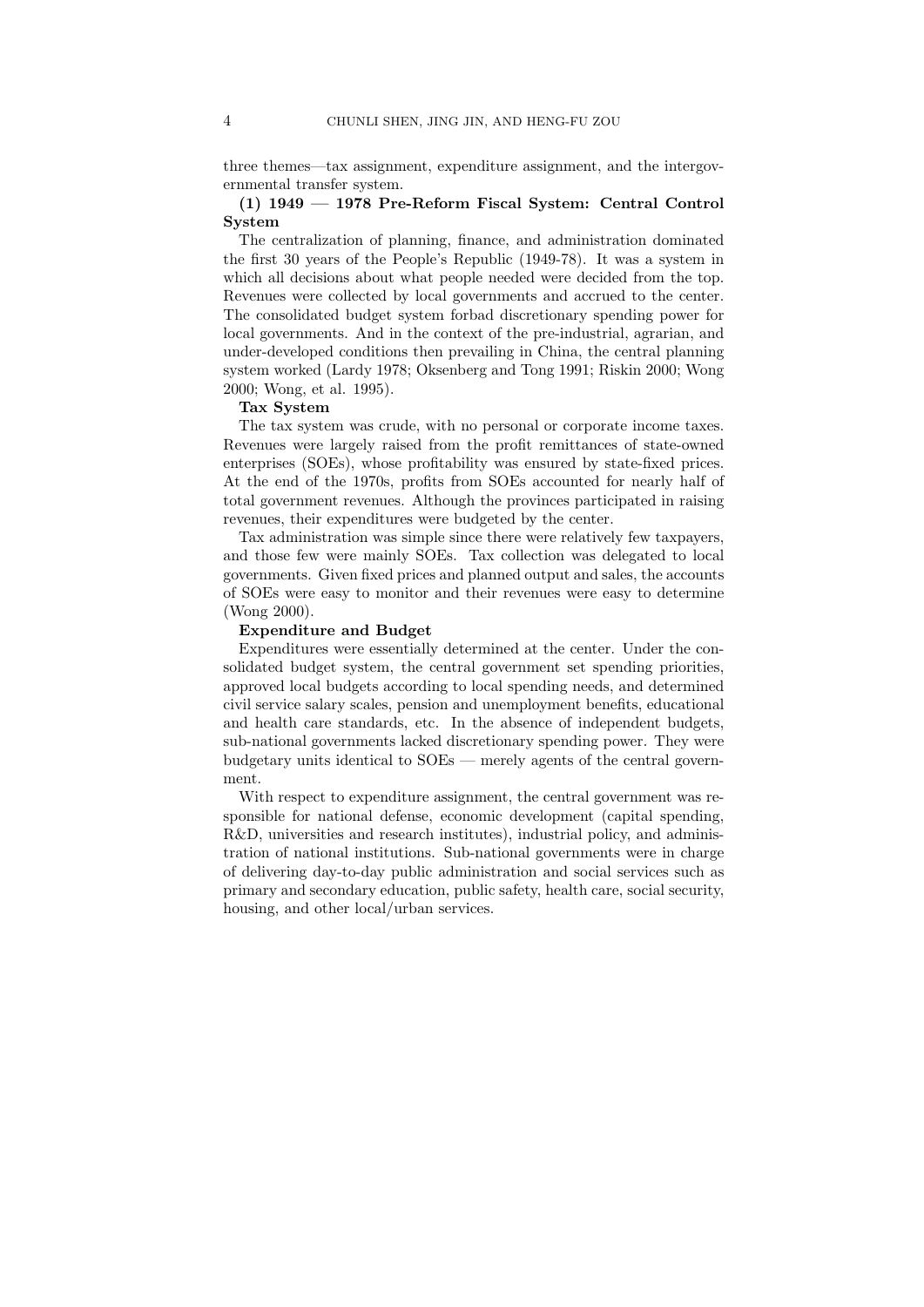**The Intergovernmental Transfer System: Fiscal Gap Transfers** Since local finance came from the central budget, intergovernmental transfers were set to finance the gap between locally collected revenues and permitted local expenditures. In other words, local income in excess of expenses was submitted to the central government, and shortfalls were automatically covered. This revenue-sharing system was highly redistributive: for example, while Shanghai gave up 80-90 percent of its collected revenues, Guizhou was able to finance more than two-thirds of its expenditures from central subsidies (Wong 2000).

The pre-reform fiscal system was simple and effective in the particular context, but it was completely lacking in fiscal incentives for local governments or enterprises. As China's leaders set their sights on a market economy from 1979 onward, the mechanisms of the planned economy including monopoly state ownership of industry, administrative prices, and central economic planning — were dismantled, and accordingly the fiscal system quickly broke down. For example, the foundation of the pre-reform fiscal system — profits from state-owned enterprises — collapsed in the face of the burgeoning non-state sector, growing competition imposed on SOEs, and rising wages and resource prices. Furthermore, tax administration was enormously challenged by the proliferation of enterprises with various forms of ownership. The fiscal system was on the verge of a crash, and during the 1980s a number of different revenue-sharing systems were tried out to overcome the rigidities of the central planning system. The next section will elaborate on these major fiscal reforms from 1979 to 1993.

# **(2) 1979 — 1993 Ad Hoc Decentralization: Fiscal Contracting System**

The series of fiscal reforms over the period 1979-1993 were mostly driven by the significant reduction in fiscal revenue collection as a percentage of GDP and the precipitous decline in the central government's share of revenues. The central government grappled with the considerable fiscal pressure it was facing by devolving expenditure responsibilities to sub-national governments — a move that led to complex bargaining over sharing schemes between different levels of government. Fiscal reforms in this period were aimed at promoting local economic development through increasing the responsibilities of local governments and increasing their autonomy in carrying out fiscal functions, while also preserving an adequate degree of fiscal control for the central government. Three different revenue-sharing systems were introduced in 1980, 1985, and 1988. These reforms have been described as an example of 'market-preserving' federalism, which refers to a special type of federalism that limits the degree to which a country's po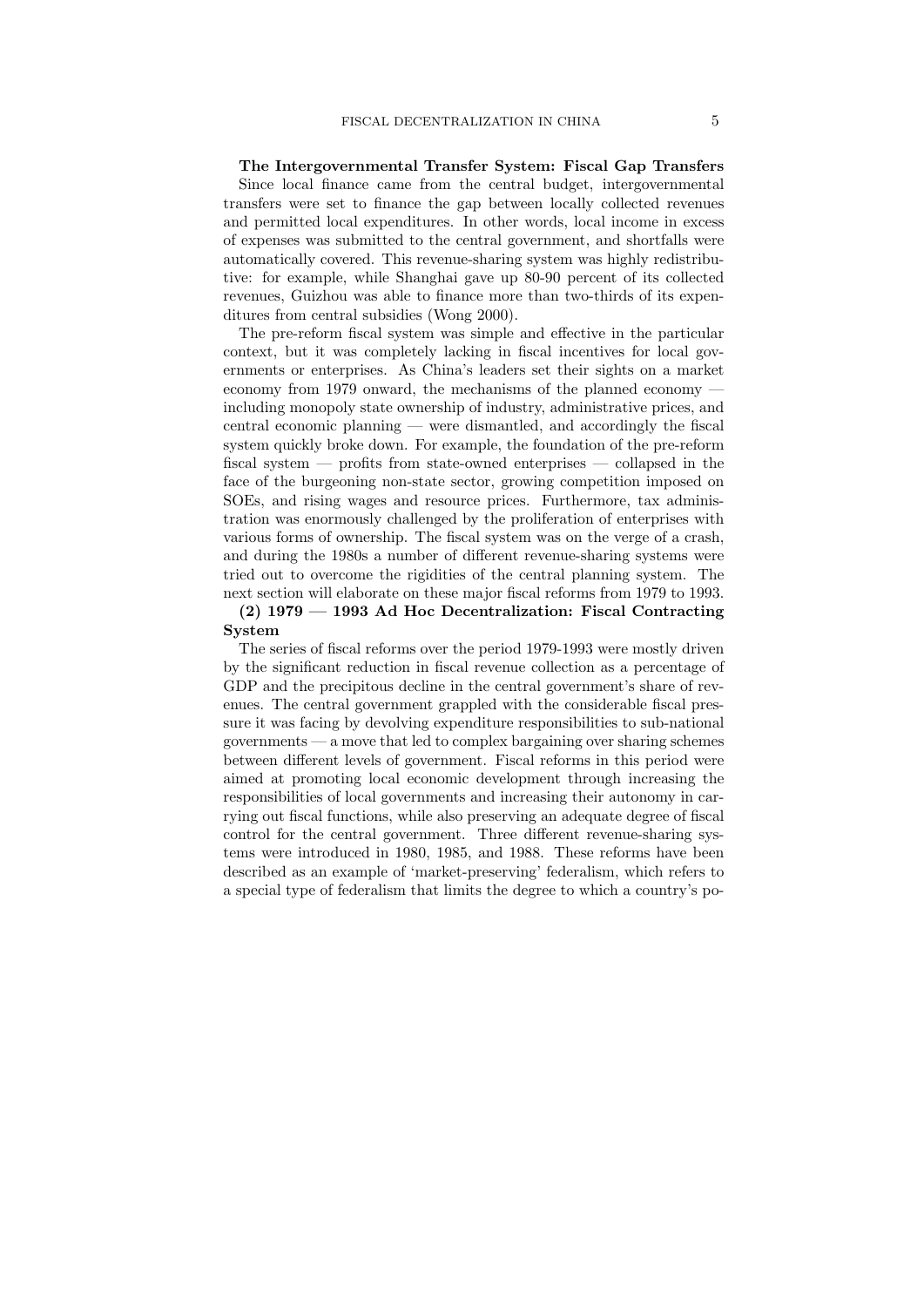litical system can encroach upon its markets (Montinola, et al. 1995; Qian and Weingast  $1997$ ).<sup>1</sup>

## **1980 Contract Responsibility System**

In 1980, the highly centralized system was replaced by a fiscal revenuesharing system. From then on, the central and provincial governments each began to 'eat in separate kitchens', which provided sub-national governments with an incentive to collect revenues. Under this system, centralprovincial sharing rules were established by the central government; provincialprefectural relations were governed by the province; and this principle extended to prefectural-county relations. There were three basic types of revenues under the reformed system: central-fixed revenues, local-fixed revenues, and shared revenues. During the period 1980-84, about 80 percent of shared revenues were remitted to the central government and 20 percent were retained by local governments. The bases and rates of all taxes, whether shared or fixed, were determined by the central government. Enterprises were supposed to pay taxes to the level of government to which they were subordinate. Most revenues were collected by local finance bureaus.

## **1985 Modified Contract Responsibility System**

The uniform-sharing formula reform during the period 1980-1984 boosted revenue collection in many areas — creating large surpluses in affluent provinces but also deficits in poor provinces. In 1985, the State Council redesigned revenue-sharing arrangements by varying schedules based on localities' budget balances in previous years. The financially weak provinces were allowed to retain more revenues, but the wealthier regions, like Shanghai, Beijing, Tianjin, Liaoning, Jiangsu, and Zhejiang, were penalized by a requirement to remit more revenues to the center. As a consequence, the revenues from these regions generally grew more slowly than the national average, since the high level of remittance curbed local enthusiasm for expanding their tax bases.

<sup>1</sup>Montinola, Qian, and Weingast identify a set of five conditions that represent an ideal type of institutional arrangement for market-preserving federalism (italics in original). (1) There exists a hierarchy of governments with a delineated scope of authority (for example, between the national and sub-national governments) so that each government is autonomous in its own sphere of authority. (2) The su-bnational governments have primary authority over the economy within their jurisdictions. (3) The national government has the authority to police the common market and to ensure the mobility of goods and factors across sub-government jurisdictions. (4) Revenue sharing among governments is limited and borrowing by governments is constrained so that all governments face hard budget constraints. (5) The allocation of authority and responsibility has an institutionalized degree of durability so that it cannot be altered by the national government either unilaterally or under pressure from sub-national governments. While condition (1) is the defining feature of federalism, conditions two through five are required to ensure federalism's market-preserving qualities.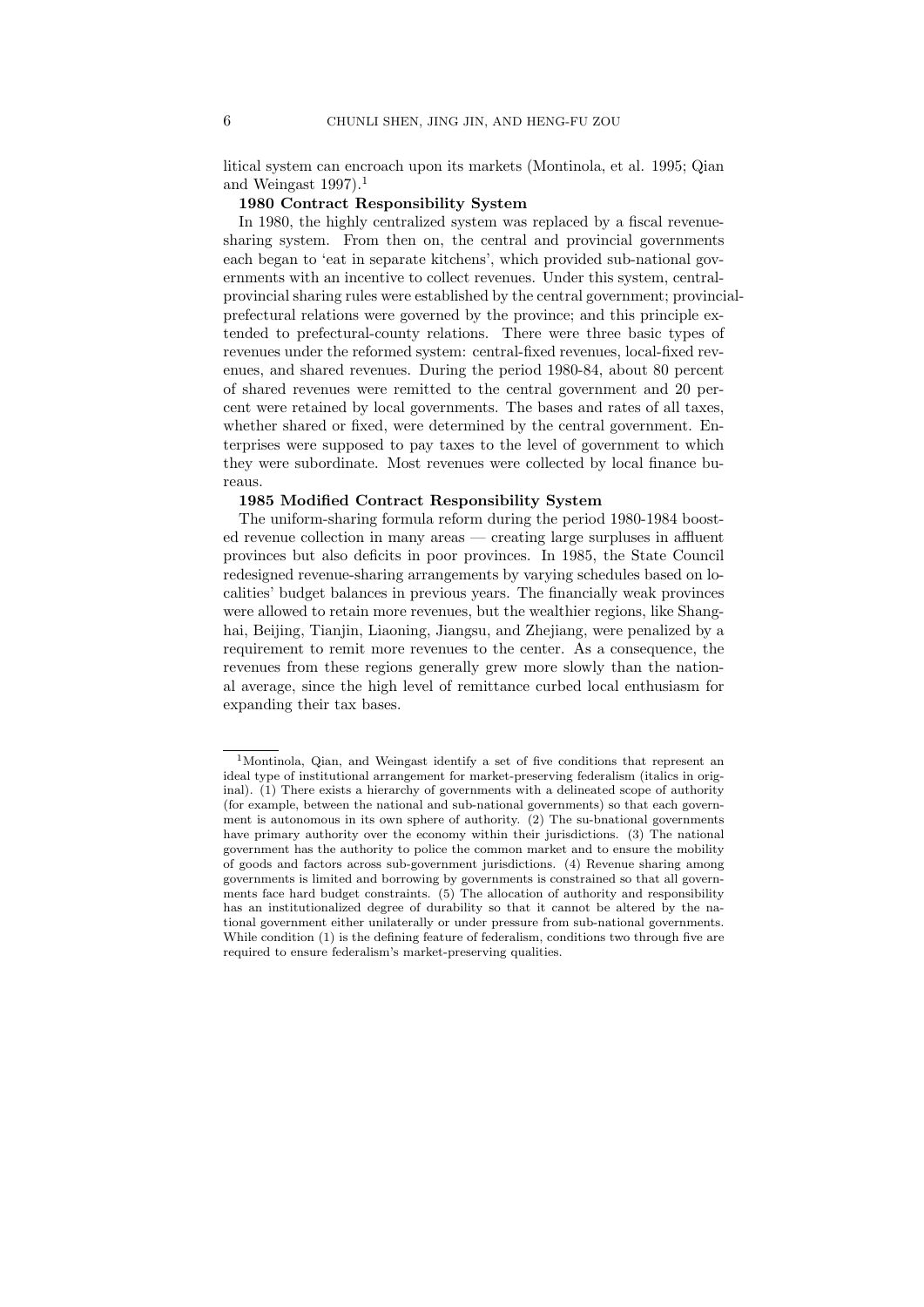# **1988 Fiscal Contracting System**

In the period 1988-1993, the 'fiscal contracting system' was implemented. This system required each level of government to contract with its subordinate level to meet certain revenue and expenditure targets. Six types of central-provincial revenue-sharing methods were adopted and applied to a range of provinces (see Table 2). Sub-national governments were required to finance their own expenditures through self-generated and shared revenues (Agarwala 1992;Lou 2008).

# **The Intergovernmental Transfer System: Mixed Gap-Filling Transfer System**

During this period, the transfer system was still predominantly a matter of transfers to fill gaps. When the base amount for expenditures was larger than the fixed local revenues, the province was allowed to keep all of the fixed revenue, and in addition was entitled to shared revenues, which filled the fiscal gap. When the base amount of expenditure in a province was less than its base amount of local fixed revenue, the province had to remit the surplus to the central government. And when the base amount for expenditure in the province was greater than both the base amounts for its fixed revenue and the shared revenues, then the province was permitted to keep both, filling the fiscal gap with 'fixed subsidy' grants from the central government (Zhang and Martinez-Vazquez 2003).

The system of intergovernmental transfers in China consisted of four kinds of central-local grants. First, 'Fixed Subsidies' were a transfer program aimed at redistributing revenues and expenditures to maintain local fiscal balance. Subsidies were given to provinces with base-year expenditures larger than base-year revenues. Second, 'Special-Purpose Grants' were initially used for disaster relief, poverty reduction, and other specific purposes, and were later expanded in both the range of programs and the size of the financial resources. Third, 'Annual Accounting Closing Transfers', determined at the end of each fiscal year, acted as an adjustment to net revenues and expenditures, taking into account transfers between central and local governments. And fourth, 'Capital Grants' were conditional grants disbursed by the central government mainly for local capital construction and other investment activities. Under the fiscal contract system, some provinces had to remit to the central government a part of their revenues, set according to a predetermined lump-sum amount or to a progressively increasing ratio of revenues. The central government depended a great deal on receiving transfers from the better-off provinces during this period.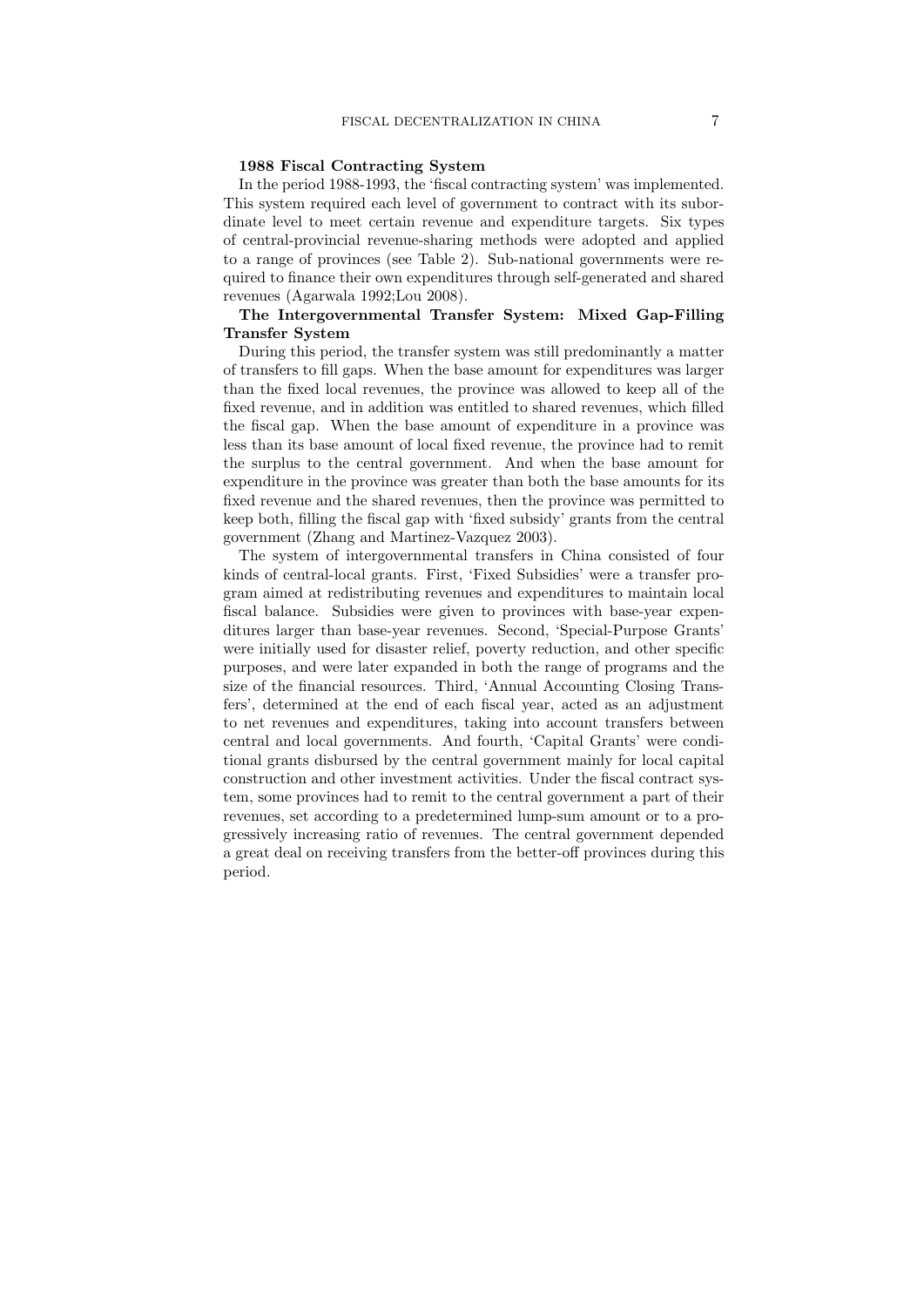## **TABLE 2.**

# 1988 Fiscal Contracting Methods

| The central-local revenue sharing rate and the yearly growth rate of local<br>revenues were based on the revenue performance of the province over recent<br>years and negotiated by the central and provincial governments. If the real<br>growth rate was greater than the contracted rate, the province could keep all<br>the surpluses. If the real growth rate was lower than the contracted rate, then<br>the province had to make up the gap.<br>Central gov't shared revenue in the province $=$ revenue in the province in pre-<br>vious year $*(1 + \text{contracted yearly growth rate of the province}) * \text{contracted}$<br>central shared ratio<br>2. fixed local shared rate in total revenue<br>The sharing rate was determined on the basis of a base amount for total<br>expenditure and a base amount for total revenue. In other words, the province<br>shares the revenue growth according to the same ratio.<br>Local govt shared ratio of total revenue in the province $=$ base amount for<br>expenditure in province / base amount for total revenue in province<br>3. fixed local shared rate in total revenue + incremental fixed shared<br>$_{\rm rate}$<br>Besides sharing total revenue on the basis of a fixed shared ratio, the province<br>could share the revenue growth at a different sharing ratio.<br>4. contracted remittance with fixed annual growth rate<br>The province remits to the central govt a fixed amount per year plus a variable<br>amount determined by a fixed yearly growth rate contracted by the center and<br>the province.<br>5. fixed contracted remittance<br>The province remitted to the central govt a fixed amount every year which<br>equal to the revenue surplus in the base year:<br>Fixed contracted remittance in province $=$ base amount for revenue $-$ base<br>amount for expenditure<br>6. fixed contracted grants<br>For all provinces whose base amount for expenditure was larger than the base<br>amount for revenue, they keep all the base revenue and in addition get a fixed<br>contracted grant from the central gov't every year which was theoretically<br>equal to the fiscal gap in the base year. | 1. contracted sharing rate with fixed yearly growth rate of revenue |
|------------------------------------------------------------------------------------------------------------------------------------------------------------------------------------------------------------------------------------------------------------------------------------------------------------------------------------------------------------------------------------------------------------------------------------------------------------------------------------------------------------------------------------------------------------------------------------------------------------------------------------------------------------------------------------------------------------------------------------------------------------------------------------------------------------------------------------------------------------------------------------------------------------------------------------------------------------------------------------------------------------------------------------------------------------------------------------------------------------------------------------------------------------------------------------------------------------------------------------------------------------------------------------------------------------------------------------------------------------------------------------------------------------------------------------------------------------------------------------------------------------------------------------------------------------------------------------------------------------------------------------------------------------------------------------------------------------------------------------------------------------------------------------------------------------------------------------------------------------------------------------------------------------------------------------------------------------------------------------------------------------------------------------------------------------------------------------------------------------------------------------------------------------------------------------------------|---------------------------------------------------------------------|
|                                                                                                                                                                                                                                                                                                                                                                                                                                                                                                                                                                                                                                                                                                                                                                                                                                                                                                                                                                                                                                                                                                                                                                                                                                                                                                                                                                                                                                                                                                                                                                                                                                                                                                                                                                                                                                                                                                                                                                                                                                                                                                                                                                                                |                                                                     |
|                                                                                                                                                                                                                                                                                                                                                                                                                                                                                                                                                                                                                                                                                                                                                                                                                                                                                                                                                                                                                                                                                                                                                                                                                                                                                                                                                                                                                                                                                                                                                                                                                                                                                                                                                                                                                                                                                                                                                                                                                                                                                                                                                                                                |                                                                     |
|                                                                                                                                                                                                                                                                                                                                                                                                                                                                                                                                                                                                                                                                                                                                                                                                                                                                                                                                                                                                                                                                                                                                                                                                                                                                                                                                                                                                                                                                                                                                                                                                                                                                                                                                                                                                                                                                                                                                                                                                                                                                                                                                                                                                |                                                                     |
|                                                                                                                                                                                                                                                                                                                                                                                                                                                                                                                                                                                                                                                                                                                                                                                                                                                                                                                                                                                                                                                                                                                                                                                                                                                                                                                                                                                                                                                                                                                                                                                                                                                                                                                                                                                                                                                                                                                                                                                                                                                                                                                                                                                                |                                                                     |
|                                                                                                                                                                                                                                                                                                                                                                                                                                                                                                                                                                                                                                                                                                                                                                                                                                                                                                                                                                                                                                                                                                                                                                                                                                                                                                                                                                                                                                                                                                                                                                                                                                                                                                                                                                                                                                                                                                                                                                                                                                                                                                                                                                                                |                                                                     |
|                                                                                                                                                                                                                                                                                                                                                                                                                                                                                                                                                                                                                                                                                                                                                                                                                                                                                                                                                                                                                                                                                                                                                                                                                                                                                                                                                                                                                                                                                                                                                                                                                                                                                                                                                                                                                                                                                                                                                                                                                                                                                                                                                                                                |                                                                     |
|                                                                                                                                                                                                                                                                                                                                                                                                                                                                                                                                                                                                                                                                                                                                                                                                                                                                                                                                                                                                                                                                                                                                                                                                                                                                                                                                                                                                                                                                                                                                                                                                                                                                                                                                                                                                                                                                                                                                                                                                                                                                                                                                                                                                |                                                                     |
|                                                                                                                                                                                                                                                                                                                                                                                                                                                                                                                                                                                                                                                                                                                                                                                                                                                                                                                                                                                                                                                                                                                                                                                                                                                                                                                                                                                                                                                                                                                                                                                                                                                                                                                                                                                                                                                                                                                                                                                                                                                                                                                                                                                                |                                                                     |
|                                                                                                                                                                                                                                                                                                                                                                                                                                                                                                                                                                                                                                                                                                                                                                                                                                                                                                                                                                                                                                                                                                                                                                                                                                                                                                                                                                                                                                                                                                                                                                                                                                                                                                                                                                                                                                                                                                                                                                                                                                                                                                                                                                                                |                                                                     |
|                                                                                                                                                                                                                                                                                                                                                                                                                                                                                                                                                                                                                                                                                                                                                                                                                                                                                                                                                                                                                                                                                                                                                                                                                                                                                                                                                                                                                                                                                                                                                                                                                                                                                                                                                                                                                                                                                                                                                                                                                                                                                                                                                                                                |                                                                     |
|                                                                                                                                                                                                                                                                                                                                                                                                                                                                                                                                                                                                                                                                                                                                                                                                                                                                                                                                                                                                                                                                                                                                                                                                                                                                                                                                                                                                                                                                                                                                                                                                                                                                                                                                                                                                                                                                                                                                                                                                                                                                                                                                                                                                |                                                                     |
|                                                                                                                                                                                                                                                                                                                                                                                                                                                                                                                                                                                                                                                                                                                                                                                                                                                                                                                                                                                                                                                                                                                                                                                                                                                                                                                                                                                                                                                                                                                                                                                                                                                                                                                                                                                                                                                                                                                                                                                                                                                                                                                                                                                                |                                                                     |
|                                                                                                                                                                                                                                                                                                                                                                                                                                                                                                                                                                                                                                                                                                                                                                                                                                                                                                                                                                                                                                                                                                                                                                                                                                                                                                                                                                                                                                                                                                                                                                                                                                                                                                                                                                                                                                                                                                                                                                                                                                                                                                                                                                                                |                                                                     |
|                                                                                                                                                                                                                                                                                                                                                                                                                                                                                                                                                                                                                                                                                                                                                                                                                                                                                                                                                                                                                                                                                                                                                                                                                                                                                                                                                                                                                                                                                                                                                                                                                                                                                                                                                                                                                                                                                                                                                                                                                                                                                                                                                                                                |                                                                     |
|                                                                                                                                                                                                                                                                                                                                                                                                                                                                                                                                                                                                                                                                                                                                                                                                                                                                                                                                                                                                                                                                                                                                                                                                                                                                                                                                                                                                                                                                                                                                                                                                                                                                                                                                                                                                                                                                                                                                                                                                                                                                                                                                                                                                |                                                                     |
|                                                                                                                                                                                                                                                                                                                                                                                                                                                                                                                                                                                                                                                                                                                                                                                                                                                                                                                                                                                                                                                                                                                                                                                                                                                                                                                                                                                                                                                                                                                                                                                                                                                                                                                                                                                                                                                                                                                                                                                                                                                                                                                                                                                                |                                                                     |
|                                                                                                                                                                                                                                                                                                                                                                                                                                                                                                                                                                                                                                                                                                                                                                                                                                                                                                                                                                                                                                                                                                                                                                                                                                                                                                                                                                                                                                                                                                                                                                                                                                                                                                                                                                                                                                                                                                                                                                                                                                                                                                                                                                                                |                                                                     |
|                                                                                                                                                                                                                                                                                                                                                                                                                                                                                                                                                                                                                                                                                                                                                                                                                                                                                                                                                                                                                                                                                                                                                                                                                                                                                                                                                                                                                                                                                                                                                                                                                                                                                                                                                                                                                                                                                                                                                                                                                                                                                                                                                                                                |                                                                     |
|                                                                                                                                                                                                                                                                                                                                                                                                                                                                                                                                                                                                                                                                                                                                                                                                                                                                                                                                                                                                                                                                                                                                                                                                                                                                                                                                                                                                                                                                                                                                                                                                                                                                                                                                                                                                                                                                                                                                                                                                                                                                                                                                                                                                |                                                                     |
|                                                                                                                                                                                                                                                                                                                                                                                                                                                                                                                                                                                                                                                                                                                                                                                                                                                                                                                                                                                                                                                                                                                                                                                                                                                                                                                                                                                                                                                                                                                                                                                                                                                                                                                                                                                                                                                                                                                                                                                                                                                                                                                                                                                                |                                                                     |
|                                                                                                                                                                                                                                                                                                                                                                                                                                                                                                                                                                                                                                                                                                                                                                                                                                                                                                                                                                                                                                                                                                                                                                                                                                                                                                                                                                                                                                                                                                                                                                                                                                                                                                                                                                                                                                                                                                                                                                                                                                                                                                                                                                                                |                                                                     |
|                                                                                                                                                                                                                                                                                                                                                                                                                                                                                                                                                                                                                                                                                                                                                                                                                                                                                                                                                                                                                                                                                                                                                                                                                                                                                                                                                                                                                                                                                                                                                                                                                                                                                                                                                                                                                                                                                                                                                                                                                                                                                                                                                                                                |                                                                     |
|                                                                                                                                                                                                                                                                                                                                                                                                                                                                                                                                                                                                                                                                                                                                                                                                                                                                                                                                                                                                                                                                                                                                                                                                                                                                                                                                                                                                                                                                                                                                                                                                                                                                                                                                                                                                                                                                                                                                                                                                                                                                                                                                                                                                |                                                                     |
|                                                                                                                                                                                                                                                                                                                                                                                                                                                                                                                                                                                                                                                                                                                                                                                                                                                                                                                                                                                                                                                                                                                                                                                                                                                                                                                                                                                                                                                                                                                                                                                                                                                                                                                                                                                                                                                                                                                                                                                                                                                                                                                                                                                                |                                                                     |
|                                                                                                                                                                                                                                                                                                                                                                                                                                                                                                                                                                                                                                                                                                                                                                                                                                                                                                                                                                                                                                                                                                                                                                                                                                                                                                                                                                                                                                                                                                                                                                                                                                                                                                                                                                                                                                                                                                                                                                                                                                                                                                                                                                                                |                                                                     |
|                                                                                                                                                                                                                                                                                                                                                                                                                                                                                                                                                                                                                                                                                                                                                                                                                                                                                                                                                                                                                                                                                                                                                                                                                                                                                                                                                                                                                                                                                                                                                                                                                                                                                                                                                                                                                                                                                                                                                                                                                                                                                                                                                                                                |                                                                     |
|                                                                                                                                                                                                                                                                                                                                                                                                                                                                                                                                                                                                                                                                                                                                                                                                                                                                                                                                                                                                                                                                                                                                                                                                                                                                                                                                                                                                                                                                                                                                                                                                                                                                                                                                                                                                                                                                                                                                                                                                                                                                                                                                                                                                |                                                                     |
|                                                                                                                                                                                                                                                                                                                                                                                                                                                                                                                                                                                                                                                                                                                                                                                                                                                                                                                                                                                                                                                                                                                                                                                                                                                                                                                                                                                                                                                                                                                                                                                                                                                                                                                                                                                                                                                                                                                                                                                                                                                                                                                                                                                                |                                                                     |
|                                                                                                                                                                                                                                                                                                                                                                                                                                                                                                                                                                                                                                                                                                                                                                                                                                                                                                                                                                                                                                                                                                                                                                                                                                                                                                                                                                                                                                                                                                                                                                                                                                                                                                                                                                                                                                                                                                                                                                                                                                                                                                                                                                                                |                                                                     |
|                                                                                                                                                                                                                                                                                                                                                                                                                                                                                                                                                                                                                                                                                                                                                                                                                                                                                                                                                                                                                                                                                                                                                                                                                                                                                                                                                                                                                                                                                                                                                                                                                                                                                                                                                                                                                                                                                                                                                                                                                                                                                                                                                                                                |                                                                     |
|                                                                                                                                                                                                                                                                                                                                                                                                                                                                                                                                                                                                                                                                                                                                                                                                                                                                                                                                                                                                                                                                                                                                                                                                                                                                                                                                                                                                                                                                                                                                                                                                                                                                                                                                                                                                                                                                                                                                                                                                                                                                                                                                                                                                |                                                                     |
|                                                                                                                                                                                                                                                                                                                                                                                                                                                                                                                                                                                                                                                                                                                                                                                                                                                                                                                                                                                                                                                                                                                                                                                                                                                                                                                                                                                                                                                                                                                                                                                                                                                                                                                                                                                                                                                                                                                                                                                                                                                                                                                                                                                                |                                                                     |
|                                                                                                                                                                                                                                                                                                                                                                                                                                                                                                                                                                                                                                                                                                                                                                                                                                                                                                                                                                                                                                                                                                                                                                                                                                                                                                                                                                                                                                                                                                                                                                                                                                                                                                                                                                                                                                                                                                                                                                                                                                                                                                                                                                                                |                                                                     |

# **3. ECONOMIC AND POLITICAL BACKGROUND OF THE 1994 TAX SHARING REFORM**

Despite the persistent efforts to revamp the malfunctioning fiscal system, the late 80s and early 90s were marked by a series of challenges, includ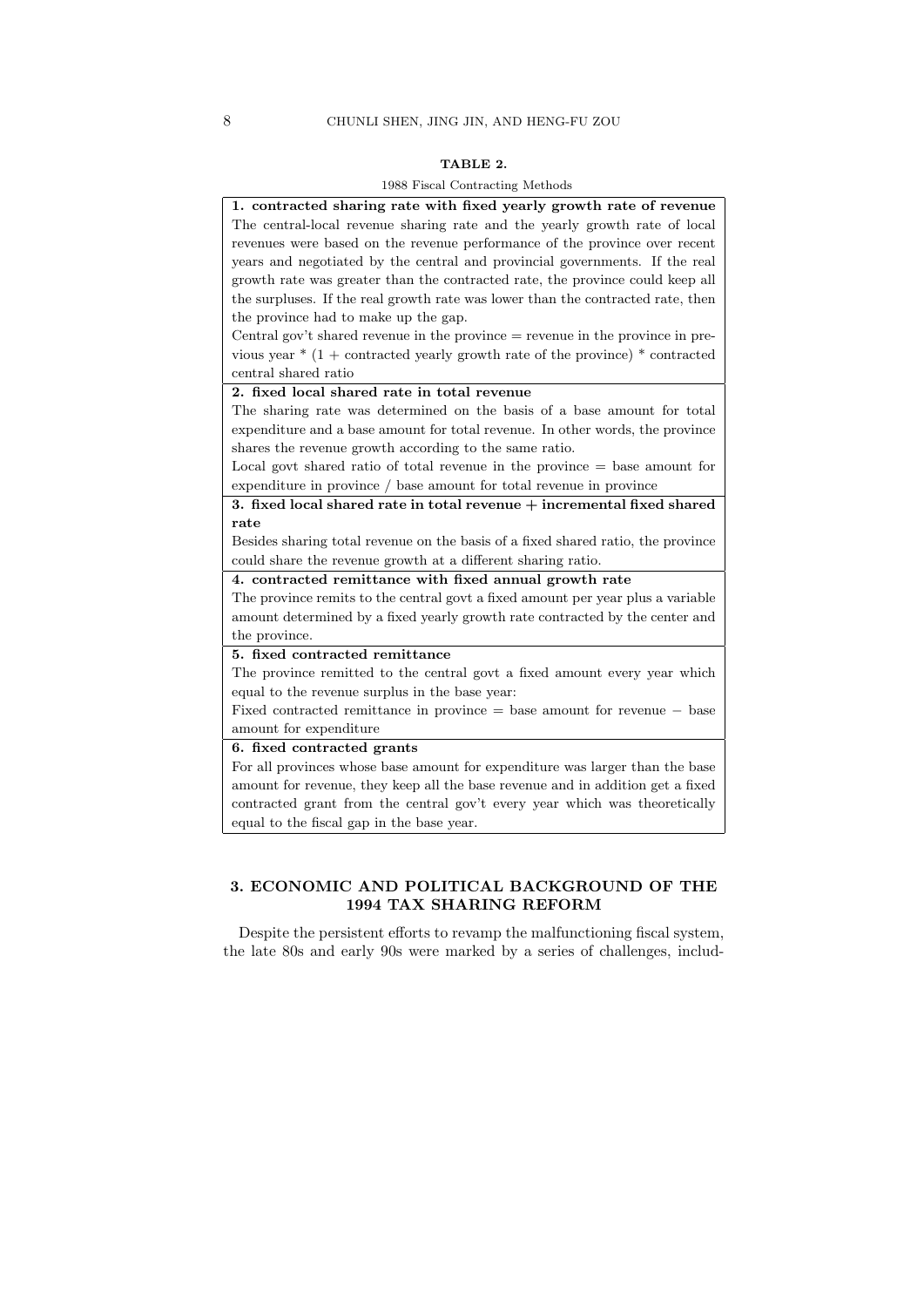ing the continuing decline of the 'two ratios' (budgetary revenue to GDP, and central to total budgetary revenue); interference of local governments in the private sector<sup>2</sup>; increasing regional fiscal disparities; devolution of expenditure responsibilities (accompanied by diversion of resources away from formal budgets into extra-budgetary channels); and ongoing distrust between the center and localities (Lou 2008). The following section will address these issues in detail, one by one.

# **Fiscal Decline**

The 1988 fiscal contracting system further dampened fiscal power at the center. Since the assignment of revenue was not clear, sub-national governments continued to appropriate central revenues. The center relied on local tax collection, which was highly subject to local authorities who frequently granted tax exemptions without proper central authorization. The local abuse of tax power instigated a vicious cycle of jurisdictional competition. The central government's share of revenue fell from 33 percent in 1988 to only 22 percent in percent in 1993 (see Figure 2). On the other side, local governments increased their revenue share, particularly those that were major contributors to the central government's revenue. The fiscal contracts were not strictly adhered to and were revised repeatedly for some regions. The resulting phenomenon of a 'weak trunk with strong branches' compelled the central government to borrow continuously from local governments. The role of the central government in bridging regional fiscal disparities was dramatically weakened, and central support for basic public services was also constrained.

#### **Distortion in the Private Sector**

The fiscal contracting system of the 1980s, aligning tax revenues in accordance with the ownership of SOEs, induced a number of problems. First, the system aligned the interests of the government with those of enterprises, which not only encouraged sub-national governments to interfere in the operation of the enterprises and hence hindered the process of separating governments from enterprises (Zhengqi Fenli), but was also detrimental to the market economy by rendering special treatment to SOEs and destroying fair competition. Second, the system provided local governments with incentives to pursue their own fiscal interests in enlarging tax bases by the expansion of local enterprises such as distilleries and cigarette factories, which generated overlapping construction and development, and meanwhile stirred local protectionism.

#### **Increasing Fiscal Disparities**

The fiscal contracting system also contributed to greater regional disparities. With a variety of fiscal contracts in use (see Table 2), the system

<sup>2</sup>For example, duplification of industries to capture revenues that formerly flowed to the national treasury; granting of generous tax concessions to local SOEs; and expanded lending to these SOEs by local banks.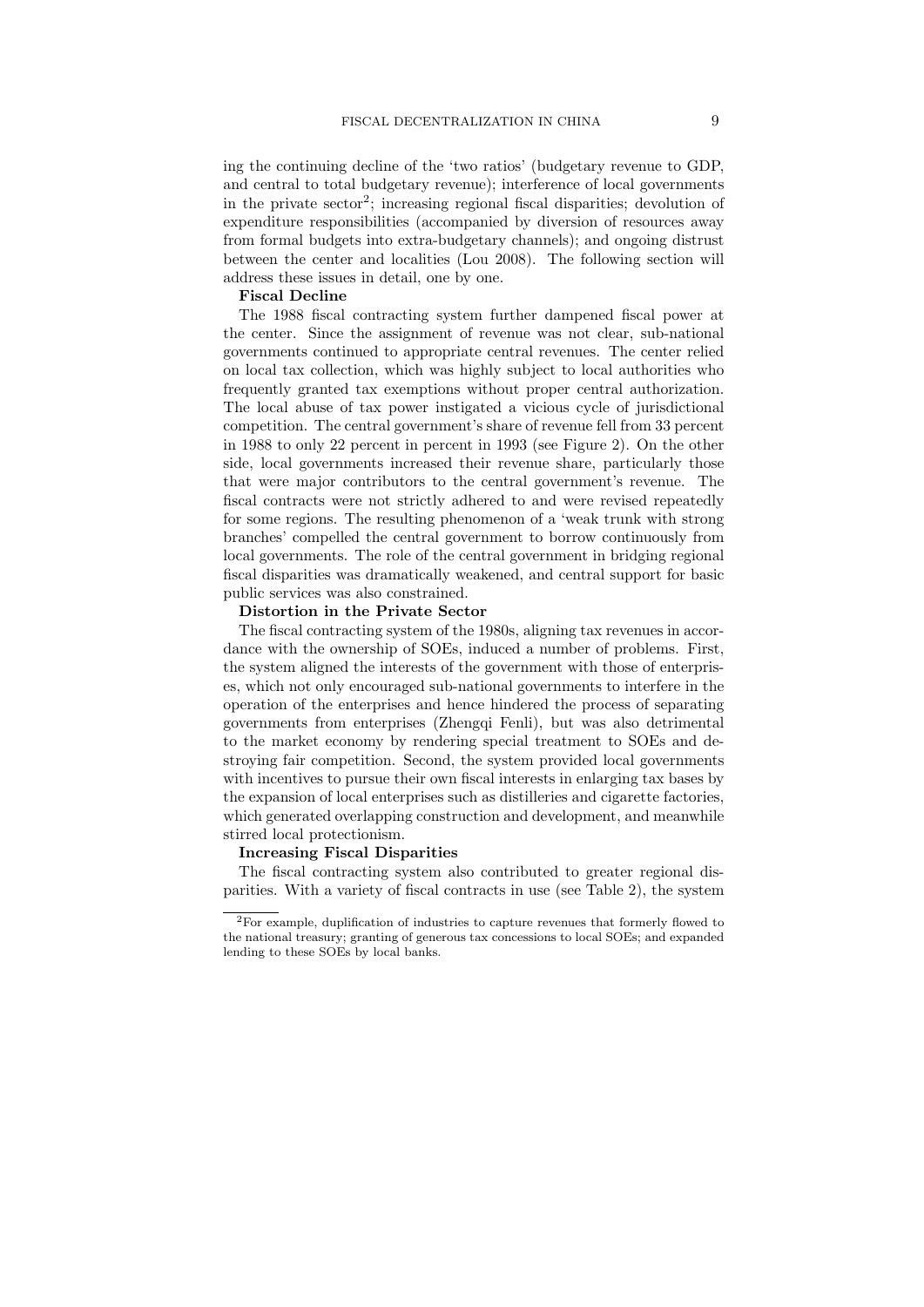**FIG. 2.** The Two Ratios, 1979-1993



Source: China Statistical Yearbook 2004

was primarily the result of political negotiation between the central government and individual provinces, and it worked in a way detrimental to the poor regions. Rich provinces in the coastal region, like Canton, Shanghai, and Shandong, were able to have more advantageous contracts due to their development strategies and their political leverage. These provinces accumulated a substantial and growing revenue base by retaining most of the incremental revenues within the province. In the meantime, the central government was financially incapable of narrowing regional imbalances.

## **Devolution of Fiscal Responsibilities and Growing Distrust between Center and Local**

Fiscal stress at the center forced the central government to cut intergovernmental transfers and shed more spending responsibilities to the lower levels of government. Meanwhile, local expenditures grew much faster than central expenditures, especially in unemployment insurance, pension funds, and housing subsidies. The share of local expenditure rose from 45 percent of the total in 1981 to about 72 percent in 1993. The role of local governments shifted from simply providing services to acting as both financier and provider.

A climate of distrust featured in intergovernmental fiscal relations in the early 1990s. The central government recognized that the continuing fiscal decline was partly due to local government unwillingness to collect taxes, while local government was also diverting funds from budgetary to extrabudgetary channels. From the local perspective, the repeated changes in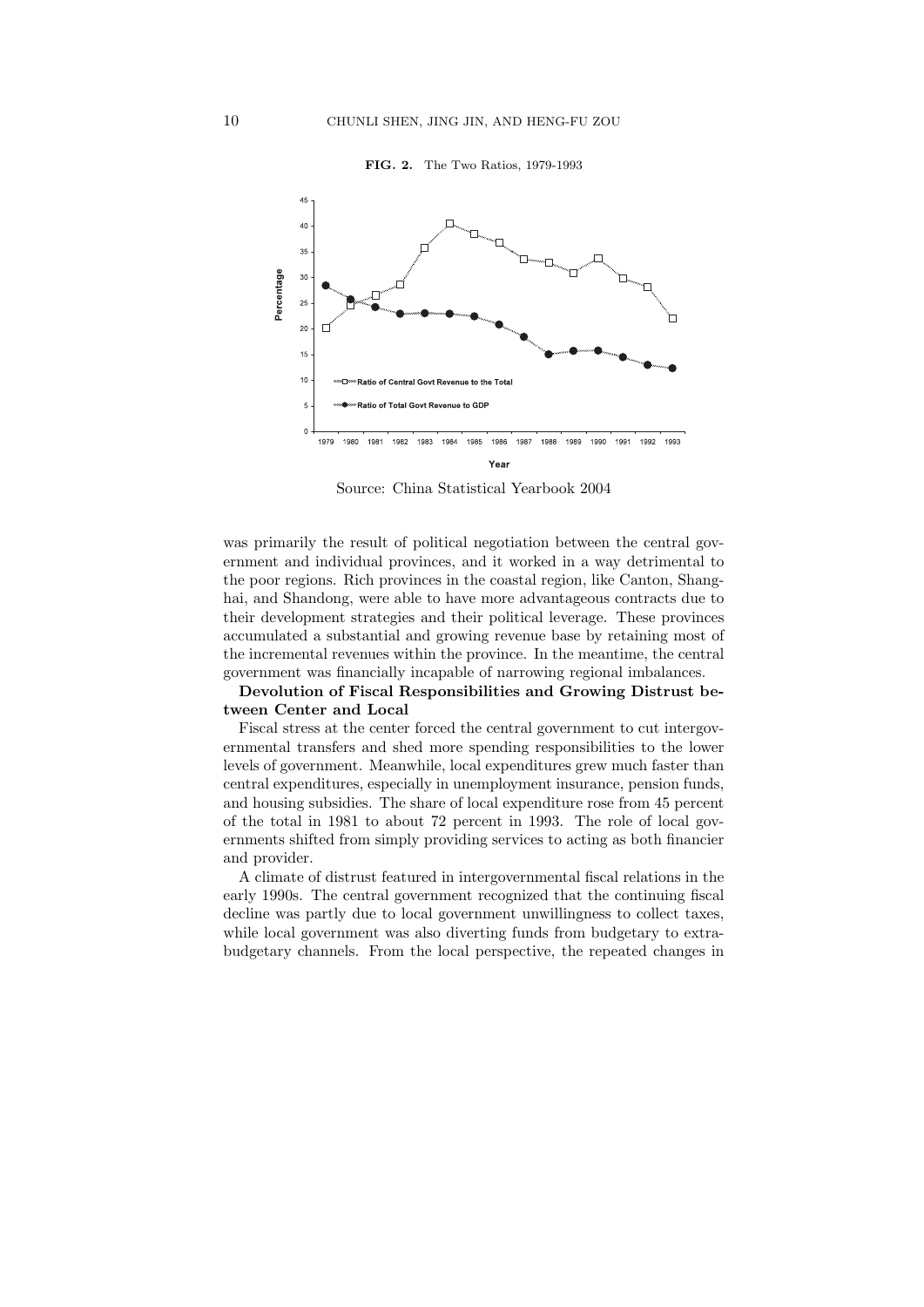revenue-sharing rules were viewed as a sign of a lack of firm commitment at the center to building solid local finances. Moreover, on several occasions during the 1980s, the central government revised the ownership of key sectors and introduced new levies — for example, the Energy and Transport Key Construction Fund and the Budget Adjustment Fund  $-$  in order to increase its share of revenues,. The central government also 'borrowed' revenue from local governments as a way of absorbing excessive local revenues. The manipulative actions by the center convinced local governments that surplus revenues were not safe from the center's predatory behavior, and thus significant revenues were subtly switched into myriad extra-budgetary funds (Ahmad, et al. 2002; Wong, et al. 1995).

While the fiscal reforms of the 1980s all failed to reverse the trend of falling fiscal revenues, on the positive side, fiscal reforms during this period provided a device to mobilize local revenue collection in an effort to promote local economic development. When the 1988-90 system was supposed to expire in 1991, the central government failed to pursue alternative approaches, and the contracting system was extended until the end of 1993. A radical reform of the fiscal system was finally cooked up in 1994, at the climax of the fiscal struggle in China. The Tax Sharing Reform of 1994 was initiated with fixing the intergovernmental fiscal system as its main objective.

## **4. THE 1994 TAX SHARING REFORM**

The 1994 reform, which created a framework of fiscal relations between the central and local governments, is considered the most intensive and farreaching institutional restructuring for intergovernmental fiscal relations since 1949. The reform was essentially an attempt to deal with basic revenue problems by curbing the fiscal decline and providing sufficient resources, especially to the central government; simplifying the tax structure by reducing tax types and rates; and unifying the tax burden on taxpayers. It also put central-local revenue-sharing on a more transparent, objective basis by replacing negotiated contracts with a rule-based system of tax assignment.

The centerpiece of the reform was the introduction of the tax assignment system (fenshuizhi), which specifies the way revenues are shared between the central and provincial governments. A detailed analysis of the tax assignment system is provided in the next section. The tax structure was greatly simplified. Value Added Tax (VAT) replaced the turnover-based product tax and was implemented at a uniform rate of 17 percent. Corporate income tax was unified to include all domestic enterprises, and the top rate was reduced from 55 percent to 33 percent. Excise taxes on tobacco, liquor, and other luxuries were introduced. The previous system of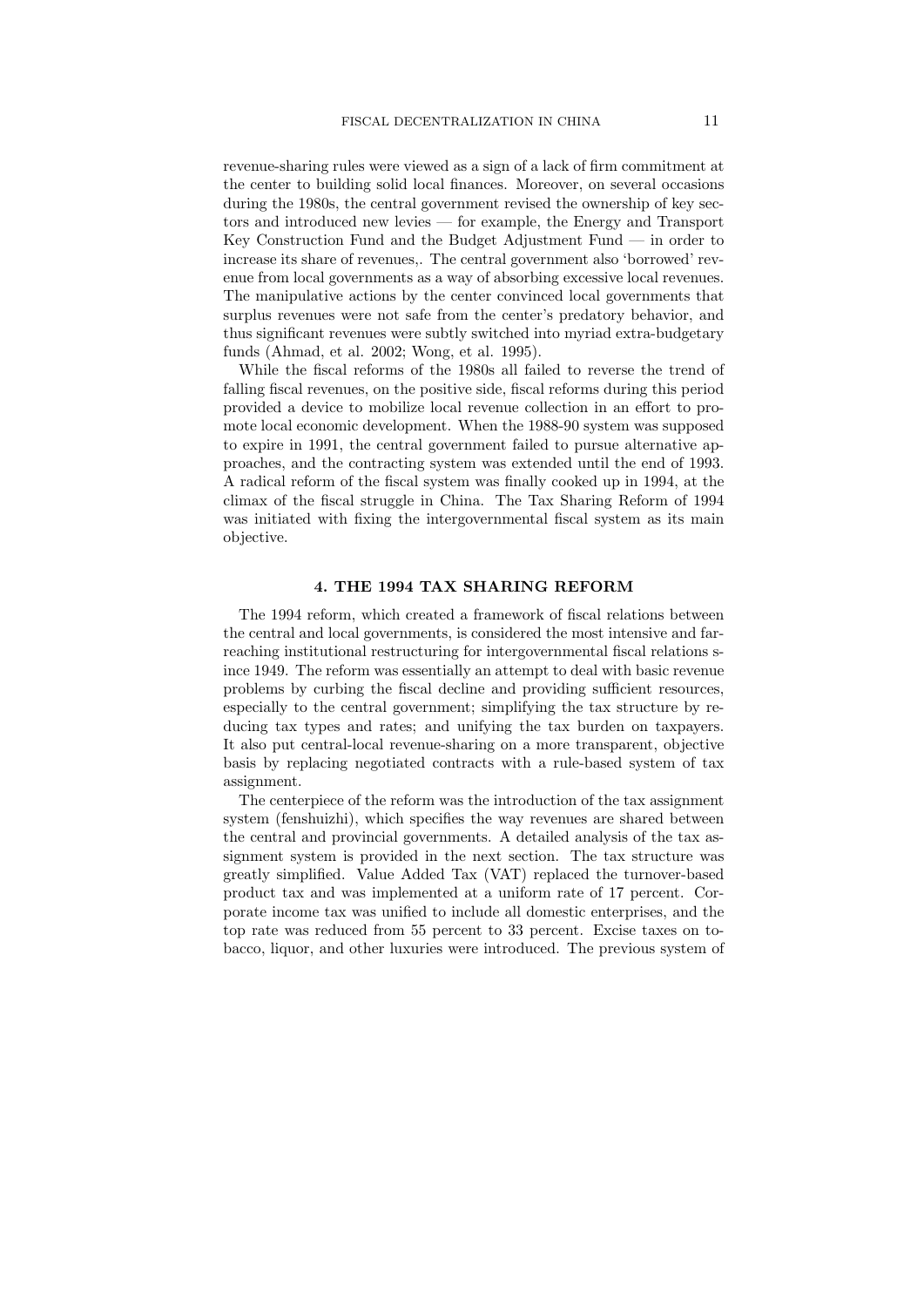profit and tax contracts, under which SOEs negotiated annual transfers to the government budget, was largely eliminated (Ahmad, et al. 2002;Wong 2000).

Along with the changes in the division of revenue sources, a major effort was made by the central government to establish its own revenue-collection bodies which in effect centralized the revenue system for the first time since the economic reform started in 1978. In 1994 and 1995, National Tax Services (NTS) were established in all provinces to collect centralfixed revenues and shared revenues. These NTSswere organized on the basis of the divisions in charge of central-fixed and shared taxes within previous tax bureaus. The former divisions in charge of local taxes became Local Tax Services. The State Bureau of General Taxation, the central headquarters of the NTSs, was empowered to supervise local NTSs, appoint their directors and provide funding for their operations.

**The 1994 reform achieved remarkable successes:**

**Improving the "two ratios"**: The immediate impact of the tax assignment system on the division of revenue sources between the central and sub-national governments was significant, and finally ended the situation of the central government relying on local remittances to finance its outlays. As shown in Figure 3, the ratio of the central government's revenue to the total jumped from 22 percent in 1993 to about 56 percent in 1994. Although the ratio came down slightly after 1994, the average was above 50 percent and 52.3 percent in 2005, compared to no more than 40 percent for the 15 years after 1978. One of the prominent changes in the tax system that can be credited with increasing the central governments share of revenue was the central collection of VAT. In 1994, VAT alone accounted for about 42 percent of total government revenue. The creation of the NTSs has also certainly made a difference. Owing to the unified taxation system, in which local governments are forbidden to introduce tax reductions or exemptions without central approval, the fall in the ratio of revenue to GDP was halted in 1996, after a 17-year decline. The national fiscal revenue increased from 521.8 billion yuan in 1994 to 3,161.8 billion yuan in 2005, an average annual increase of 17.8 percent. Total government revenues as a percentage of GDP increased from 12.3 percent in 1993 to 17.3 percent in 2005. It is important to mention that GDP was increasing remarkably during the same period.

**Simplifying the Intergovernmental Fiscal System**: The 1994 tax assignment system replaced the previous system of six types of fiscal contracts. The clearer and more appropriate assignment of taxes not only put a stop to the enduring misappropriation of revenues between the central and local governments, but also provided the right incentives for sub-national governments. For instance, since excise taxes were assigned to the central government and business taxes to local governments, the incentives for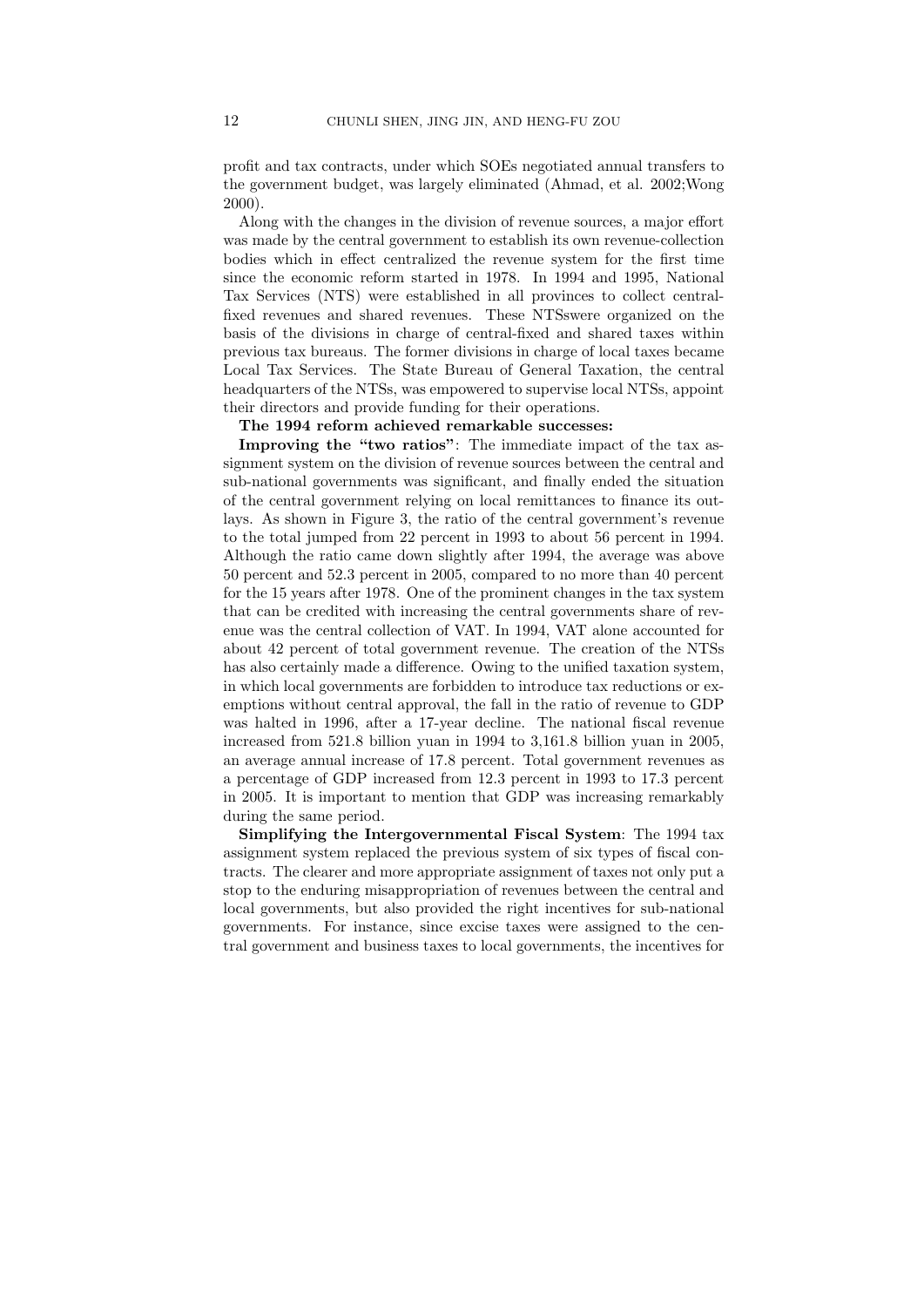

Source: Authors, based on data from China Statistical Yearbook 2006.

localities to over-develop enterprises with higher tax returns, such as distilleries and tobacco companies, were corrected (Zhang and Martinez-Vazquez 2003).

**Tightening Fiscal Control**: The establishment of National Tax Services offered tighter control over general tax collection and local tax exemption policies. The interference of local authorities in tax administration and collection of central and shared revenues was substantially restrained. The 1994 reform abolished all the tax reductions and exemptions that provincial governments had granted for turnover tax in the past. Any new tax exemptions must be approved by the center and must be reported in a separate schedule of the tax return.

# **5. THE CURRENT INTERGOVERNMENTAL FISCAL SYSTEM**

#### **Revenue Assignment**

The tax-sharing reform of 1994 explicitly defined taxes as central taxes, shared taxes and local taxes. Table 3 summarizes the current tax assignment system in theory and Table 4 illustrates central and local revenues as distributed in 2005. Taxes that can be used in the pursuit of maintaining national objectives are assigned as central taxes, such as tariffs; taxes that can be interpreted as more relevant to economic development are assigned as shared taxes, including value added tax, business tax, s-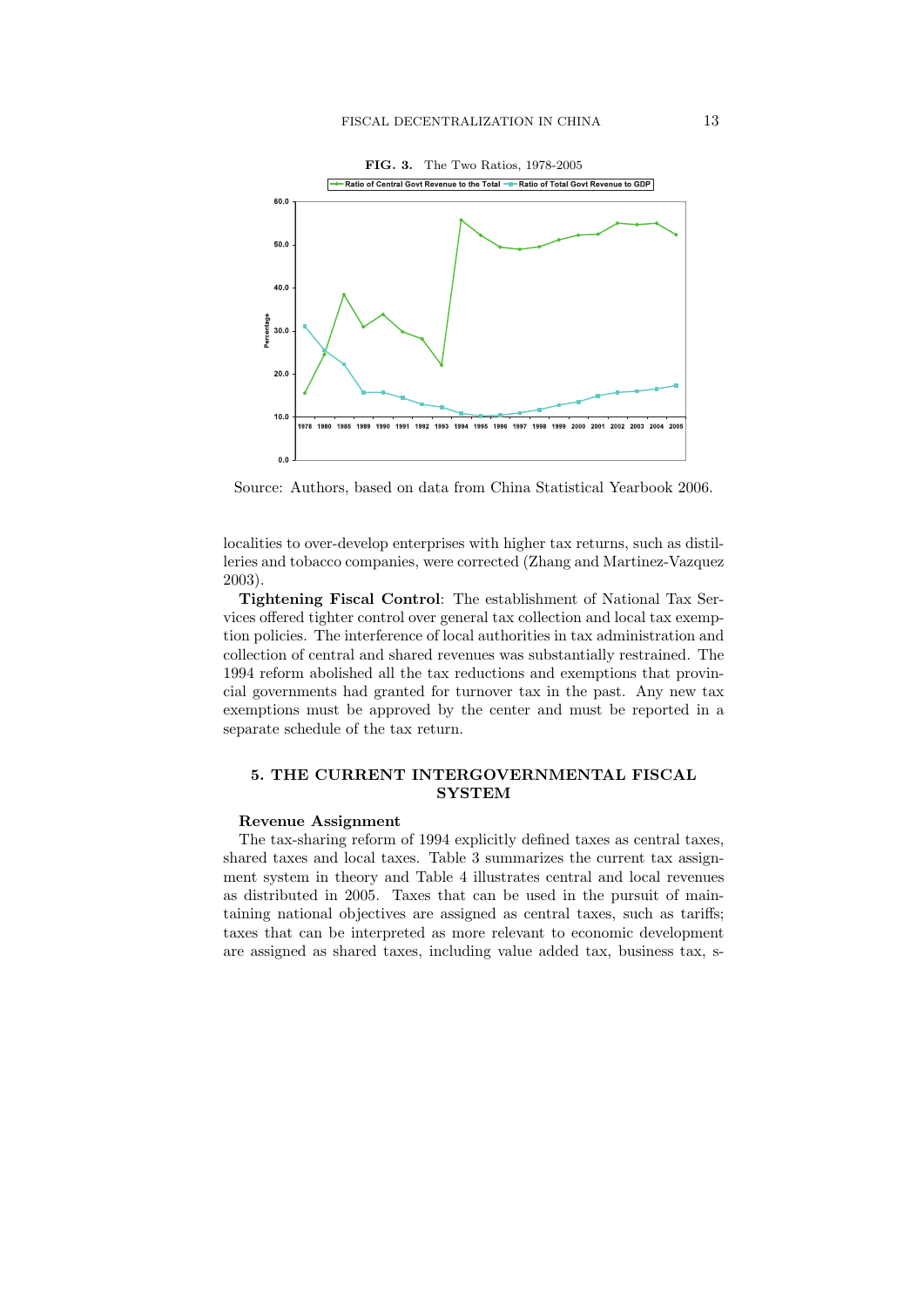| Taxes                                 | $Central(\%)$ | $Local(\%)$ |
|---------------------------------------|---------------|-------------|
| Central Tax                           |               |             |
| Tariffs                               | 100           | 0           |
| Consumption Tax                       | 100           | $\Omega$    |
| Shared Tax                            |               |             |
| VAT                                   | 75            | 25          |
| Business Tax                          | 3             | 97          |
| Stamp Tax on Security Exchange        | 97            | 3           |
| Personal Income Tax                   | 60            | 40          |
| Company Income Tax                    | 60            | 40          |
| Local Tax                             |               |             |
| Resource Tax                          | $\Omega$      | 100         |
| Urban Maintenance and Development Tax | 0             | 100         |
| Urban Land Using Tax                  | 0             | 100         |
| Agriculture and Related Tax           | $\mathbf{0}$  | 100         |
| Tax on Contracts                      | $\Omega$      | 100         |
| Tax on the Use of Arable Land         | $\mathbf{0}$  | 100         |
| Vehicle Purchasing Tax                | $\mathbf{0}$  | 100         |
| Other Local Taxes                     | $\mathbf{0}$  | 100         |

| <b>TABLE</b> |  |
|--------------|--|
|              |  |

Tax Assignment

Source: Shen (2008).

tamp tax on sales of securities, personal income tax, and company income tax; and taxes more suitable to be collected and administered by local governments, such as the Urban Maintenance and Development Tax and the taxes on Use of Arable Land and Urban Land Use, are assigned as local taxes. The central government slightly amended the revenue-sharing arrangement between the central and sub-national governments after the 1994 reform. First, from May 1997, the sharing ratio of stamp taxes on sales of securities between the central and local governments was adjusted from 50-50 to 88-12; from 1 October 2000, it was changed to 97-3. Second, the business tax rate on the financial and insurance industry increased from five percent to eight percent, with all the extra revenues going to the central government. Third, from 1 January 2002, the central and sub-national governments shared company income tax and personal income tax in a ratio of 50-50. From 2003, the ratio was altered to 60-40, central-provincial (Su 2003; Zhang and Martinez-Vazquez 2003).

As shown in Table 4, the revenue-sharing practiced by the central and provincial governments in 2005 was consistent with the 1994 tax assignment policy, except for some minor deviations — for instance, provincial governments accounted for 27 percent of VAT collection, instead of the 25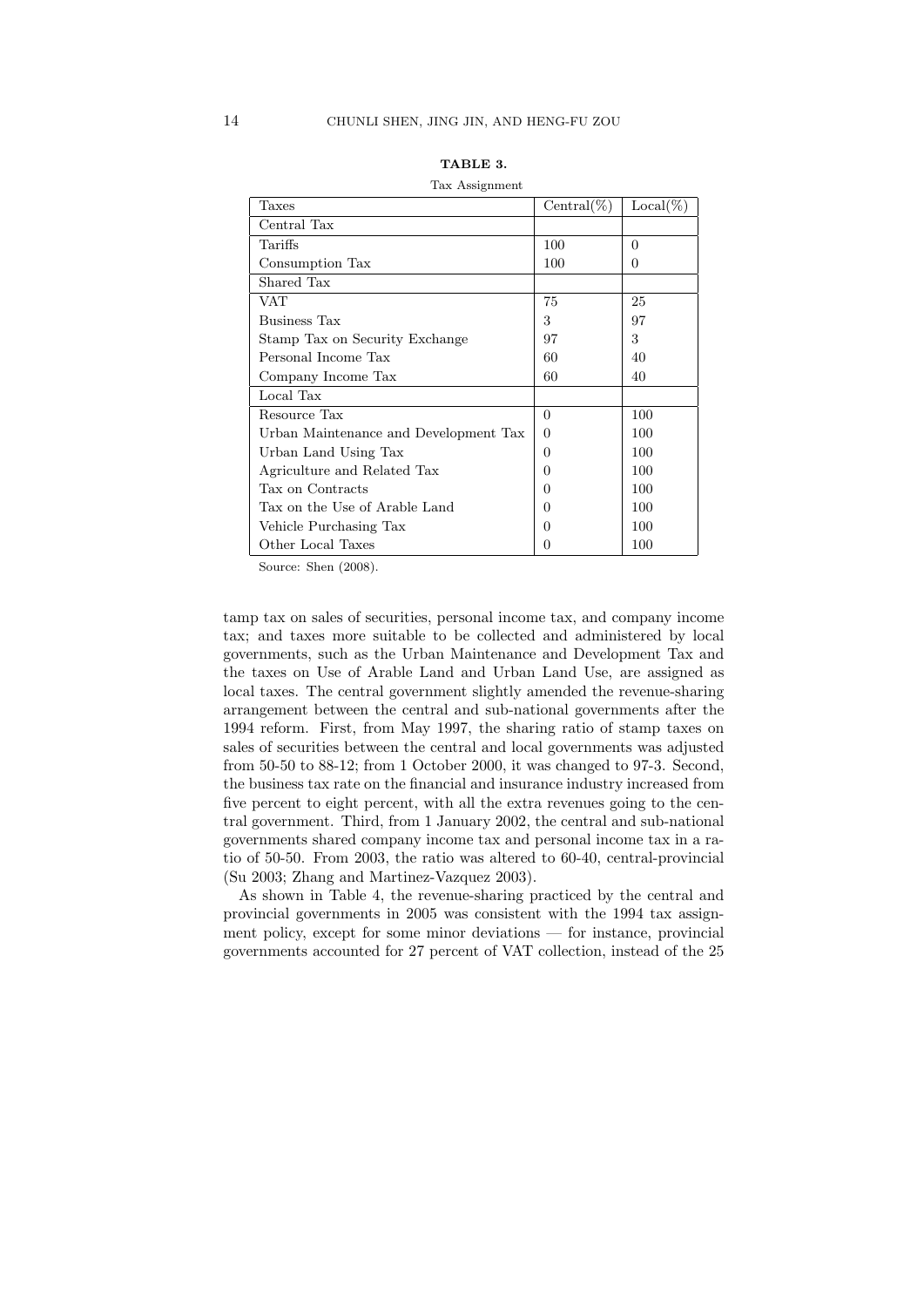| ошь ошюн учан                  |                |                |                |                |
|--------------------------------|----------------|----------------|----------------|----------------|
|                                | Total          |                |                |                |
|                                | Government     | Central        | Sub-national   | Sub-national   |
|                                | Revenue        | Government     | Government     | Sharing Ratio  |
| <b>Items</b>                   | (billion yuan) | (billion yuan) | (billion yuan) | $(\%)$         |
| Central Tax                    |                |                |                |                |
| Tariffs                        | 106.62         | 106.62         | $\overline{0}$ | $\overline{0}$ |
| Consumption Tax                | 163.38         | 163.38         | $\Omega$       | $\Omega$       |
| Consumption Tax and Value      |                |                |                |                |
| Added Tax on Imports           | 421.18         | 421.18         | $\Omega$       | $\Omega$       |
| Vehicle Purchase Tax           | 58.33          | 58.33          | $\Omega$       | $\Omega$       |
| Cargo Tax                      | 1.38           | 1.38           | $\theta$       | $\theta$       |
| Shared Tax                     |                |                |                |                |
| Value Added Tax                | 1,079.21       | 793.14         | 286.08         | 27             |
| Business Tax                   | 423.25         | 12.96          | 410.28         | 97             |
| Stamp Tax on Security Exchange | 6.73           | 6.53           | 0.2            | 3              |
| Personal Income Tax            | 209.49         | 125.69         | 83.8           | 40             |
| Company Income Tax             | 534.39         | 320.4          | 213.99         | 40             |
| Local Tax                      |                |                |                |                |
| Urban Maintenance and          |                |                |                |                |
| Development Tax                | 79.57          | 0.47           | 79.1           | 99             |
| Tax on Contracts               | 73.51          | $\theta$       | 73.51          | 100            |
| Resource Tax                   | 14.22          | $\Omega$       | 14.22          | 100            |
| Tax on the Use of Arable Land  | 14.19          | $\overline{0}$ | 14.19          | 100            |
| Urban Land Using Tax           | 13.73          | $\Omega$       | 13.73          | 100            |
| Agriculture and Related Taxes  | 5.94           | $\Omega$       | 5.94           | 100            |

#### Central and Local Revenues, 2005

Source: China Statistical Yearbook (2006).

Unit: billion yuan

percent assigned to them in principle. The present tax-assignment arrangement has two outstanding features. First, the central government gets a grip on major profitable taxes, collecting 73 percent of VAT (793.41 billion yuan), 60 percent of company income tax (320.40 billion yuan) and 60 percent of personal income tax (125.69 billion yuan). In 2005, the fiscal revenue of the central government accounted for 56 percent of the total tax revenues. Second, sub-national governments are highly dependent on shared taxes.

## **Expenditure Assignment**

The 1994 reform did not change the assignments of responsibility practiced before 1994. The current system, as set out in the constitution, is broadly consistent with international practices: the central government is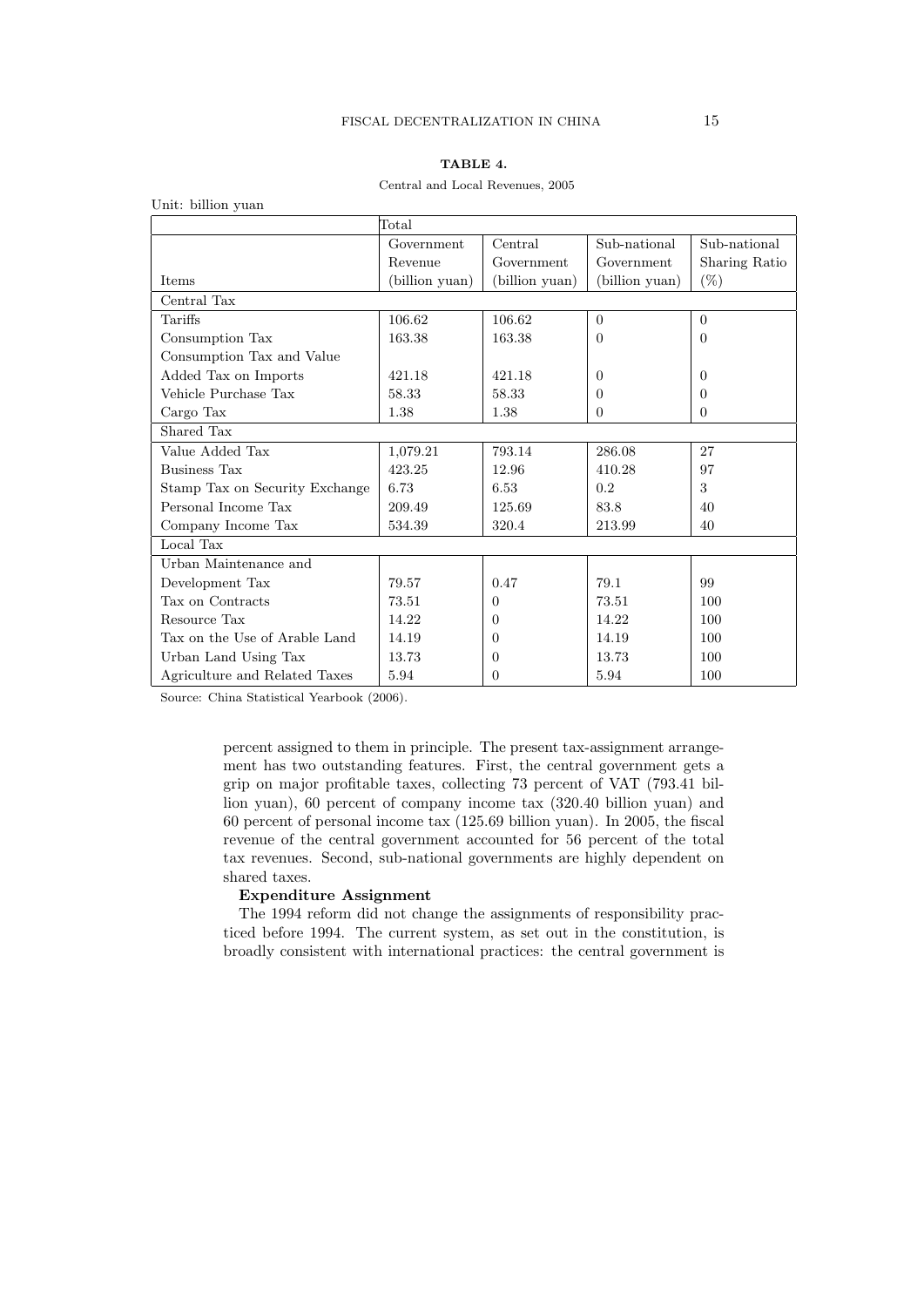responsible for nationwide services, including national defense, foreign affairs, the operation of the central government body, macro-economic control and coordination of economic development, and providing funds for universities, hospitals, research institutions, newspapers, publishing houses, etc. that come directly under the control of the central government. The sub-national governments are responsible for delivering most public goods and services, the development of the local economy, and the operation of various institutions.

In the absence of specific central government guidelines, the actual division of expenditure responsibilities among sub-provincial governments is left to the discretion of each level of government. The higher-level government has discretion to determine the expenditure assignment of the level immediately below it. In other words, provinces determine the assignments of cities/prefectures, prefectures determine the assignments of counties, and the latter determine the revenues and expenditures of townships. Table 5 illustrates the in-principle assignment of responsibilities in China today. The exclusive central responsibilities include national defense, foreign affairs, geological prospecting expenses, and public debt. The exclusive sub-national responsibilities are urban maintenance and construction, environmental protection, water supply, and community services. All other government spending is shared by the center and sub-national governments. Sub-national governments at each level are responsible for delivering public services, including education, health care, social welfare, public safety, and other local and urban services; government administration; and local economic development.

How is public expenditure distributed in practice? Table 6 compares budgetary expenditure for the top ten items between the central and subnational governments in 2005. The total central expenditure was 1,125.55 billion yuan, only 24 percent of overall government spending. The central government allocated most of its financial resources to national defense (21.74 percent of the total central expenditure), servicing the interest on public debt (14.17 percent), and capital construction (12.13 percent). Subnational government spending was 3,527.30 billion yuan, accounting for 76 percent of total government budgetary expenditure. The most important spending items at the sub-national level included operating expenses for culture, education, science, and health care (15.64 percent of total subnational spending), operating expenses for education (10.57%), and capital construction (7.59%). For specific sectors, sub-national governments accounted for 94 percent of the operating expenses for education, 98 percent of the operating expenses for health, and 87 percent of social security subsidiary expenses. The hierarchical assignment of responsibility has two prominent features. First, sub-national governments, particularly at the county and township levels, are excessively burdened (see Table 5). In prac-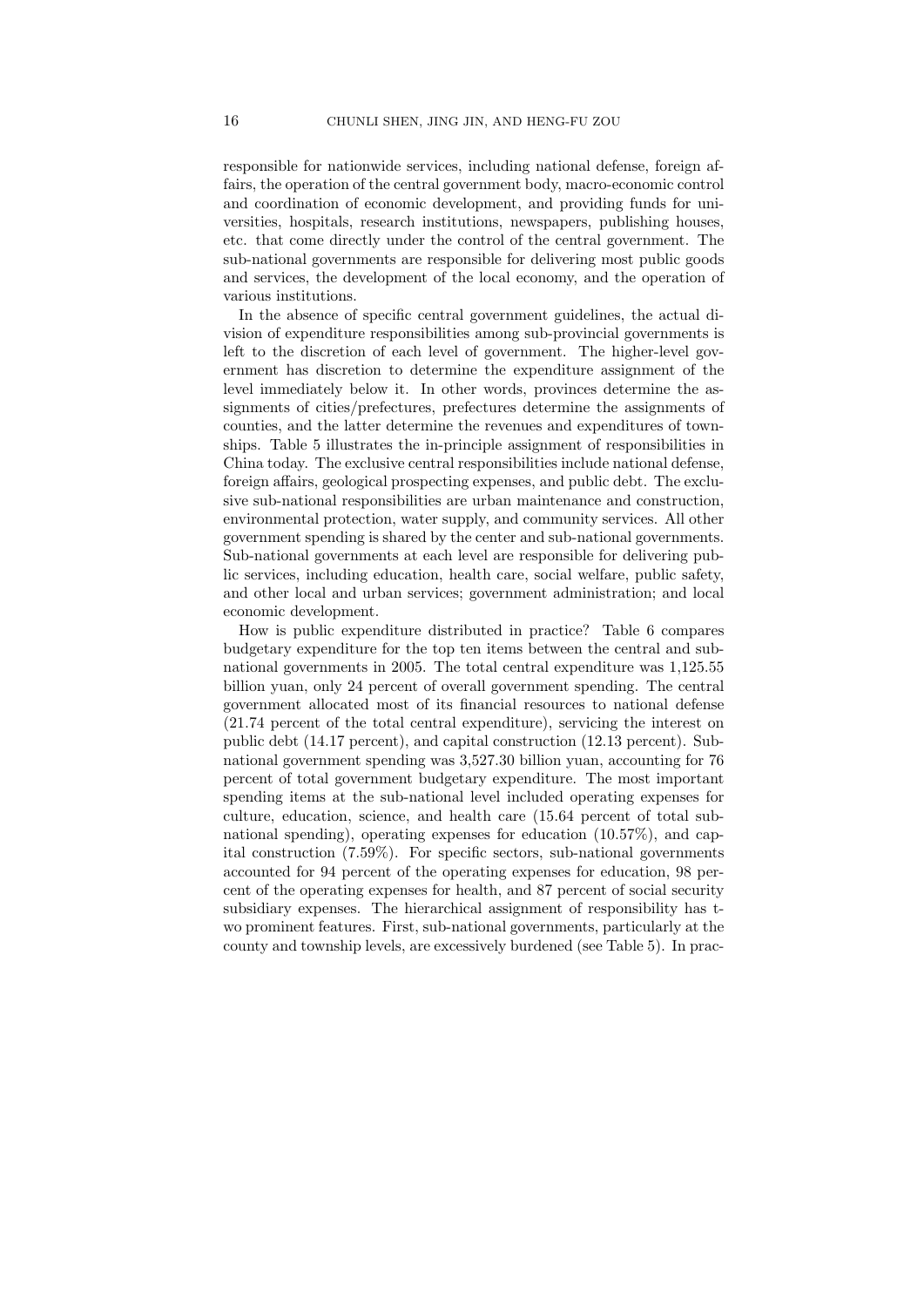| Functions                          | Central | Provincial | Prefecture | County | Township |
|------------------------------------|---------|------------|------------|--------|----------|
| National Defense                   | $\ast$  |            |            |        |          |
| Foreign Affairs                    | $\ast$  |            |            |        |          |
| Geological Prospecting Expenses    | $\ast$  |            |            |        |          |
| Public Debt                        | $\ast$  |            |            |        |          |
| Education                          | $\ast$  | $\ast$     | $\ast$     | $\ast$ | $\ast$   |
| Health Care                        | $\ast$  | $\ast$     | $\ast$     | $\ast$ | $\ast$   |
| Social Welfare                     | $\ast$  | $\ast$     | $\ast$     | $\ast$ | $\ast$   |
| Agriculture                        | $\ast$  | $\ast$     | $\ast$     | *      | $\ast$   |
| Government Administration          | $\ast$  | $\ast$     | $\ast$     | *      | $\ast$   |
| Capital Construction               | $\ast$  | $\ast$     | $\ast$     | $\ast$ | $\ast$   |
| Research and Development           | $\ast$  | $\ast$     | $\ast$     | $\ast$ | $\ast$   |
| Culture Development                | $\ast$  | $\ast$     | $\ast$     | *      | $\ast$   |
| Policy Subsidies                   | $\ast$  | $\ast$     | $\ast$     | *      | $\ast$   |
| Armed Police Troops                | $\ast$  | $\ast$     | $\ast$     | *      | $\ast$   |
| Urban Maintenance and Construction |         | $\ast$     | $\ast$     | *      | $\ast$   |
| Environmental Protection           |         | $\ast$     | $\ast$     | $\ast$ | $\ast$   |
| Water Supply                       |         |            | $\ast$     | $\ast$ | $\ast$   |
| Community Services                 |         |            |            | *      | $\ast$   |

**TABLE 5.**

Expenditure Assignment by Administrative Levels

Source: Shen (2008).

tice, education and health care are concentrated mostly at the county and lower levels, although these public services would be more appropriately assigned to the central and provincial levels in respect to the spillover effects for the society as a whole. The redistributive government function for social security is mainly administered at the provincial and prefecture levels, whereas it commonly relies more on the central government in order to reap the benefits of risk pooling and equalization. Second, the assignment of responsibility is ambiguous, given the fact of wide concurrent expenditure assignments. The vague definition has created a loophole for each level of government to push its own responsibilities downward while retaining as much revenue as possible. Ultimately, the bottom level of government is taking a disproportionately large share of the responsibilities with only a limited revenue base.

# **6. THE INTERGOVERNMENTAL TRANSFER SYSTEM**

Central-provincial and provincial-local fiscal transfers are the dominant source of revenues of provincial and local governments in China, accounting for 67 percent of provincial, accounting for more than half of local fiscal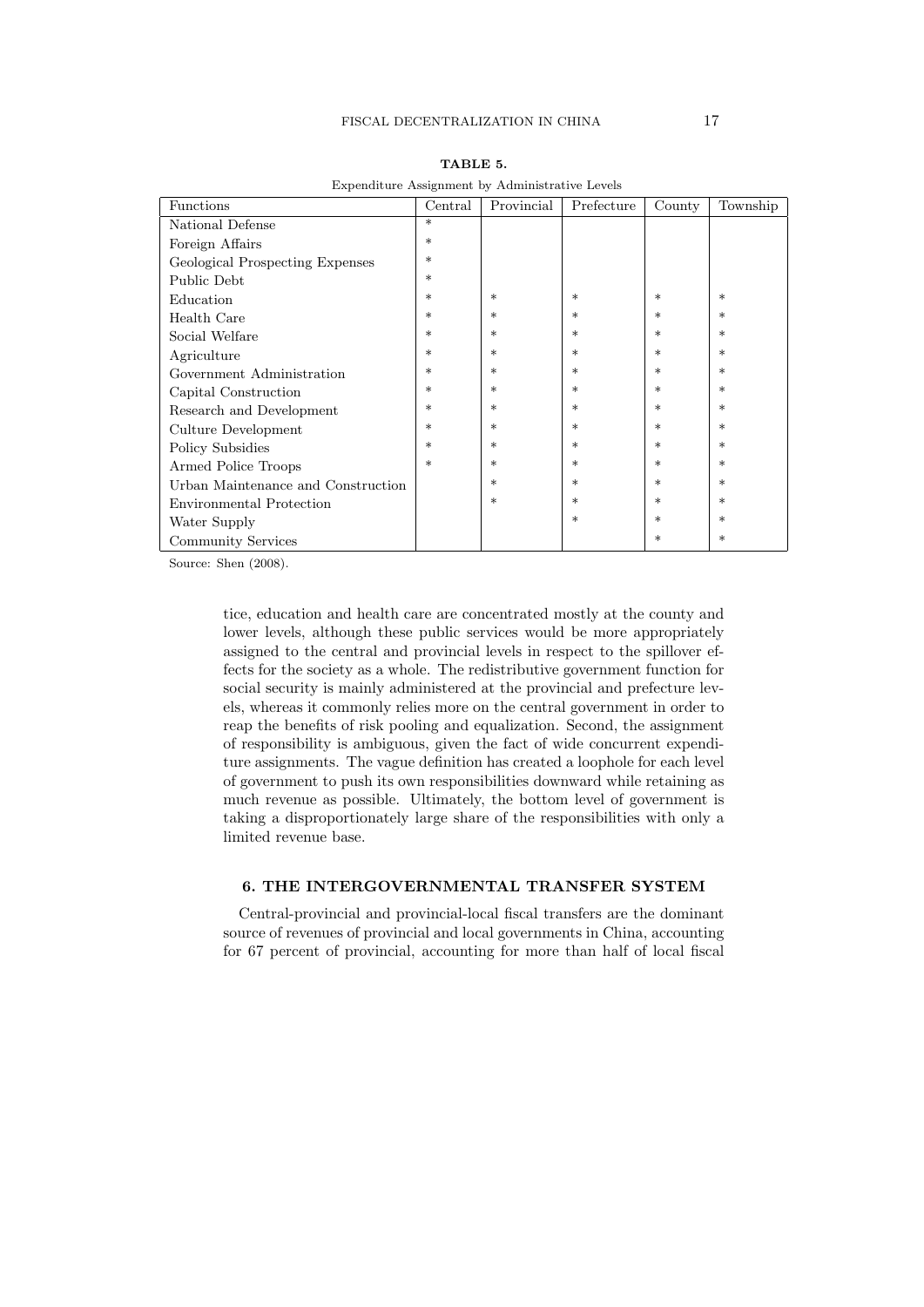## **TABLE 6.**

## Budgetary Expenditure by Function, 2005

| Top 10 Central Spending Items                                                     |                     |          |
|-----------------------------------------------------------------------------------|---------------------|----------|
| item                                                                              | Billion yuan        | %        |
| Total                                                                             | 1,125.55            |          |
| Expenditure for National Defense                                                  | 244.7               | 21.74\%  |
| Interest Payment for Domestic and Foreign Debts                                   | 159.47              | 14.17%   |
| Expenditure for Capital Construction                                              | 136.56              | 12.13%   |
| <b>Expenditure for Price Subsidies</b>                                            | 59.14               | 5.25\%   |
| Operating Expenses for Culture, Education, Science and Health Care                | 58.77               | $5.22\%$ |
| Other Expenditures                                                                | 47.46               | 4.22%    |
| Expenditure for Government Administration                                         | 46.43               | 4.13%    |
| Expenditure by Using the Vehicle Purchase Tax                                     | 40.39               | 3.59%    |
| Other Price Subsidies                                                             | 35.46               | $3.15\%$ |
| Innovation Funds and Science & Technology Promotion Funds                         | 33.79               | 3.00%    |
| Top 10 Sub-national Spending Items                                                |                     |          |
| Item                                                                              | <b>Billion Yuan</b> | $\%$     |
| Total                                                                             | 3,527.30            |          |
| Operating Expenses for Culture, Education, Science and Health Care                | 551.65              | 15.64%   |
| Operating Expenses for Education                                                  | 373                 | 10.57%   |
| Expenditure for Capital Construction                                              | 267.58              | 7.59%    |
| Other Expenditures                                                                | 246.8               | 7.00%    |
| Expenditure for Government Administration                                         | 241.92              | $6.86\%$ |
| Expenditure for Public Security Agency, Procuratorial Agency and Court of Justice | 176.41              | 5.00%    |
| <b>Expenditure for Supporting Rural Production</b>                                | 164.49              | 4.66%    |
| Social Security Subsidiary Expenses                                               | 158.09              | 4.48%    |
| Expenses of Agriculture, Forest, Irrigation and Meteorology                       | 148.57              | $4.21\%$ |
| Urban Maintenance and Construction Expenditure                                    | 139.36              | 3.95%    |

Source: China Statistical Yearbook 2006.

resources. Central transfers<sup>3</sup> in China can be classified into two broad categories: general purpose and specific purpose transfers. The general purpose transfers consists of (a) the tax rebate designed to return a fraction of revenues by origin (province of collection), and (b) the equalization transfer established in 1995 as effort to ease the widening regional disparities. The equalization transfer was called "transitory period grant" until 2001 and then renamed "the general-purpose grant" since 2002. The equalization grant has grown rapidly in size from only 2.07 billion yuan in its initial year to 74.5 billion yuan in 2004. Specific purpose transfers include (a)

<sup>3</sup>The sub-provincial transfer design is quite similar to that of central transfers to provincial governments, though the grant composition varies significantly across provinces due to the diversity of regional fiscal resources.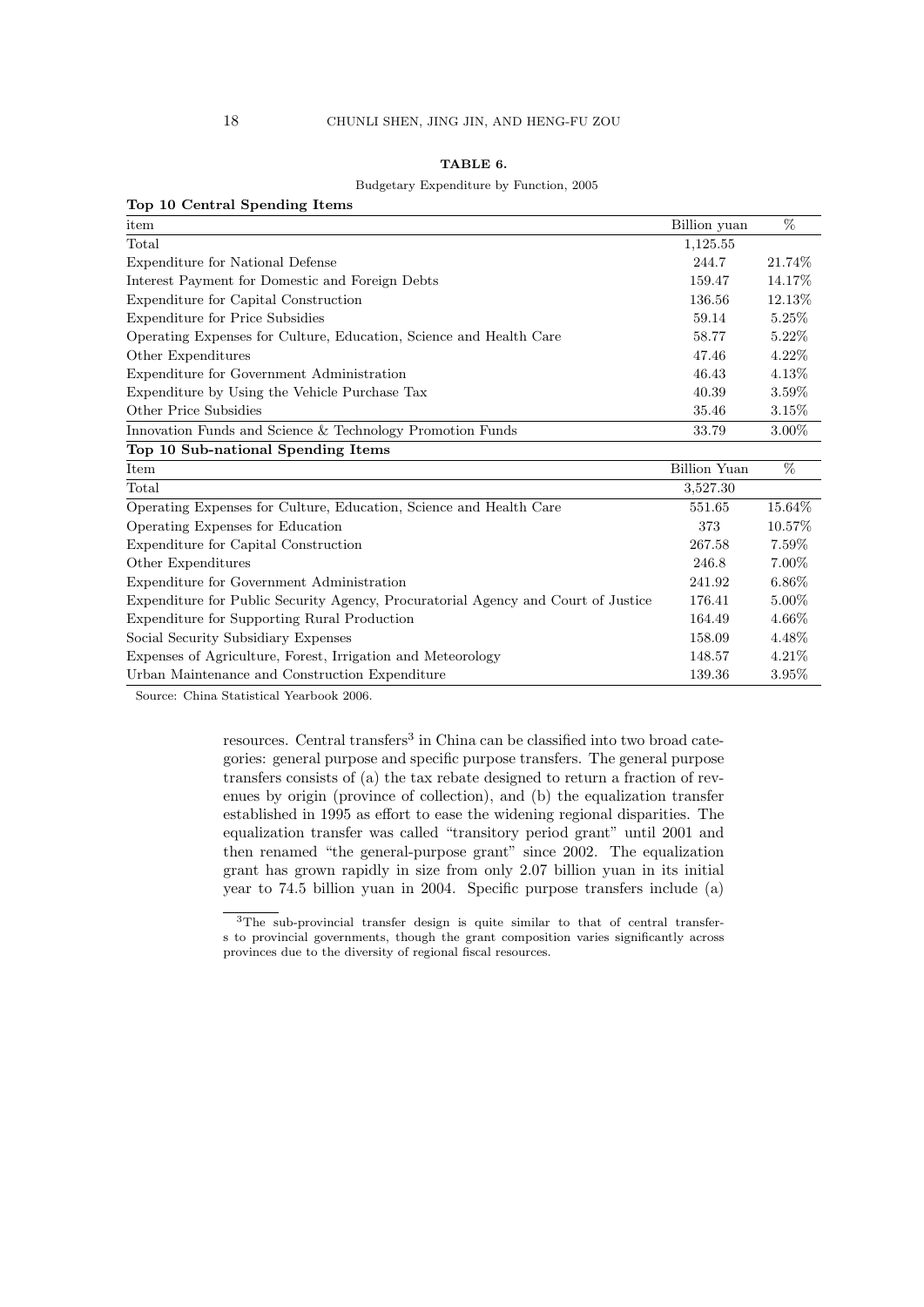grants for increasing wages (b) grants for rural tax reform (c) grants for minority regions (d) prio-1994 subsidies (e) other ad hoc transfers. About 200 plus ad hoc grants, termed as "earmarked grants" (Zhuanxiang Zhuanyi Zhifu) by the Ministry of Finance, China, are used to subsidize a wide variety of spending projects such as capital constructions and social relief for calamities.

Figure 4 illustrates the structure of the central-local transfers in 2004. The largest central-provincial fiscal transfer was the tax rebate (404.97 billion yuan), followed by earmarked grants (322.33 billion). These two transfers accounted for more than 70 percent of the total central-provincial transfers. The 2004 equalization transfer was 74.50 billion yuan, amounting to 7 percent of the total central-provincial transfers.

The major transfer programs will be introduced briefly in the following. **(a) Tax Rebate**

With the 1994 tax reform, VAT and excise taxes were brought under central tax administration and a program of tax rebates were instituted for VAT and excise taxes in 1994 which returned a fraction of these revenues to the province of origin. The provinces were assured that under centralized collection, each province would receive at the minimum the VAT and excise tax revenues it retained in 1993. For VAT and excise taxes, they have also been assured that their current rebates would total last year's rebate plus 30% of the growth in VAT and excise tax revenues (Budget Committee 2002). Algebraically,

$$
TR_{t} = TR_{t-1} \left[ 1 + 0.3 \left( \frac{VAT_{t} - VAT_{t-1} + ET_{t} - ET_{t-1}}{VAT_{t-1} + ET_{t-1}} \right) \right]
$$

Where:

*T R<sup>t</sup>* - tax rebate to a province at year *t*

*V AT* - value-added tax

*ET* - Excise taxes (Xiaofei Shui)

In 2002, Personal Income Tax and Company Income Tax were also brought under the central tax administration and a program of tax rebate similar to VAT tax rebate was instituted. Effective on January 1,  $2002$ , all income taxes from enterprises<sup>4</sup> and personal income were shared by the central government and provincial governments at the ratio of 50 to 50. Since 2003, the central share has been raised to 60 percent. To assure stability in provincial revenues, income tax rebate program to institute to

<sup>&</sup>lt;sup>4</sup>The income tax from the following enterprises is excluded from the sharing policy: rail transportation, state post office, Industrial and Commercial Bank of China, Agricultural Bank of China, Bank of China, Construction Bank of China, State Development Bank, China Bank of Agricultural Development, Import and Export Bank of China, enterprises of offshore oil and national gas, China Petroleum and Natural Gas Co. Limited, and China Petroleum Chemical Co. Limited.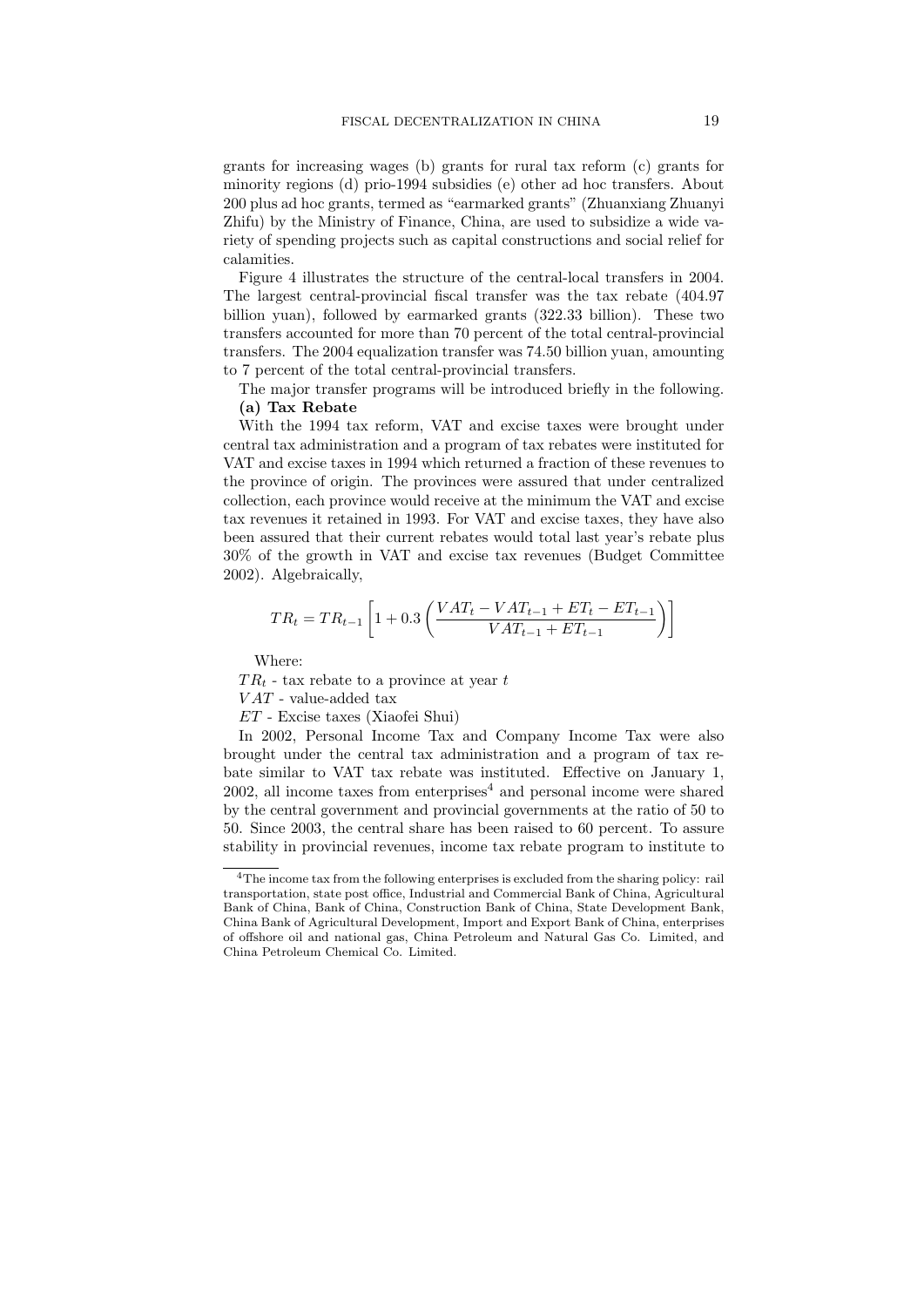ensure that all provinces received income tax revenues no less than what they received in 2001.



**FIG. 4.** Center-Local Transfers, 2004

Source: Author, based on data from Ministry of Finance, China

## **(b)The Equalization Grant**

In 1995, the equalization grant, the first formula based transfer (the socalled transitory period grant until 2001) was established with a view to reducing regional fiscal disparities. The amount of the equalization transfer for a province *i* is determined by three factors: standard revenue of the province, standard expenditure of the province, and the share of the provincial standard fiscal gap of the total fiscal gap. Algebraically,

$$
ET_i = TET \times \frac{SE_i - SR_i}{SE - SR}
$$

Where

 $ET_i$  - the equalization transfer for province *i* 

*T ET* - total equalization grant available in the budget year

 $SE_i$  - standard expenditure of province  $i$ 

 $SR<sub>i</sub>$  - standard revenue of province *i* 

*SE* - total standard expenditure of the country

*SR* - total standard revenue of the country

The size of the pool for the equalization transfer (*T ET*) is determined by the central government on an ad-hoc basis, subject to annual funding availability.

The standard revenues are equal to standard local own and shared taxes plus tax rebate plus various grants subtracted by remittances to the central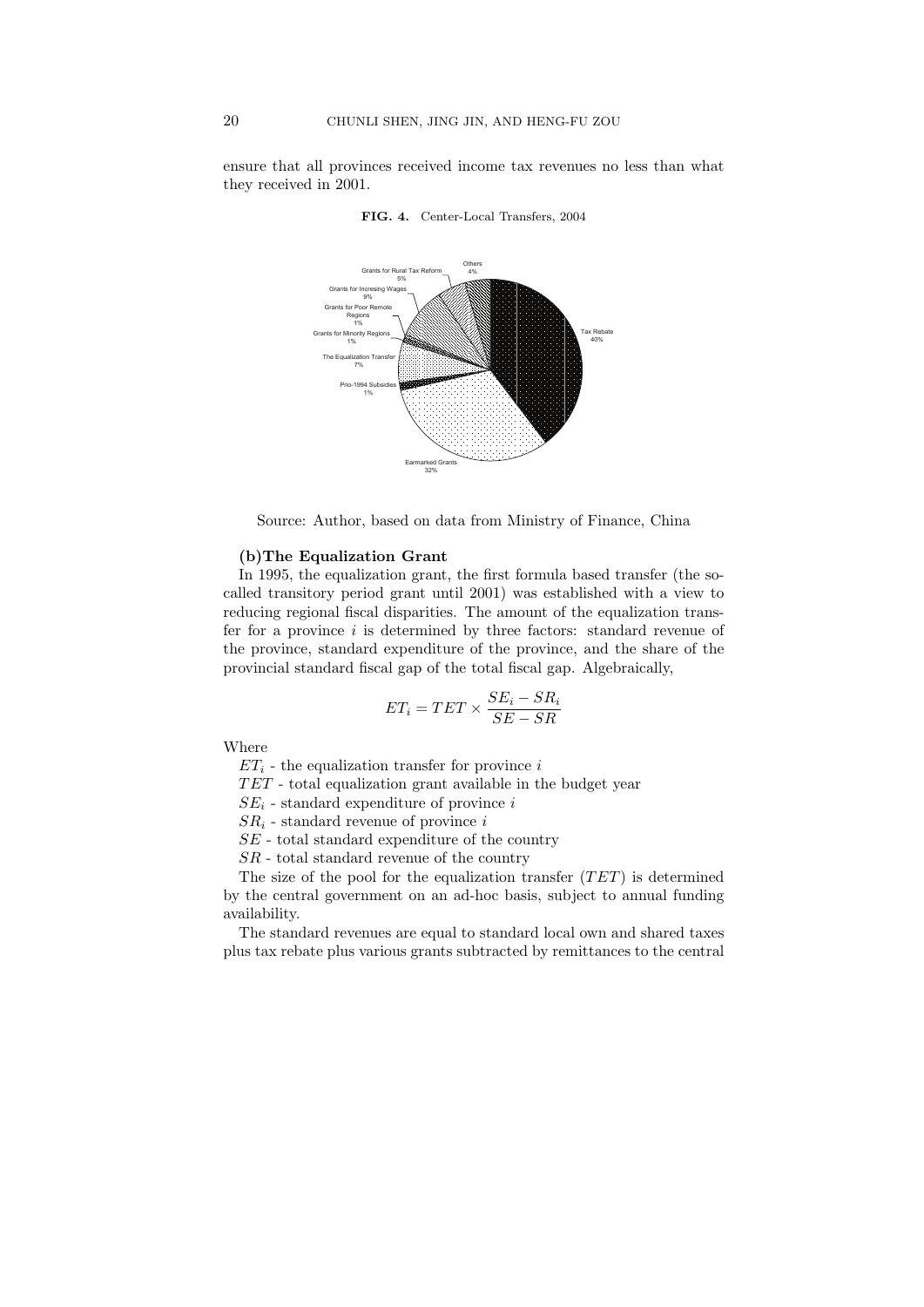government. In the formula, tax rebate, various grants, and remittances to the central government are actual amounts paid by the central government. For each type of tax, standard tax revenue is determined by multiplying the standard tax base with the standard tax rate. For personal income tax, the standard tax base includes salaries and income of private industrial and commercial enterprises. The actual income tax collection from other bases is regarded as the standard revenue. The income tax base of salaries is estimated using per capita taxable salaries net of exemptions and number of employees. The tax rate of salaries is local average effective tax rate, adjusted with a regional coefficient. The standard expenditures are measured as the total spending of seven sectors and for each sector the standard spending cover personal expenditure (salaries and bonus) and office expenditures (vehicles, heating, and others).

Although the equalization grant has been growing rapidly (2.07 billion yuan in 1995 to 74.5 billion yuan in 2004), but growth in specific purpose transfers has outpaced the growth of equalization transfers (Shah and Shen 2006).

## **(c) Earmarked Grants**

The ad hoc transfers are categorized as "earmarked grants" by the Ministry of Finance. Various ad hoc transfers to finance various programs have grown over time in number and size. Currently there are about 200 programs accounting for more than 20 percent of total central transfers. These transfers are program-based and allocated for specific purposes such as subsidizing agricultural development, supporting infrastructure construction, assisting backward regions, and providing emergency funding for natural catastrophes. This transfer has risen to 322.3 billion yuan in 2004 (Shah and Shen 2006).

#### **(d) Grants for Increasing Wages of Civil Servants**

When the center raised the wage rate for public sector employees in 1999 and 2001, a special grant was established in 1999 to support the implementation of this policy in western and central regions. Thus the purpose of this transfer is to fill the fiscal gap caused by the central policy mandate. The wage rate was first increased by an amount of monthly 120 yuan per capita on July 1, 1999, then further raised at a rate of monthly 100 yuan per capita on January 1, 2001, and on October 1, 2001, additional 80 yuan per capita per month was added. The wage increase was also accompanied by the construction of a bonus system for civil servants from 2001 (equivalent to an approximate increase of one month of wages) and by the establishment of a subsidy system for remote areas. More than 700 counties were eligible to receive this grant. Besides, provinces faced with difficulties of paying teachers' wages in rural elementary and middle schools are also compensated by this transfer (Zhang 2003).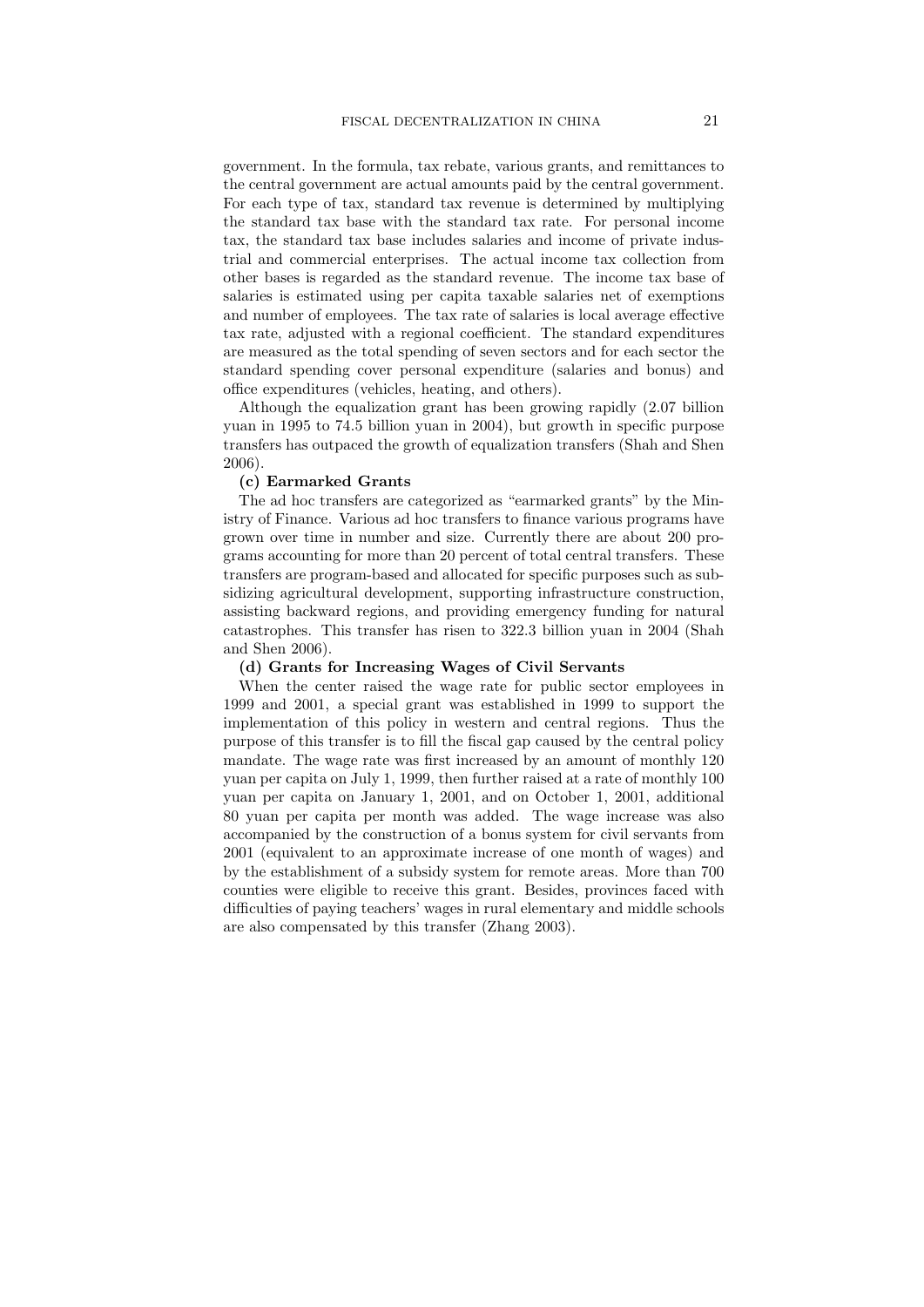The grant allocation can be characterized as:

WageGrant*<sup>i</sup>* = ExpIncrease*<sup>i</sup> ×* BasicExpenditureRatio*<sup>i</sup>*

## Where

WageGrant C the grant for increasing wages received by province *i*

ExpIncrease C the increase of provincial budgetary expenditure due to central policy of increasing wages

BasicExpenditureRatio C the ratio of the personal and office expenses to the total disposable revenue of the province *i*

According to the formula, the volume of the grant received by province *i* is dependent upon the provincial expenditure increase due to the wage policy and the share of basic expenditure (including personnel and office expenses) in the total disposable revenue of the province. The increased expenditure is determined by the number of civil servants in province *i* and the standard of wage increase by the central government. The total transfer in 2004 amounted to 91.94 billion yuan (Shah and Shen 2006).

### **(e) Grants for Rural Tax Reform**

The transfer was created in 2000 to foster the implementation of the central policy to rescind "three village deductions and five township charges" (xiangtongchou he cun tiliu ) and gradually abolish agricultural taxes. The "three deductions" collected by villages are: collective investment, public welfare funds, and cadre compensation. The "five charges" include charges for rural education, family planning, militia training, rural road construction and maintenance, and subsidies to entitled groups levied by townships. This transfer is aimed at filling the fiscal gap caused by the rural tax reform. In 2004, the total of 52.33 billion yuan was transferred to provincial governments.

#### **(f) Grants for Minority Regions**

The grant for minority regions was established in 2000 in order to support economic development in minority regions which are usually backward in their economic performance. The total grant equals a base amount of 1 billion yuan in 2000 with a yearly growth rate equal to that of central VAT revenue, and the rebate of the 80 percent of the central increased VAT collection in minority areas. This transfer has risen to 7.69 billion yuan in 2004 (Shah and Shen 2006).

#### **(g) Prio-1994 Subsidies**

Prio-1994 subsidies are the contracted fixed grants under the "Fiscal Contracting System" during the period 1988-1993. The total of the grant was both 12.6 billion yuan in 2003 and 2004. Since 1994, local governments have continued to remit revenues to or receive transfers from the centre according to their fiscal contracts in effect in 1993. The amount of transfers is approximately equal to the estimated deficit (gap between revenue and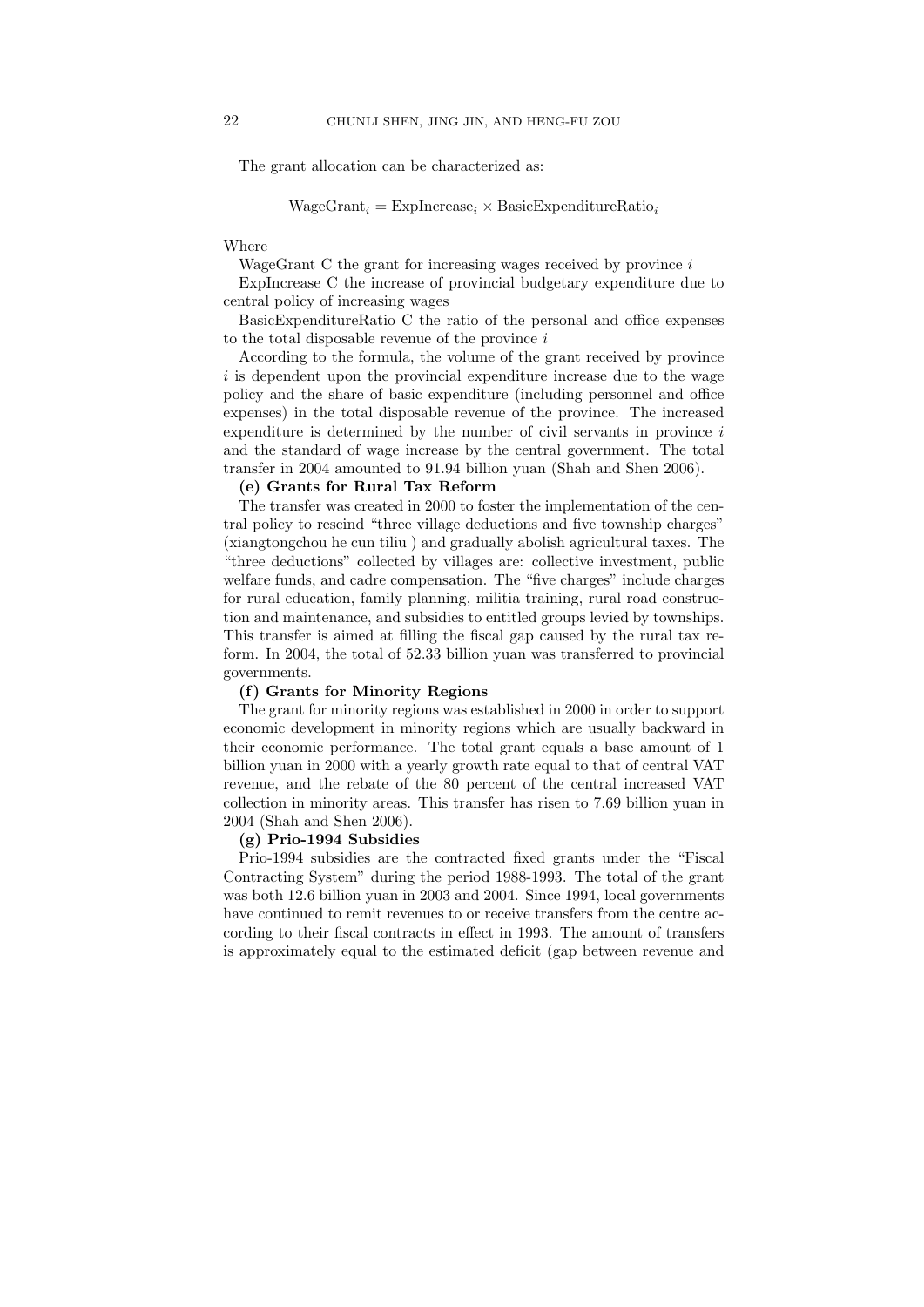expenditure) measured in the base year. Sixteen provinces, including Inner Mongolia, Jilin, Fujian, Jiangxi, Shandong, Guangxi, Hainan, Sichuan, Guizhou, Yunnan, Tibet, Shannxi, Gansu, Qinghai, Ningxia, and Xinjiang, still receive this type of grant.

# **7. LOCAL GOVERNMENT FINANCING: LOCAL TAXES AND LOCAL BORROWING**

## **Local Taxes**

In contrast to the expenditure side, the taxation power in China very much resides in the Center. The two major means of controlling tax revenues are determining the tax rate and defining the base. Centralization of both these dimensions is remarkable in China. Sub-national governments have the latitude in determining the rates of minor taxes, but even for these they are only allowed to set tax rates within a limited range (Ahmad 2008).

Local revenues in China mainly comprise of five shared taxes — Value-Added Tax, Business Tax, Company Income Tax, Personal Income Tax, and Stamp Tax — and exclusively local taxes — Tax on City Maintenance and Construction, Tax on Real Estates, Agricultural Tax, Contract Tax, Resource Tax, Tax on the Adjustments of the investment in the fixed assets, Tax on the Use of Urban Land, Land Value-Added Tax, Tax on the Use of Vehicles and Ships, Slaughter Tax, Banquet Tax, Tax on Special Agricultural Products, Tax on Animal Husbandry, Tax on the Occupancy of Cultivated Land, State-owned Assets Profit, Penalty and Confiscatory Income, Income from use of sea area, field, and diggings, Expert Project Income, and administrative fees, as well as other income. Figure 5 illustrates the major sources of revenue for sub-national governments in 2005. Apparently, the shared taxes with the center are the key financial means, Business Tax accounting for 32 percent, VAT 22 percent, Company Income Tax 17 percent, and Personal Income Tax 7 percent. The most important local tax is Urban Maintenance and Development Tax which made up six percent of the total sub-national revenues.

Do the above observations, based on the aggregate sub-national data, hold true in individual provinces? Table 7 breaks down sub-national tax revenue by 31 provinces in 2005. The provinces are ranked by their revenue capacity, from the highest (Guangdong) to the lowest (Tibet). The picture is very clear: provincial finance is highly dependent on shared taxes business tax, VAT, company income tax, and personal income tax. For instance, in 2005 Beijing obtained almost 80 percent of revenue from the four shared taxes, or 73 billion yuan out of the total 92 billion. Business tax is the foremost important local revenue source. The only exceptions are Shanxi, Heilongjiang, and Tibet, where revenue from VAT surpasses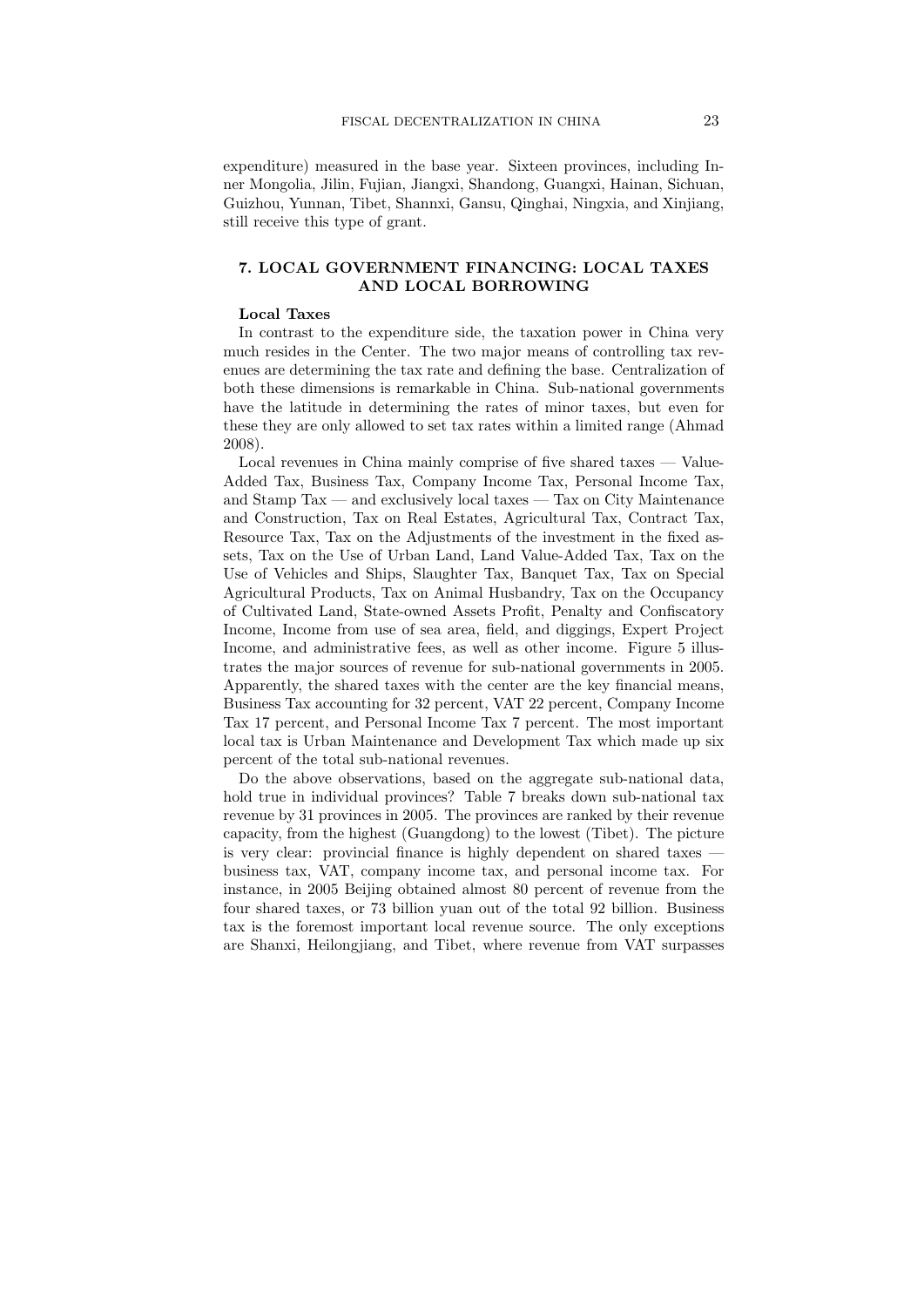business tax. Thanks to their remarkable economic performance, wealthy regions, including Guangdong, Shanghai, Jiangsu, Zhejiang, and Beijing, are also able to reap the benefits of company and personal income tax. Revenue from purely local taxes is relatively large in affluent provinces. In Guangdong, for example, local tax accounts for about 31 percent, compared to 22 percent at the sub-national level as a whole.

**FIG. 5.** Sub-National Revenue Composition, 2005



Source: Authors, based on data from China Statistical Yearbook 2006.

#### **Local Borrowing**

Under China's 1994 budget law, local governments are forbidden to incur either domestic or foreign indebtedness unless otherwise permitted by law. However, the reality is many local governments are on the verge of bankruptcy due to debt services. It is estimated that the total local borrowing was over US\$120 billion by the end of 2004 (Wei 2004). The total debt of the grassroots governments was around US\$ 40 billion by the end of 2001, over half of which was borrowed by townships. According to the Audit report to the national congress in June 2002, the total debt for 49 counties (cities) audited was about US\$ 8 billion, about 2.1 times of the yearly disposable fiscal resources. The total debts should be much higher if the implicit debts such as the unpaid civil servants salaries and farmers' services were included. Local borrowing can be roughly categorized as follows:

## **Direct Borrowing and Loan Guarantee**

It is illegal but in practice the law and regulations of local borrowing were widely violated by local governments. Almost all local governments of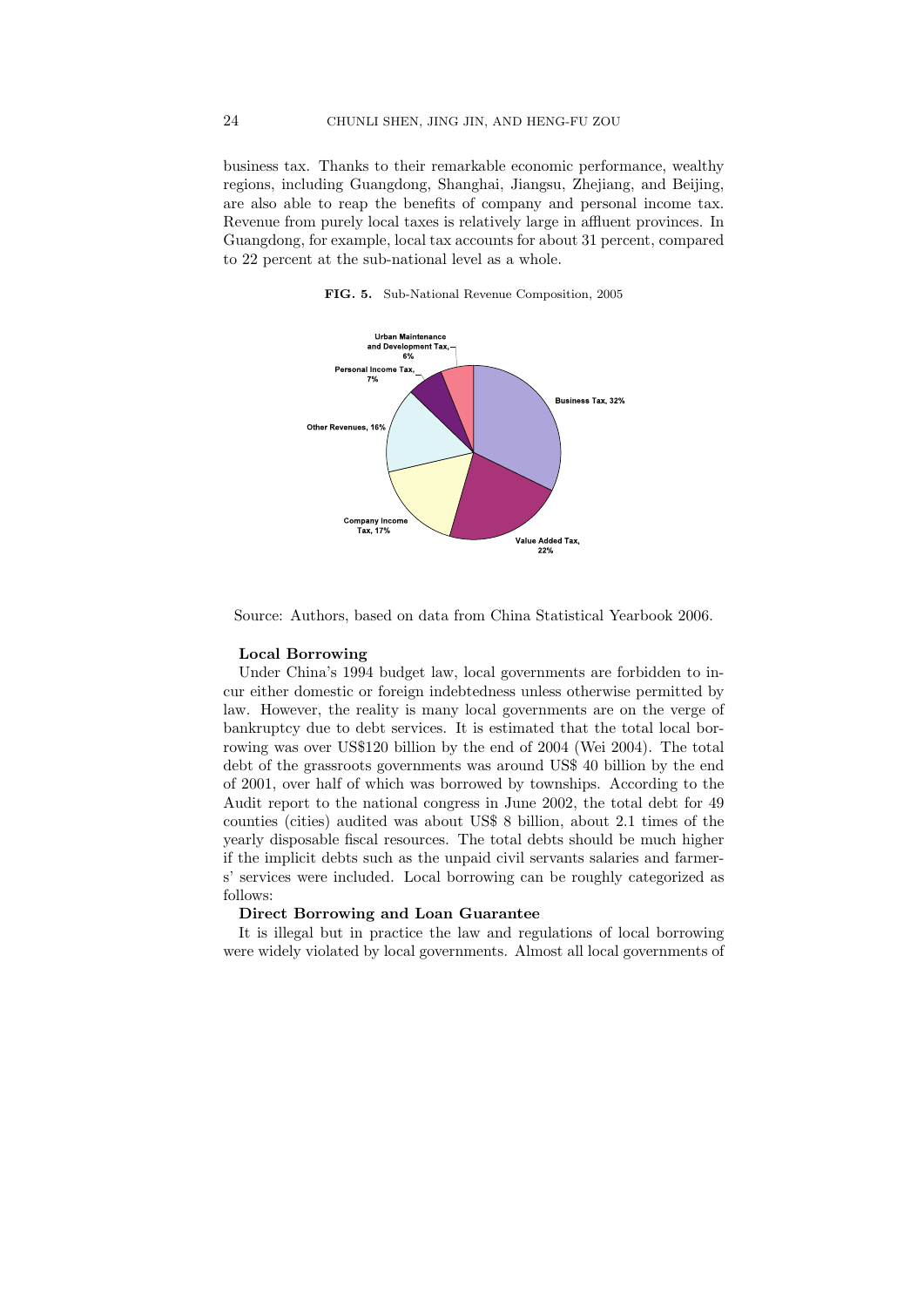different levels in China incurred direct borrowing and the actual borrowing could be from any department of a local government.

Another form of borrowing is debt to the government employees, mainly teachers of elementary and secondary school, and venders providing products or services to governments. Local governments (particularly the county and township governments) in dire fiscal straits are unable to pay the full salaries of elementary and secondary school teachers and the unpaid part becomes the local debt. On some occasions, grassroots governments issue informal debt papers (baitiao) to farmers when they are financially incapable to pay farmers for their agriculture products.

Meanwhile, almost all local governments provide loan guarantees for SOEs directly or indirectly, although it is neither allowed by the budget law. Local governments also provide loan guarantees to the central bank for local financial institutions to avoid financial risk.

#### **Borrowing from Commercial Banks**

As banks have been transformed into financial institutions, local governments posed prevailing impact on the administration of bank lending through the appointment of regional bank heads, and also through intangible influences such as the supply of water and electricity, housing, recruitment of bank employees, and schooling of children (Huang 1996). Therefore, local government gained substantial control over the credit supply and emboldened overlending and underpricing of loans, which led to the excessive expansion of banks' credit and a mounting number of bad and non-performing loans. Ultimately the borrowers of nonperforming loans may default, requiring the lender to absorb the loss. In 1998, the central government had to bail out local government by issuing 270 billion yuan of government bonds to recapitalize the state-owned banks (Jin and Zou 2003, 308)

#### **Indirect Borrowing**

Sub-national governments take on indirect borrowing through various channels such as local-owned enterprises or Trust and Investment Companies (TICs).

Local enterprises, in charge of providing public services, can and do borrow from banks and on the capital market. Given the local finance stress and insufficient financial support from the upper levels, such local borrowing essentially finances much sub-national spending. This in turn created contingent liabilities for local governments. Local governments may also borrow through "collective financing" in which various groups of people, such as government employees and employees of local SOEs, are selected to be borrow from by local governments. The borrowing could be voluntary, but most of time it was forced by local governments. Most of these borrowings were used to start local enterprises. However, a significant part of these projects were not successful and the bankruptcy of these enterprises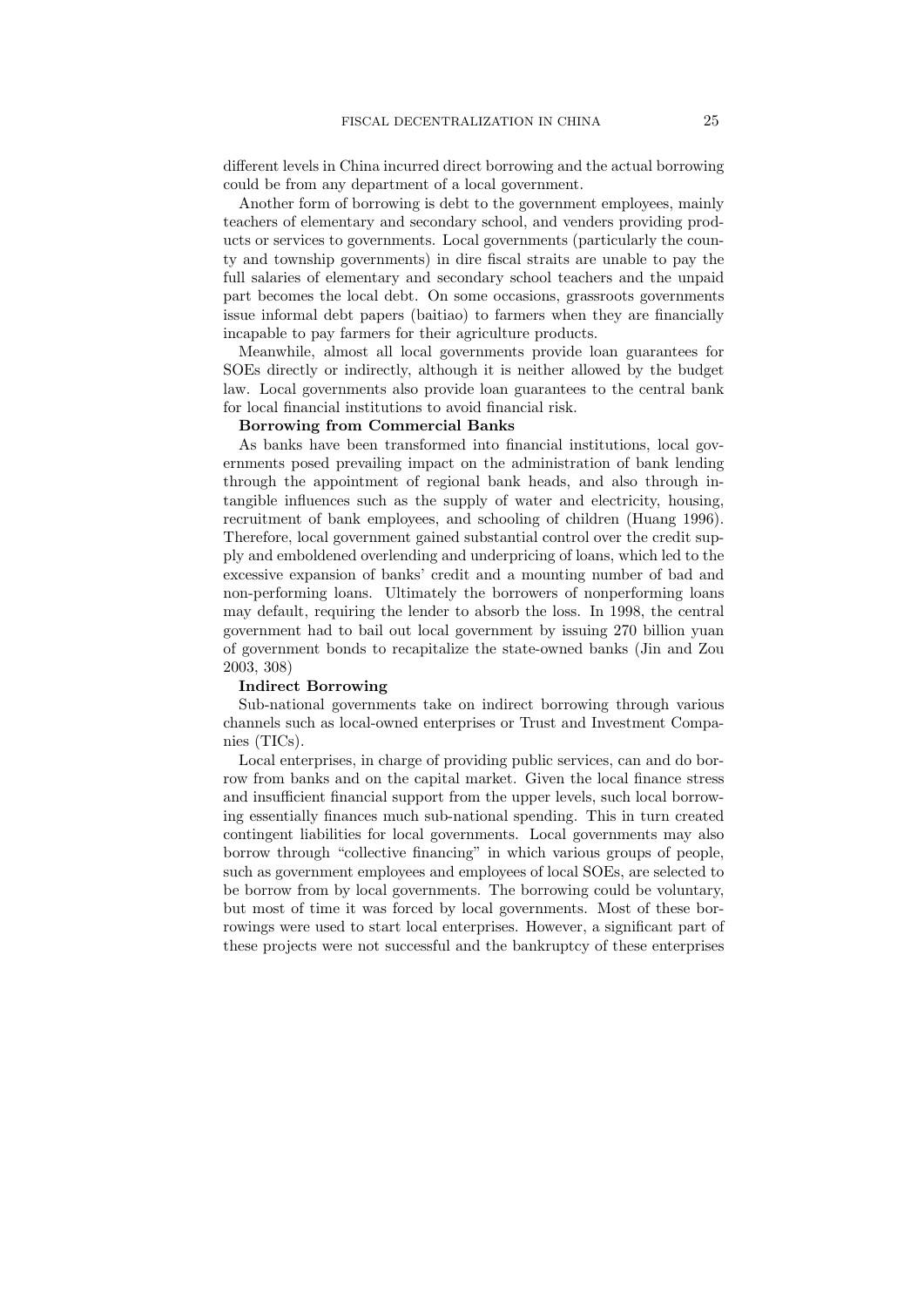# **TABLE 7.**

Government Revenue by Province, 2005

|                |             |           |           |           |             | Unit: million yuan |
|----------------|-------------|-----------|-----------|-----------|-------------|--------------------|
| Province       | Total       | VAT       | BT        | CIT       | $\cal{PIT}$ | $\mathcal T UMC$   |
| Total          | 1,488,422.0 | 264,422.1 | 410,281.6 | 174,590.2 | 83,796.9    | 79,101.9           |
| Guangdong      | 180,720.40  | 32,358.50 | 55,576.70 | 23,644.80 | 13,242.50   | 6,433.70           |
| Shanghai       | 141,739.80  | 22,612.40 | 51,292.70 | 24,914.90 | 11,192.40   | 4,979.10           |
| Jiangsu        | 132,267.50  | 26,557.10 | 34,281.80 | 17,769.60 | 6,619.50    | 7,065.70           |
| Shandong       | 107,312.50  | 19,300.40 | 21,779.30 | 11,082.80 | 3,889.40    | 6,595.10           |
| Zhejiang       | 106,659.60  | 20,423.40 | 32,433.50 | 16,791.90 | 6,611.90    | 6,163.60           |
| Beijing        | 91,921.00   | 9,759.80  | 38,376.20 | 16,476.20 | 8,452.30    | 3,883.40           |
| Liaoning       | 67,527.70   | 11,305.70 | 16,468.50 | 7,219.90  | 3,280.50    | 3,992.00           |
| Henan          | 53,765.10   | 8,796.90  | 11,159.60 | 5,156.40  | 2,204.50    | 2,917.70           |
| Hebei          | 51,570.20   | 12,103.50 | 10,527.90 | 5,336.80  | 2,824.00    | 2,925.10           |
| Sichuan        | 47,966.40   | 7,107.40  | 13,476.40 | 3,994.10  | 2,208.40    | 2,808.60           |
| Fujian         | 43,260.00   | 7,312.70  | 12,460.80 | 5,426.50  | 2,741.40    | 1,855.40           |
| Hunan          | 39,526.50   | 5,893.30  | 9,424.50  | 2,183.40  | 1,675.70    | 2,502.20           |
| Hubei          | 37,552.20   | 6,591.00  | 9,133.50  | 3,906.40  | 1,746.20    | 2,402.80           |
| Shanxi         | 36,834.40   | 10,269.50 | 6,070.00  | 3,699.50  | 1,368.10    | 2,131.00           |
| Anhui          | 33,401.70   | 5,772.40  | 7,810.40  | 3,008.10  | 1,249.60    | 2,048.60           |
| Tianjin        | 33,185.10   | 6,423.80  | 9,645.50  | 4,141.60  | 1,882.20    | 1,587.60           |
| Heilongjiang   | 31,820.60   | 8,501.60  | 5,956.00  | 1,857.60  | 1,556.20    | 2,760.40           |
| Yunnan         | 31,264.90   | 5,601.90  | 6,764.30  | 3,334.80  | 1,194.40    | 2,957.30           |
| Guangxi        | 28,303.60   | 3,932.70  | 6,838.10  | 1,854.10  | 1,457.60    | 1,291.60           |
| Inner Mongolia | 27,745.50   | 4,844.70  | 7,827.10  | 1,935.50  | 1,006.80    | 1,424.50           |
| Shaanxi        | 27,531.80   | 5,534.40  | 6,927.20  | 2,059.40  | 1,022.40    | 2,076.60           |
| Chongqing      | 25,680.70   | 3,365.50  | 7,020.20  | 1,398.20  | 1,066.60    | 1,315.90           |
| Jiangxi        | 25,292.40   | 3,387.40  | 6,284.00  | 1,741.20  | 1,126.50    | 1,127.20           |
| Jilin          | 20,715.20   | 3,953.30  | 4,759.00  | 1,391.60  | 1,112.20    | 1,315.70           |
| Guizhou        | 18,249.60   | 3,137.00  | 4,630.60  | 1,608.10  | 889.70      | 1,291.30           |
| Xinjiang       | 18,031.80   | 4,293.60  | 4,766.50  | 757.60    | 931.20      | 1,367.00           |
| Gansu          | 12,350.30   | 2,533.40  | 3,158.90  | 843.20    | 517.90      | 935.80             |
| Hainan         | 6,868.00    | 974.00    | 2,367.90  | 452.70    | 356.90      | 370.10             |
| Ningxia        | 4,772.20    | 873.20    | 1,575.80  | 260.80    | 222.00      | 303.90             |
| Qinghai        | 3,382.20    | 783.80    | 1,001.80  | 254.00    | 102.90      | 232.00             |
| <b>Tibet</b>   | 1,203.10    | 118.20    | 487.20    | 88.80     | 44.80       | 41.10              |

Notes: 1. *VAT* C Value-Added Tax; *BT* C Business Tax; *CIT* C Company Income Tax; *PIT* -Personal Income Tax; *TUMC* C Tax on Urban Maintenance and Construction.

**Source: Statistical Yearbook of China (2006).**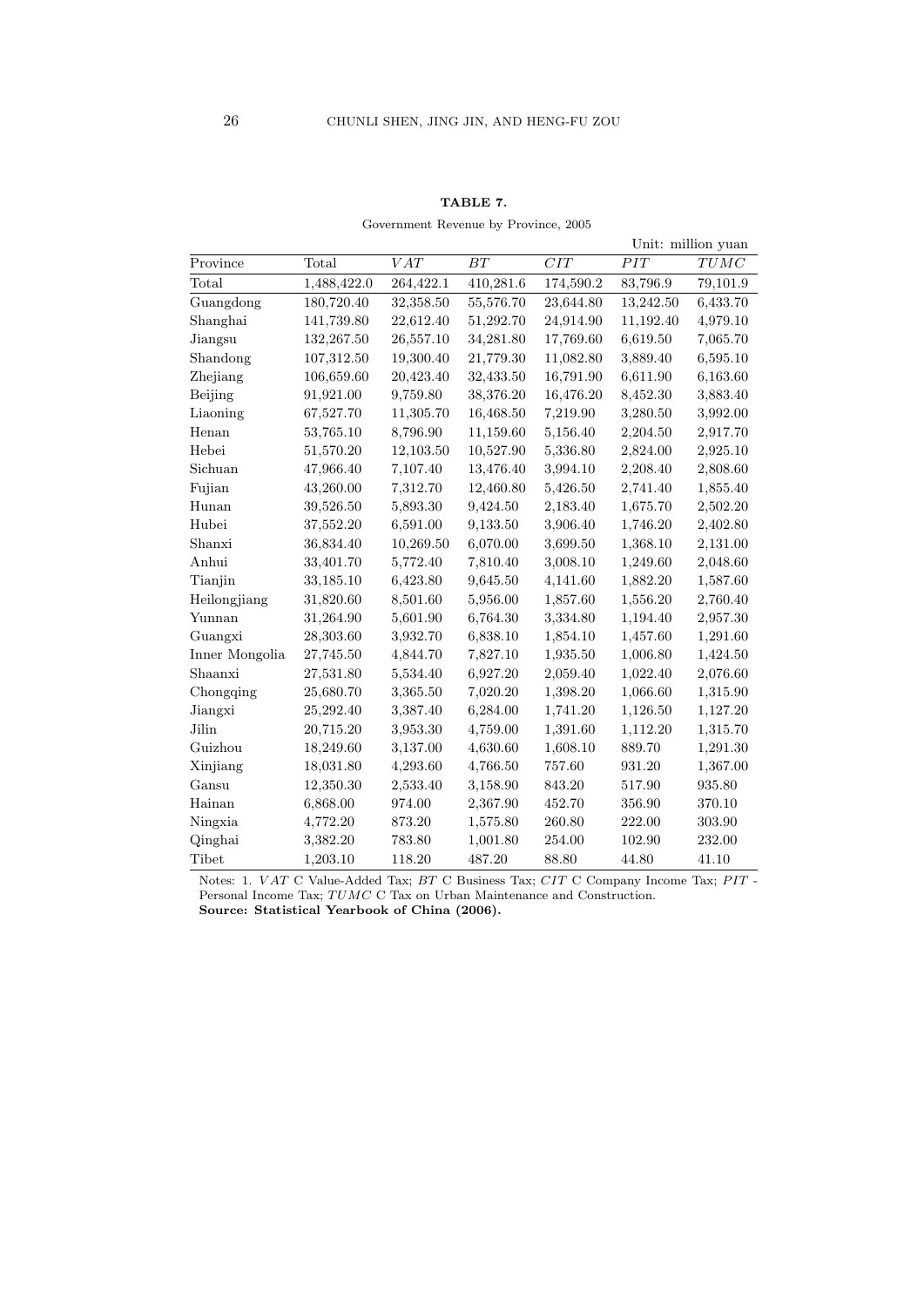due to lack of management skills and experiences imposed serious debts to local governments. Local authorities also maintain considerable latitude in securing and deploying financial resources for investment projects. For instance, sub-national governments are allowed to approve investment projects below 50 million yuan and technology promotion projects below 30 million. These projects can be funded by commercial and indirect borrowing, which resulted in redundant of sub-national medium- and small-sized investment projects (Jin and Zou 2003).

Another channel for local indirect borrowing is establishing dummy financial companies, which has fueled the proliferation of Trust and Investment Companies (TICs) and securities hourses at subnational levels. TICs receive government and enterprise trust deposits or trusted deposits. Most TICs were created by the four state-owned specialized banks, and some by other banks, the MOF, or municipalities. In the late 1980s, as many as 365 TICs were in business across the country (Mehran, et al. 1996).

#### **Foreign Borrowing**

External borrowing by the central and local government-owned financial institutions has been managed by a credit management system, under which the issuance of debt requires a quota from the SDPC and an approval from the State Administration of Foreign Exchange (SAFE). Most of these local financial institutions are TICs controlled by local governments and those TICs engaged in international business are referred to as International Trust and Investment Companies (ITICs). Since the borrowing by these entities are not guaranteed by any direct or indirect credit support from the central government and hence the central government refused to bail out ITICs, Guangdong ITIC went bankrupt in 1999 as well as Fujian ITIC, Tianjin ITIC, Shanghai ITIC, Daian ITIC, Shandong ITIC, and Shenzhen ITIC. By the end of 1998, the external debt of domestic financial institutions (including central agencies) was \$41.99 billion, 28.8 percent of China's total external debt. It is a question whether the central government has to step in once financial failure emerge on a large scale among these ITICs (Jin and Zou 2003, 313).

Although practiced informally or illegally, local borrowing played an important role in local economic development and in alleviating local fiscal pressure, particularly for those localities struggling to make ends meet. The significant improvement of local infrastructure in almost all jurisdictions in the last decade is partially attributed to local borrowing. However, illegal local borrowing usually operated behind the screen, is difficult to control and susceptible to corruption, which seriously damages local governments' accountability.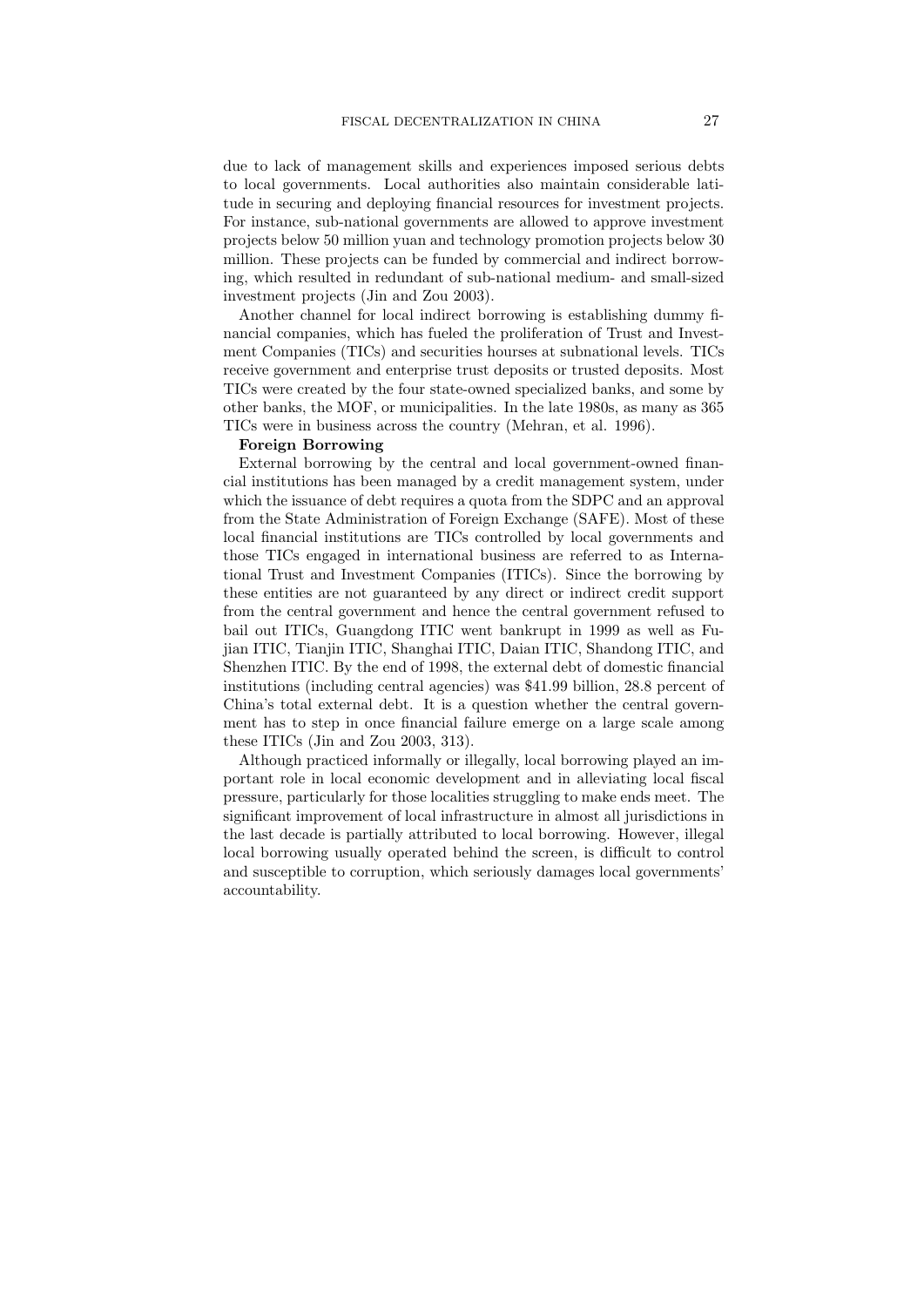# **8. FISCAL POWER SHIFTING THROUGH DECENTRALIZATION**

China's decentralization is featured by the devolution of fiscal power during the period of contracting system (1979-1993) and the recentralization of fiscal power under the current tax sharing system (1994-present).

## **(1) 1979 - 1993: Fiscal Power Devolution**

In 1980, China implemented the policy of fenzhaochifan ("eating in different kitchens"), aiming to separate the central and local budgets. Budgetary contracts between the central and local governments were established which often varied by regions and were subject to renegotiations when circumstances changed. During the process of fiscal decentralization, local governments developed power and their relationships with local enterprises strengthened.

Under the 1980-93 fiscal contract system, local governments, as agents of the central government, had strong incentives to reduce the revenue transfer to the center and heighten the need for transfers from the center as net local net income was to be transferred to the central government and shortfalls were to be covered automatically. The "Fiscal Contracting System", established in 1988, also created a strong incentive for local governments to conceal information about local revenues from the center as this information would be valuable when the fiscal contracts were negotiated. During this time, many of the new townships and village enterprises were joint ventures with local government ownership; local enterprises and local governments colluded to hide profits from taxation and shift deficits to the center with retained profits accruing to the benefit of "local shareholders". Thus the system heightened an asymmetry, in that local governments absorbed excess revenues, while deficits were covered by the center (Ahmad, et al. 2002). Further, although local governments did not have the authority to alter the statutory tax rates and bases, they literally controlled the effective rates and bases by offering varying degrees of tax concessions to enterprises and shifting budgetary funds to extra-budgetary funds.

The waning central fiscal control and distorted local incentives prompted a conspicuous falling trend of central revenues and a significant reduction in fiscal revenue collection as a percentage of GDP. The ratio of total government revenue to GDP declined from 28.4 percent to about 12.6 percent over the period 1979-1993; the central government's share of the total revenue reduced from 40.5 percent to 22 percent over the period 1984-1993.

In the face of the plummeting fiscal revenue, the center had to resort to various ad hoc instruments, including arbitrarily shifting expenditure responsibilities to local governments, cutting intergovernmental transfers, forcing local governments to purchase bonds at lower-than-market rates,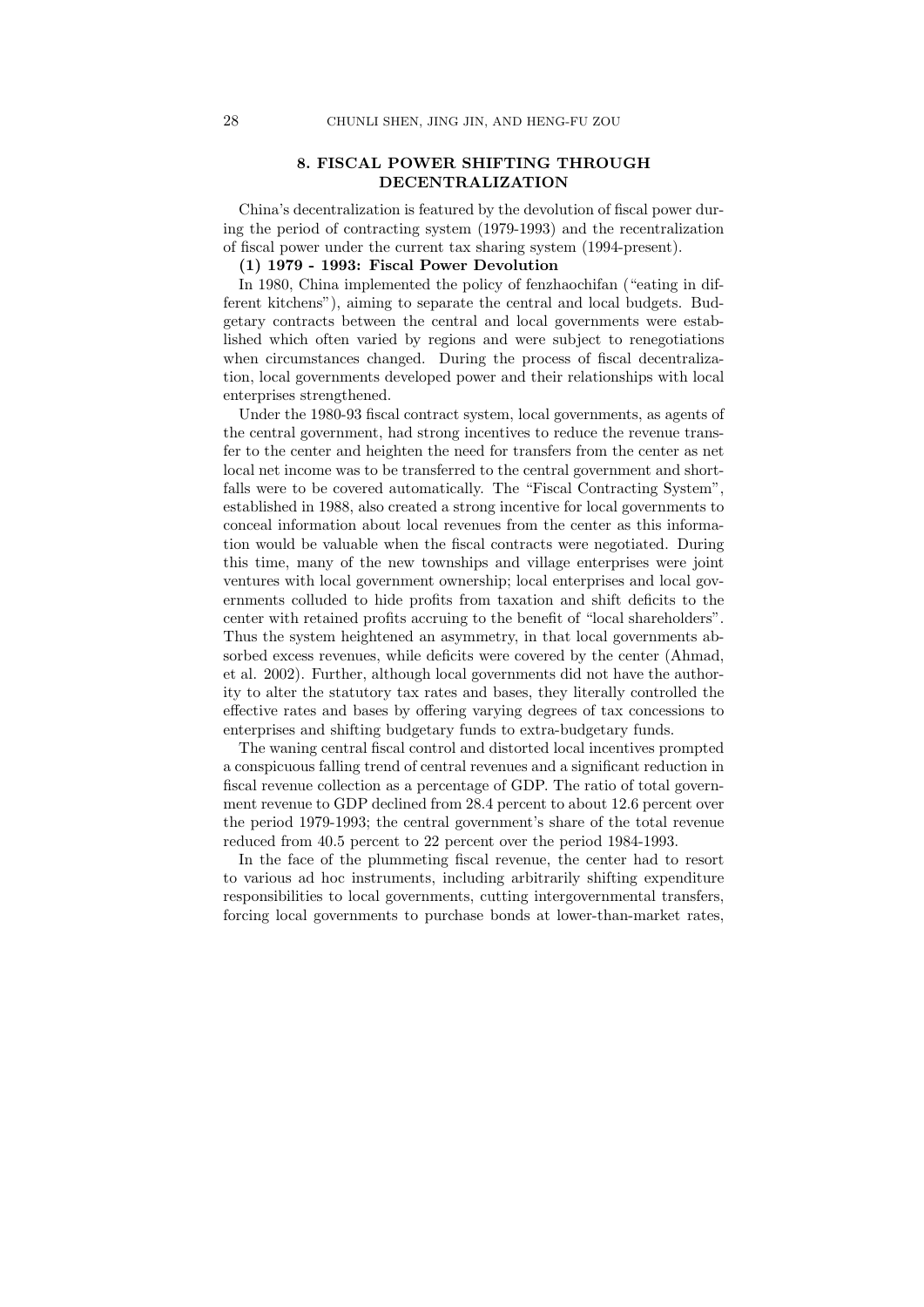and recentralizing locally-owned enterprises, to influence revenue remittances from local governments (Ma and Norregaard 1998).

However, these instruments only created a vicious cycle of perverse reactions from the local governments as the center was opt to revise the rules of the game to penalize local governments with fast growing revenues. Local governments, with distrust on the center and also increasing pressure to meet new spending responsibilities, began collecting a wide variety of extra-budgetary revenues, and even levying illegal fees and charges for providing basic public services when the fiscal needs were beyond the revenue capacity. Meanwhile, the weakening fiscal power at the center increased government deficits and reduced the central government's flexibility in using fiscal policy in stabilization and redistribution.

## **(2) 1994-present: Predatory Fiscal Federalism**

The 1994 Tax Sharing Reform was a turning point — the central government strengthened its fiscal power through capturing core taxes and establishing central tax administration. Indeed, since 1994, the central government has rapidly centralized the most lucrative sources of revenue, including value-added tax, resource tax, and personal and corporate income tax. In the case of the VAT, the four layers of local government—provincial, prefectural/city, county, and township—together share only 25% of VAT intake. In 2002, the central government further ordered local governments to give 50% of personal and enterprise income tax over to the central government. As chart 6 reveals, local revenue as a share of total government revenue dropped rapidly after the 1994 tax centralization while the local expenditure as a share of total government expenditure lingered around 70 percent.

The process of recentralizing revenues upward and devolving expenditures downward extends from the central to the provincial to the prefectural to the county and ultimately to the township and village level. Each level pushes fiscal responsibilities down to lower levels while asserting the largest possible claim on revenue residuals. At the grassroots levels—the county and township levels — local governments are left no choice but either predate on local residents, enterprises, and financial institutions or simply not provide the primary public services.

Politically, the increasing fiscal dependence of county governments on higher levels may lead to greater political dependence. The fiscal system today is even more capable of reinforcing the central mandates and hence more vulnerable to punitive measures from the center (Wedeman 1999;Yang 2004). The central government is also attempting to inject more earmarked funds directly to the county level (Wong 2005), which further enhances the organizational integration of grass-roots government with the center. Central edicts may carry more weight than it would have under the old fiscal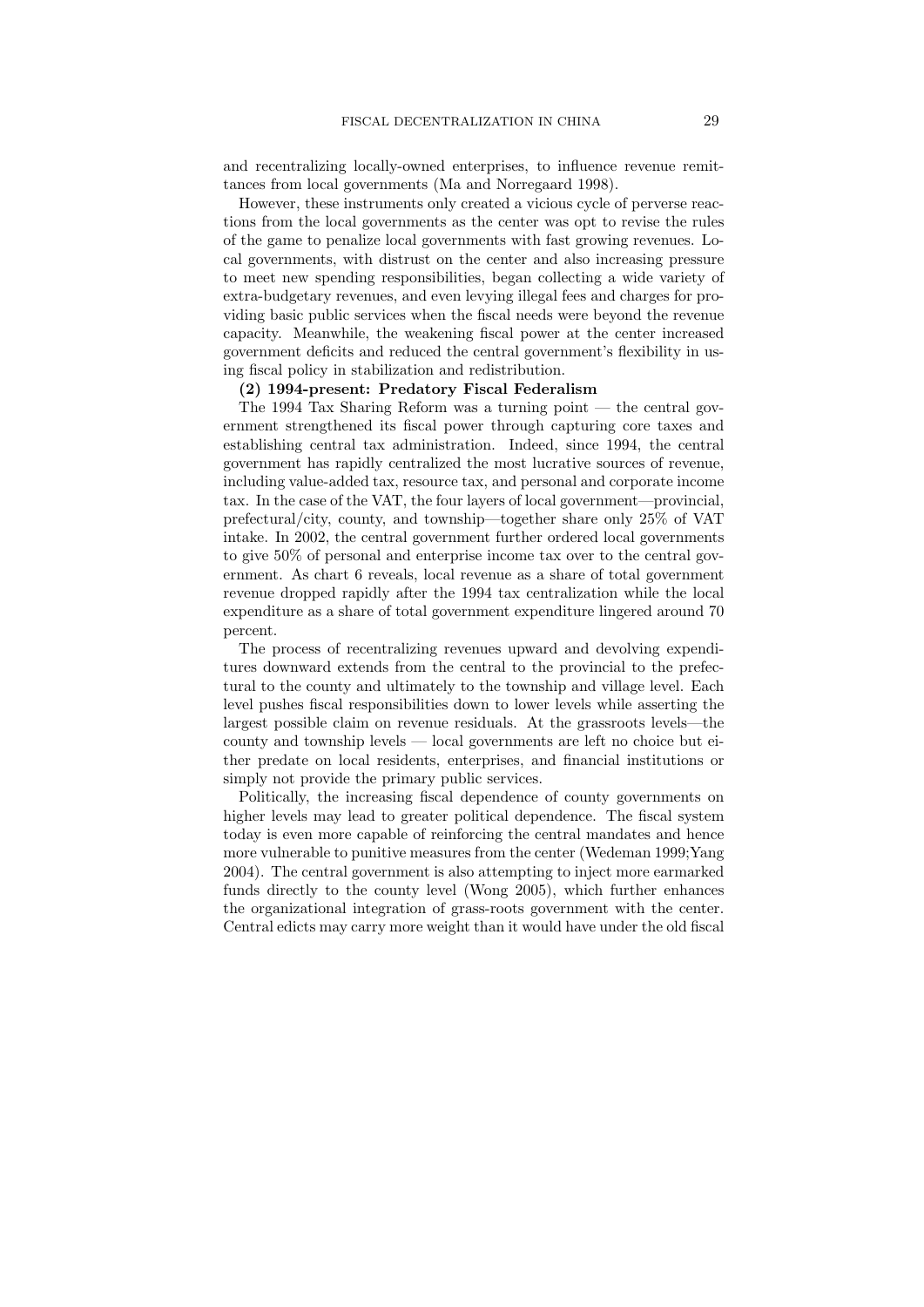system, which is confirmed by the observation of the rapid local response to the center's action on the SARS scare (Liu and Shih 2004).

In the wake of stronger central power in the midst of fiscal decentralization, some researchers have offered their explanation: in China, fiscal decentralization in the context of political authoritarianism creates a unique version of distorted federalism, which is named predatory fiscal federalism by some researchers (Shih, et al. 2004;Yao and Yang 2003;Zhang 2003;Zhu and Ye 2001). Due to a hierarchical party structure and the absence of national elections, the central and provincial governments bear enormous leverage over grassroots governments C the higher tiers of government devolve fiscal responsibilities down to the lowest levels of government and meanwhile the most productive sources of revenue are captured by the top tiers of government<sup>5</sup>. Plus fiscal responsibilities at various levels are not defined in the constitution and therefore left to the manipulation of higher tiers of governments. Bureaucrats at all level manage to maximize revenue in order to build up administrative performance (zhengji). For instance, infrastructure construction is a main way to present government performance, which indeed led to rampant redundant investment in many places. In this fiscal structure, Shih et al. (2004) argued that the central government's only incentive to transfer money downward is the fear of widespread social stability or the complete collapse of grassroots governments.

# **9. EFFECTS OF FISCAL DECENTRALIZATION ON MACROECONOMIC PERFORMANCE**

The conventional wisdom favors decentralization as a way to improve the efficiency of the public sector and thus promote economic growth (Bahl and Linn 1992; Bird and Wallich 1992; Oates 1972; Shah 1994; 1998) because local governments are better positioned than the national government to deliver public services that match local preferences and needs. Many proposals favor assigning more revenue and expenditure responsibilities to local governments. The question of whether fiscal decentralization has contributed to China's economic success over the past 25 years is still open to debate. Quantitative studies of the impact of fiscal decentralization on economic growth yield conflicting conclusions. Table 8 provides an overview of various studies conducted on this subject.

Some scholars argue that fiscal decentralization has been conducive to China's economic development. Qi (1992) and Qian (1999) suggested that the fiscal contract system (1980-1993) provided material incentives that

<sup>5</sup>This form of fiscal arrangement is still considered federal because local governments do not merely serve as agents to implement standardized central policies; they have considerable discretion to enact specific policies and they have to pay for the provision of most public goods.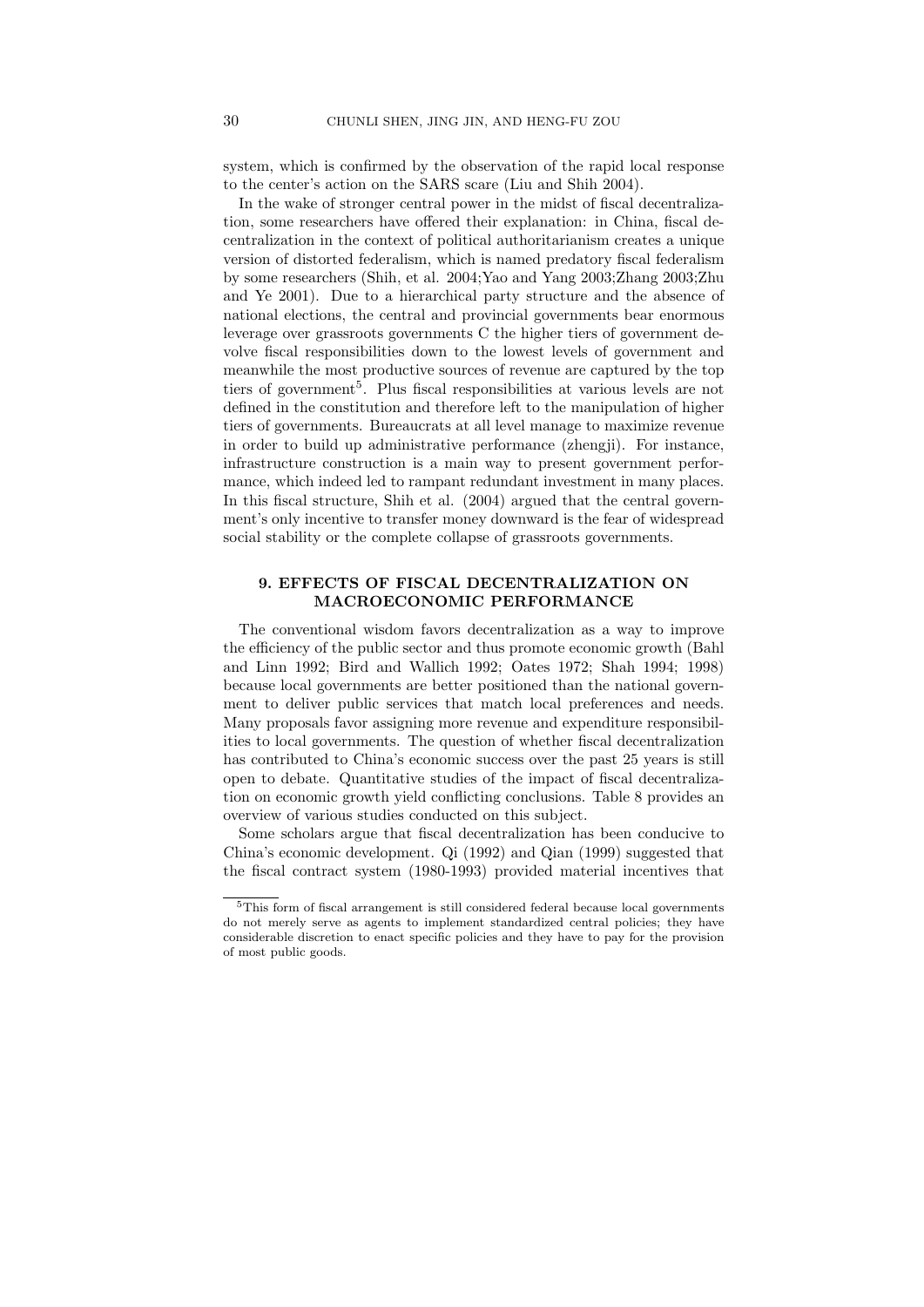| Literature                    | Time Period              | Conclusion: the impact of fiscal decentralization         |
|-------------------------------|--------------------------|-----------------------------------------------------------|
|                               |                          | on economic growth                                        |
| Qi (1992)                     |                          | positive                                                  |
| Qian and Weingast (1997)      | 1980-1993                | positive                                                  |
| Yang(1997)                    |                          | negative                                                  |
| Ma (1997)                     |                          | positive                                                  |
| Davoodi and Zou (1998)        | 1970-1989                | negative in developing countries                          |
|                               | $(46 \text{ countries})$ |                                                           |
| Zhang and Zou (1998)          | 1980-1992                | negative                                                  |
| Qian (1999)                   | 1980-1993                | positive                                                  |
| Young (2000)                  |                          | negative                                                  |
| Lin and Liu $(2000)$          | 70-93                    | positive                                                  |
| Jin and Zou $(2005)$          | 1979 - 1999              | Divergence in revenue and expenditure at the sub-national |
|                               |                          | level is associated with higher rates of growth           |
| Jin, Qian and Weingast (2005) | 1970-1999                | positive                                                  |

**TABLE 8.**

| China: Fiscal Decentralization and Economic Growth |
|----------------------------------------------------|
|----------------------------------------------------|

stimulated sub-national governments to promote local economies. Qian and Weingast (1997) argued that the fiscal contract system enabled subnational governments to avoid revenue predation from the center and therefore retain financial resources for investments that promoted economic growth. Lin and Liu (2000) have found that fiscal decentralization is one of the key driving forces<sup>6</sup> of China's remarkable economic performance via improvement in efficiency rather than increases in investment. Jin, Qian and Weingast (2005) suggested that fiscal decentralization reforms considerably strengthened the fiscal incentives of provincial governments which are generally conducive to provincial economic development and reform.

Some studies have, however, offered evidence suggesting that fiscal decentralization is detrimental to China's economic growth. Yang (1997) and Young (2000) offered evidence suggesting that fiscal decentralization fragmented the national market, encouraged local protectionism, induced duplicate investments, and hence negatively affected economic development. Davoodi and Zou (1998) using a panel data of 46 countries over the 1970-1989 period find a negative relationship between fiscal decentralization and growth in developing countries. Zhang and Zou (1998) provided supportive evidence demonstrating that the share of central government development spending has a positive impact on economic growth while the share of provincial government development spending is negatively related

 $6$ Other driving forces include rural reform, the nonstate sector, and capital accumulation.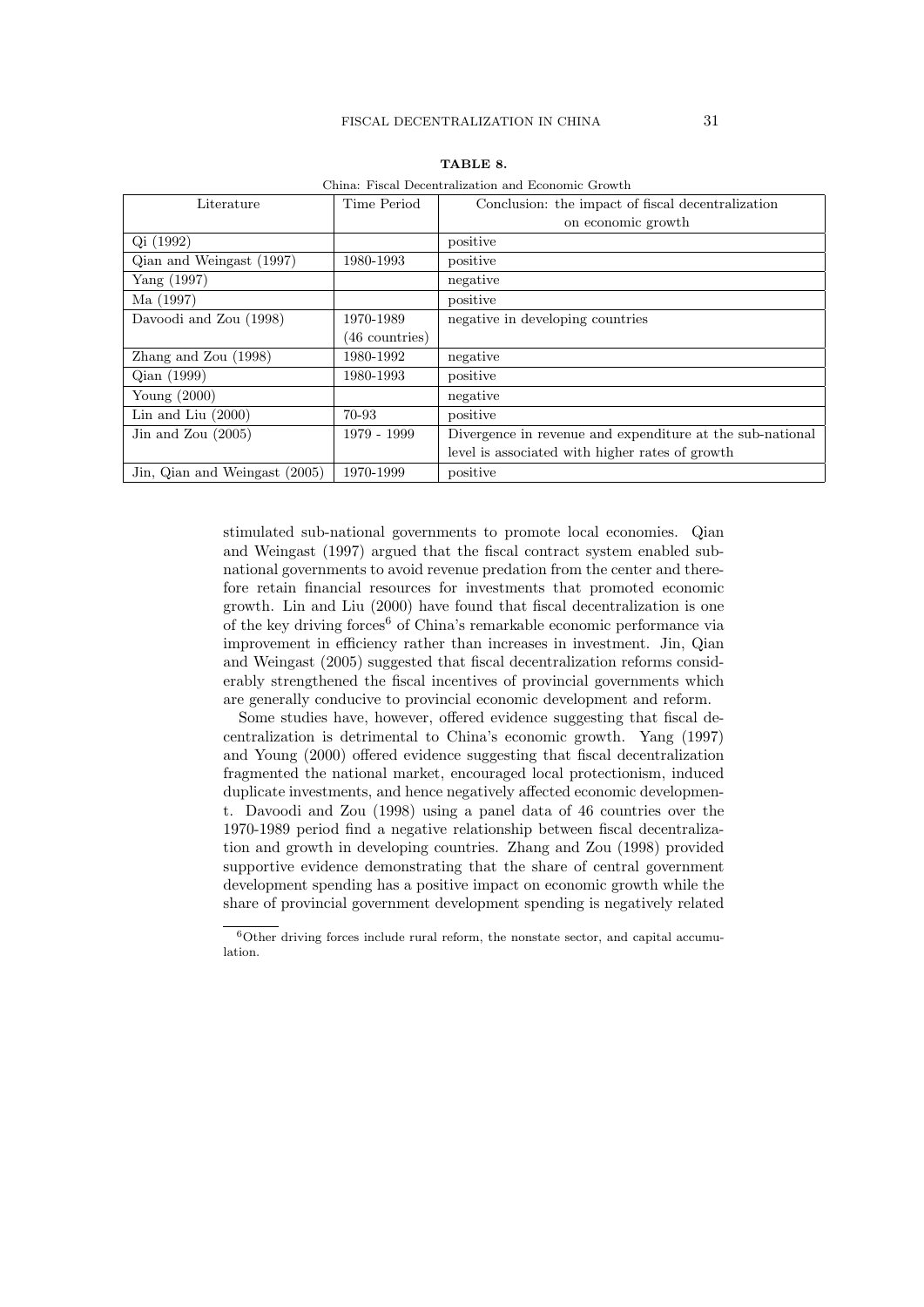to growth. Using data across 28 Chinese provinces over the period of 1980- 1992, they have found a significant and negative relationship between the degree of fiscal decentralization and provincial economic growth. Another concern is that the aggressive decentralization has crowded out public spending on national priorities by local public projects. Some public infrastructures crucial to economic growth are better provided by the central government, such as high ways, railways, telecommunication, and power. The inefficient resource allocation induced by the fast fiscal decentralization is detrimental to the overall economic performance. Jin and Zou (2005) empirically approved that divergence, rather than convergence, in revenue and expenditures at the sub-national level of government is associated with higher rates of growth.

The negative relationship between fiscal decentralization and economic growth may indicate that in real life local governments may not be responsive to local preferences and needs. This can occur when local officials are not elected by local constituents or "voting by feet" is not realizable in the certain policy and economic environment. Furthermore, the merit of fiscal decentralization have to be measured relative to existing revenue and expenditure assignments as well as the stage of economic development (Shah, et al. 2004).

## **10. POLITICAL AS WELL AS ECONOMIC ISSUES ARISING AFTER 1994**

# **(1) Decentralization and Inequality**

It is argued by many scholars that fiscal decentralization has exacerbated regional inequality in China. One is that, fiscal decentralization, combined with distorted price systems and duplicated industry structures across regions, led to inter-regional trade protection and fragmented domestic markets as a consequence of local governments' rent-seeking behaviors (World Bank. 2003; Young 2000). Qiu, et al. (2003) developed a theoretical model to reveal that fiscal decentralization and international trade protection together give rise to inter-regional trade protection which can widen the regional gap in China. On the other hand, fiscal expenditure decentralization reform that hardens the budget constraints for grass-root levels of government undermines the revenue-starved jurisdictions' ability to provide public goods and services, aggravate the lower level governments' fiscal burden, and prevent them from pursing further economic investment and development, which ultimately leads to the regional income and fiscal gaps (Jin and Zou 2003; Park, et al. 1996). Shen and Zou (2008) investigates China's regional disparities in poverty distribution and find an increasing concentration of the rural poor in southwestern provinces and the urban poor in northern China. They argue that political choices and public poli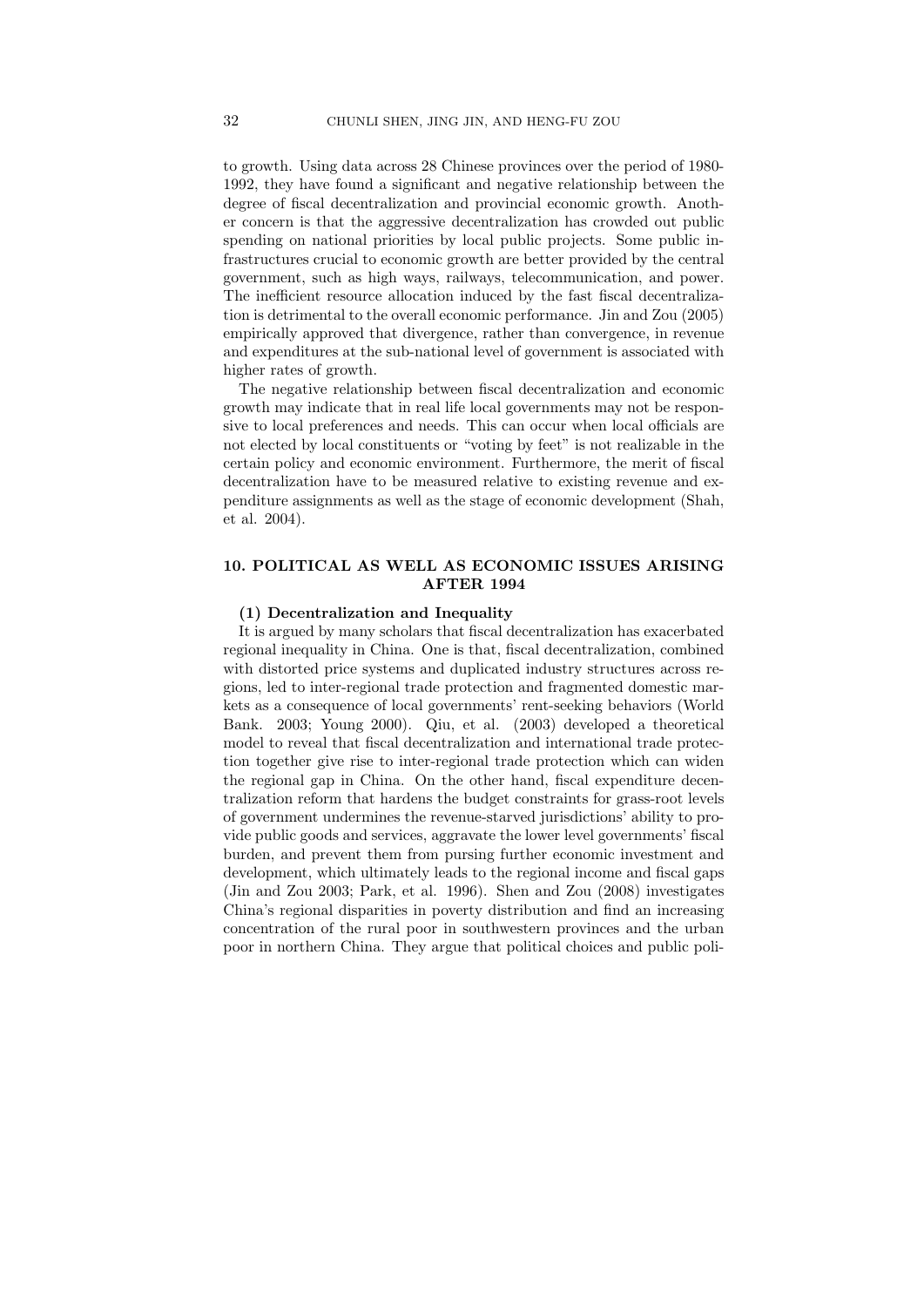cies have a critical impact on how the effects of endowment and geography play out in the country's poverty distribution. Kanbur and Zhang (2001) examined the time series of regional inequality measured by the GE coefficient over the period of 19521999. They have found that decentralization had a significant and positive effect on the degree of regional inequality; and it has especially enlarged the rural-urban inequality though it reduced the coastal-inland inequality. To shed more light on this issue, further empirical analyses are needed using more refined measures of decentralization and more disaggregated data.

China's decentralized fiscal system has not coped well with the problem of mushrooming inequality (Shen 2007). By 2005 China's richest province (Shanghai) had more than eight times the per capita spending of the poorest province (Anhui). In contrast, in the United States, the poorest state has about 65 percent of the average state revenues; in Germany any state below 95 percent of the average level is subsidized through the equalization transfer mechanisms; and in Brazil the richest state has less than three times the per capita revenues of the poorest state (World Bank 2002). Inequality in public spending is much more severe at the sub-provincial level. The richest county has about 48 times the level of per capita spending than the poorest county (World Bank 2006).

The consensus among observers of China is that both the willingness and capability of the government to cope with inequality have weakened. In the pre-reform period, the fiscal system was highly redistributive. For instance, over the period 1978-1980, Shanghai turned over half of its provincial GDP while the poor provinces received large subsidies as large as 20-25 percent of their GDP. The fiscal decentralization between 1979 and 1994 had greatly reduced the scale of inter-regional redistribution as a result of the localization of public finance and remarkable decline in inter-governmental transfers. For example, in 1993, Shanghai only submitted only about 8.5 percent of its GDP, and other rich provinces turned over even less. The net remittance of Guangdong, was only 0.4 percent of GDP. Meanwhile, subsidies to poor regions cut down sharply (Wang and Hu 1999). However, the mild redistributive feature through the 1993 fiscal system was essentially eliminated by the 1994 Tax Sharing Reform. The taxes were reassigned, with the center capturing the most lucrative taxes, and the transfer of "tax" rebate" was introduced, favoring the rich regions as the leverage to buy in those affluent provinces.

Moreover, even other discretionary transfers, including earmarked grants and equalization grants, are not targeted to poorer provinces. Instead, the fiscal transfer system is used to maintain the loyalty of local officials and key constituents (Liu and Shih 2004, 20-21). Wang (2001) attempted to explore the underlying logic of intergovernmental transfers in China and has found that that maintaining national unity is an overriding concern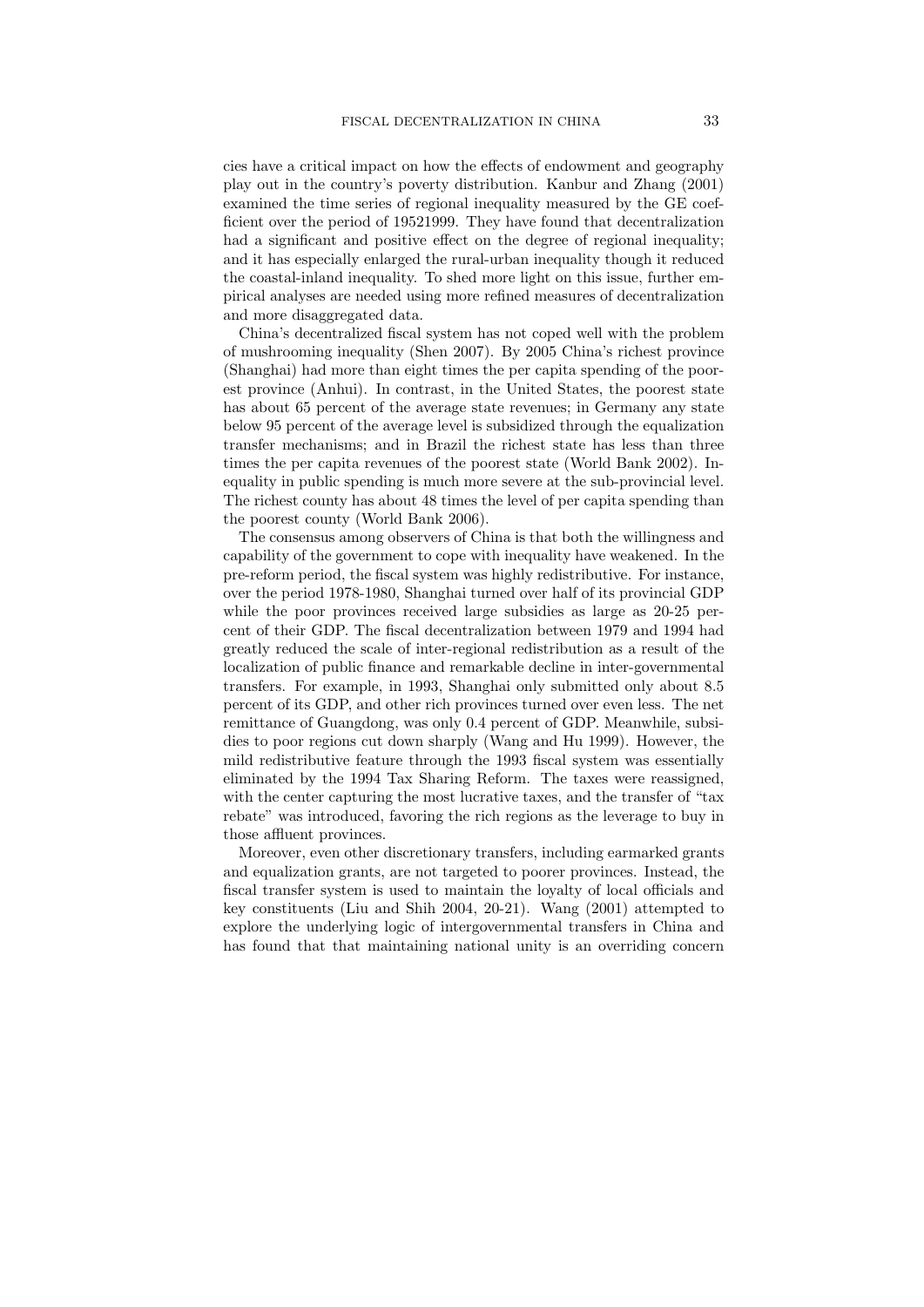for Chinese political elites -provinces with predominantly non-Han population have been given the highest levels of subsidies, even though their income levels exceed those of the poorer provinces. Wong (2000) suggested that the overall impact of inter-governmental transfers is disequalizingnet of all effects, inter-governmental transfers tend to favor more developed provinces. Liu and Shih (2004) also confirmed that the post-1994 fiscal system has exacerbated the divergence in county-level fiscal balance after fiscal transfers are taken into account. Tsui (2005) conducted an analysis on the impact of the intergovernmental transfers on fiscal disparities at the county-level. Not surprisingly, the tax rebate is the conspicuous source of dis-equalizing, contributing more than 21 percent of fiscal disparities in 2000. The TPG, designed supposedly for fiscal equalization, actually increases fiscal inequality.

# **(2) Dramatic Vertical Fiscal Gap due to Mismatch between Expenditure and Revenue Assignments**

During a seminar held by the Ministry of Finance and World Bank in Dali 2004, a local officer visualized the picture of local government financing with his words, "Center finances are booming; provincial finances are improving; prefectural finances are not bad; county finances are near-bankrupt; and township finances are basically bankrupt." Wong (2000) recorded a report from a Hunan official regarding wage arrears to civil servants, "it is normal for payroll to be a month behind. For payroll to be two months behind is habitual. If it is three months late it's a little awkward. But it is not considered strange to be four months behind."

The 1994 tax assignment reform only dealt with revenue assignments, leaving the expenditure assignments intact. Current revenue assignments are poorly linked to expenditure responsibilities (Ahmad, et al. 2002). Since the 1994 tax sharing reform, the combination of pushing down expenditure responsibilities to lower levels of government without providing adequate financial support has generated an increasingly widening fiscal gap and intensified local fiscal stress (see Figure 3), leaving local governments highly dependent on fiscal transfers from upper-level in fulfilling their spending needs. Consequently, core public services are generally underfunded in the rural sector and in the poor regions. The time series data in Figure 3 clearly demonstrates the vertical fiscal gap is deteriorating over the past decade. An alternative perspective of investigating fiscal gap at each level of the government organ at different time, as shown in Figure 6, strengthens the evidence that the vertical fiscal gap at county and township governments is severe and worsening radically over the years.

In recent years, the critical financial problems at the local level have been recognized by the central government, and the policy-makers have come up with some corrective interventions (mainly by setting up a new fiscal transfer scheme). For instance, in 2001-2002, the central government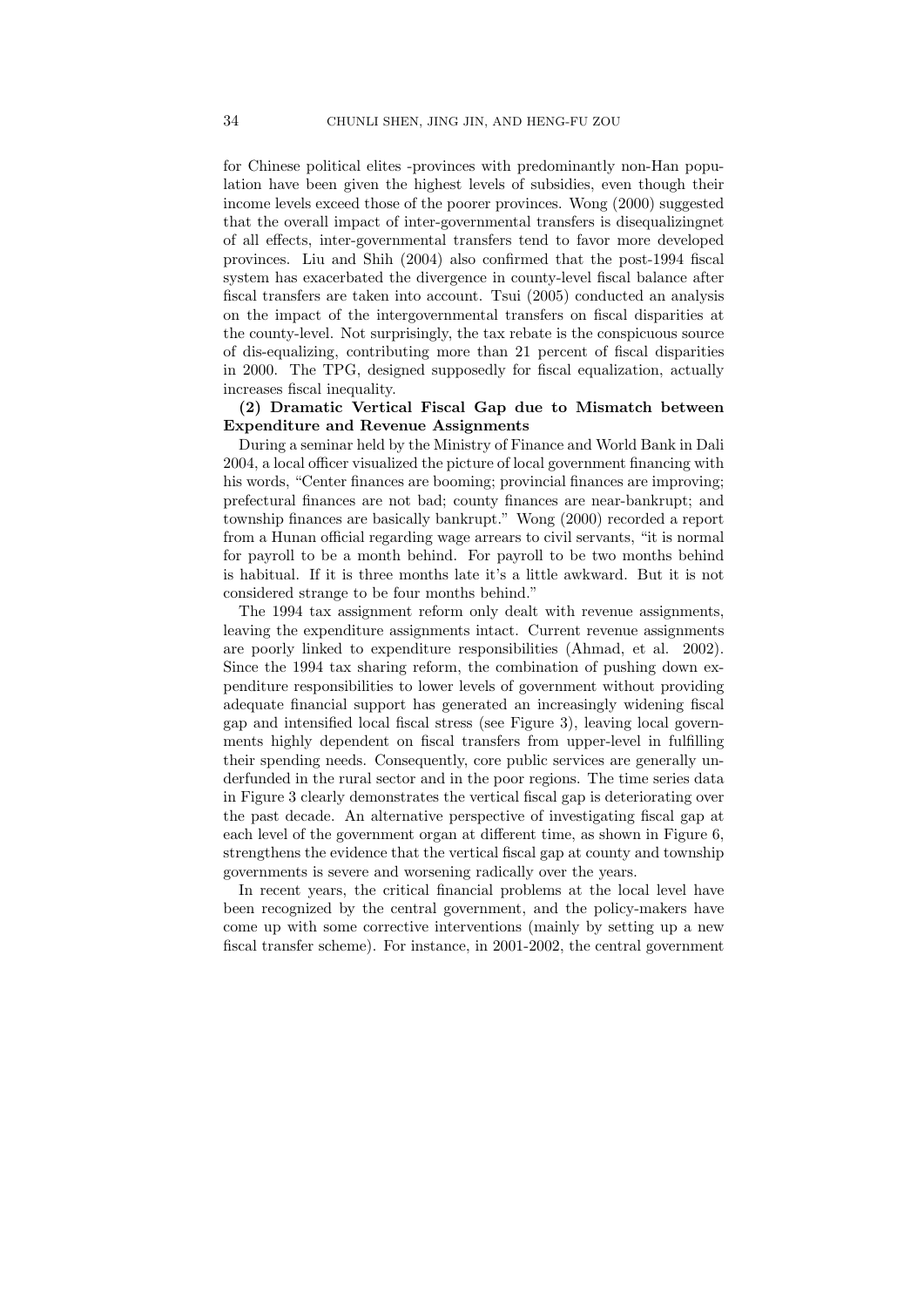**FIG. 6.** Revenue and Expenditure Share by Administrative Levels

**Revenue and Expenditure Share by Administrative Levels, 1993**



**Revenue and Expenditure Share by Administrative Levels, 1999**



**Revenue and Expenditure Share by Administrative Levels, 2003**



Source: Shen forthcoming.

established a new intergovernmental fiscal grant, "Grants for Increasing Wages for Public Servants", to assist local governments in covering the cost of wage increases. Similar approach was applied for the rural fee reform in 2002 by creating a new central grant entitled "Grants for Rural Tax Reform".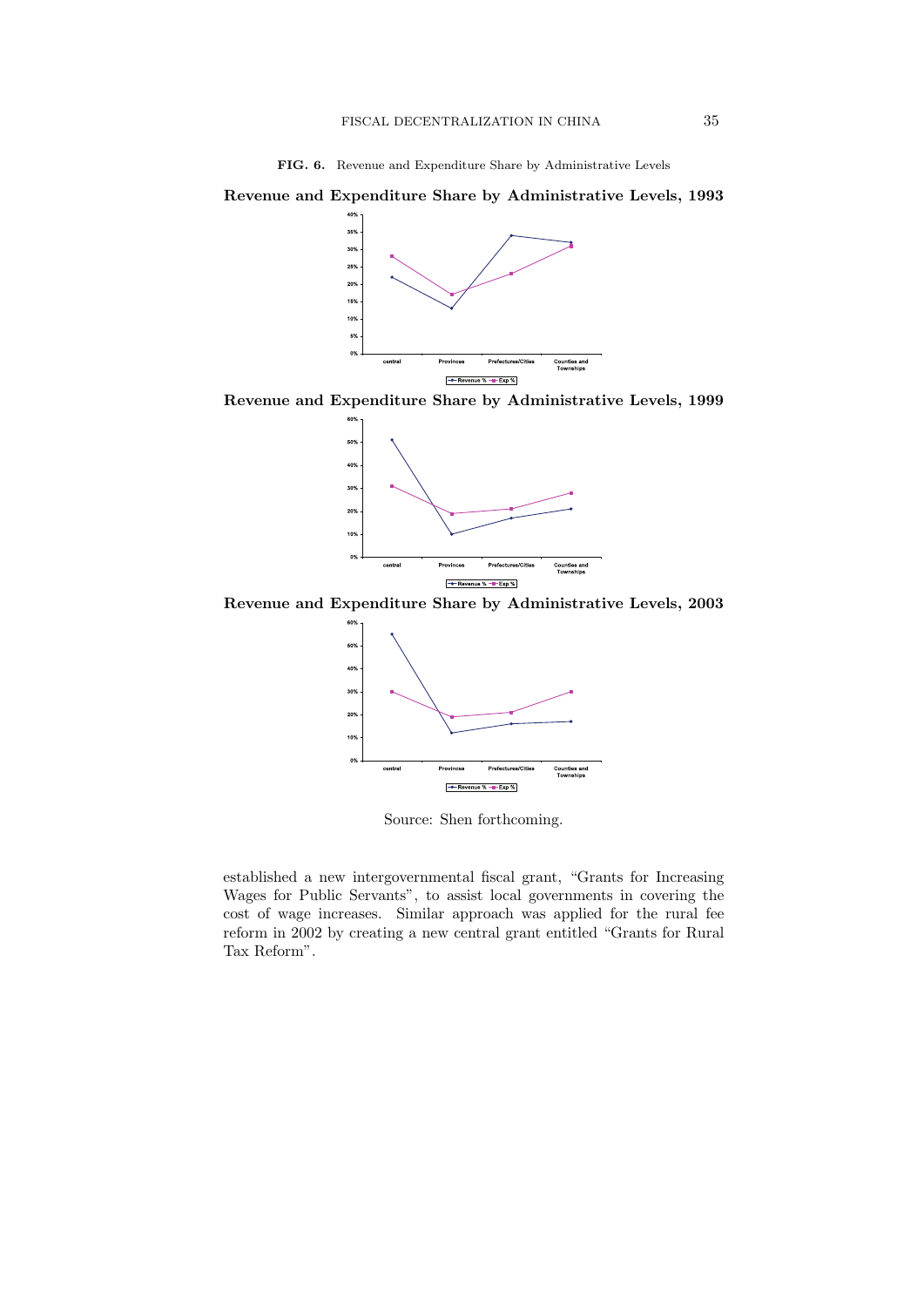Although such corrective interventions deliver a positive signal of the central government's willingness to gradually take back some responsibilities, the strategy itself is only a quick fix, not likely to sustain for meeting long-term needs. And these corrective interventions occur on an ad hoc basis, with the amounts often determined later in the fiscal year dependent on available budgetary resources. It raises unpredictability in local government budgeting (World Bank 2003).

# **(3) Deficient and Unequal Public Services Delivery**

To achieve efficient services delivery, countries and national states must institute an effective division of labor among multi-levels of government and assign appropriate financing instruments (fiscal revenues) to match fiscal responsibilities. China's highly decentralized system could be a boon to managing service delivery, but under the current arrangements, grassroots governments have inadequate revenues for meeting their heavy expenditure responsibilities and receive little help from the system of intergovernmental transfers. As a result, some local authorities truly lack the capability to deliver basic public services, no matter how much they tax the local population (Shen forthcoming; Shih, et al. 2004; Zhou 2003; Zhu and Ye 2001). Core public services like education and public health, which are usually seen as responsibilities shared by central and sub-national governments due to their important spillover effects for the society as a whole, are assigned to local governments in China. As of 2004, 63 percent of overall government expenditure responsibilities were about equally distributed among the provincial, prefecture and county levels of government, and townships accounted for 7 percent. It is critical to mention that rural governments at the county and township levels, treated the same as urban governments in the Chinese fiscal system, are responsible for daily government administration, providing core social services, and investments in infrastructure. As a result of revenue recentralization and responsibility devolution in the past two decades, rural governments are relatively bankrupt leaving many basic public services unfunded. Many local governments, especially those in poor western regions, are providing fewer and lower quality public services and passing along a higher proportion of the costs to their constituents.

There is also substantial evidence of great regional and local inequalities in the financing and delivery of basic services. No mechanisms exist to ensure minimum service standards across regions. As regional disparity in income grew, this has led to growing regional disparities in services through the 1990s and a default in the delivery of vital services in many poor localities (West 1999; World Bank 2005). However, the central government does send billions in transfer payments to provincial and grassroots governments each year in the fear of the collapse of rural public good provision and wide-spread instability. The question for then becomes the efficiency rather than the amount of grants. At the top of the government hierar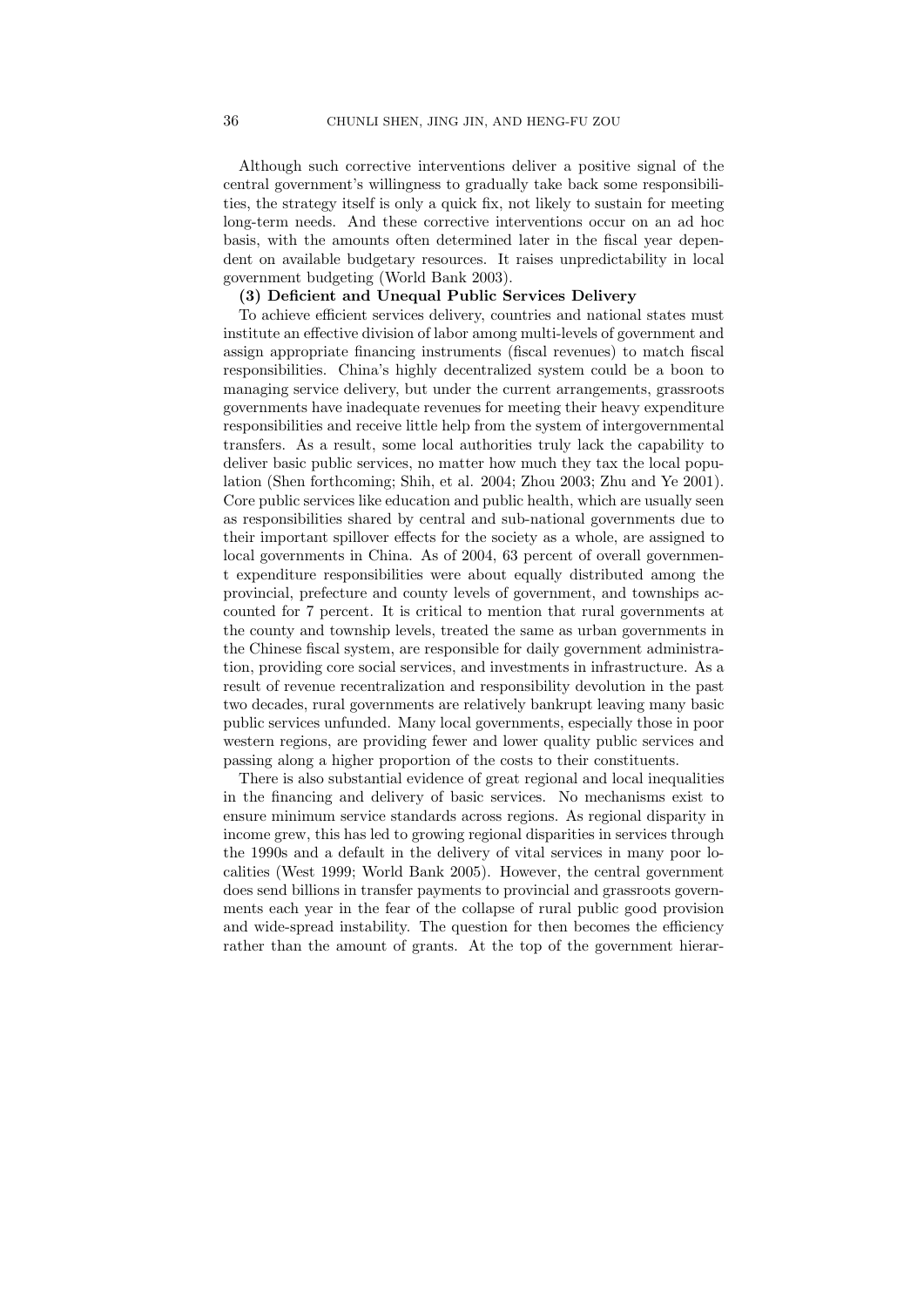chy, except the Premier and the Secretary General of the CCP, one or two voting members in the ruling Standing Committee of Politburo<sup>7</sup> would be removed from office if wide-spread instability broke out in a region or if public services totally collapsed. Thus the General Secretary and the Premier require provincial officials to cap taxes and to provide essential public goods in case of the disturbance. Likewise, provincial leaders command prefecture and county officials to make the commitment. However, officials at all levels realize that the requirement is only meant to prevent the worst scenarios from occurring. Therefore, despite the huge amount of resources transferred from the center, the revenue predation at higher tiers of government remains and grassroots governments simply struggle to get their ends meet (Shih, et al. 2004, 6-9).

# **(4) Proliferation of Extra-Budgetary Resources**

Besieged by pressing fiscal needs but constrained financial resources, local governments have vigorously pursued extra-budgetary funds. A significant portion of government spending does not go through formal budget channel. Local governments are also faced with growing spending needs, particularly the financing of social safety nets and infrastructure investment. Some localities have to take over the uncompensated transfers of social expenditures from SOEs, including housing, childcare, medical care, education, and pension debts. In spite of overwhelming fiscal needs, local governments in China literally have no tax autonomy: the center set tax rates and the bases of collection. Plus the central government, knowing the stress on local budgets, tolerated and often encouraged local governments to seek "self-reliant" solutions. The channel open to local governments for revenue expansion is to develop extra-budgetary<sup>8</sup> and off-budget<sup>9</sup> resources, in the form of fees and charges, over which the local officials have complete control and face virtually no oversight (World Bank. 2002). Table 9 lists extra-budgetary revenue by item from 1978 to 2004. In 2004, the total extra-budget revenue was 469.92 billion yuan, about 17.8 percent of the total budgetary revenues and roughly 3 percent of GDP. If taking a look at the expenditure side (table 10), we can find that majority of the extra-budget expenditure has been categorized as administrative expenses (313.38 billion yuan out of the total 435.17 billion yuan, more than 72 percent, in 2004).

<sup>7</sup>The total number of members of the Standing Committee of Politburo is roughly 12. <sup>8</sup>Extra-budgetary revenues are obtained by government units using coercive power but are not included in the formal budget system. They include various surcharges and service fees charged by government agencies. In theory, extra-budgetary revenues are collected based on regulations promulgated by the central or provincial level governments.

<sup>9</sup>Off-budget revenues are collected by government units, particularly, township and village level governments, without the authorization from the central or provincial level governments.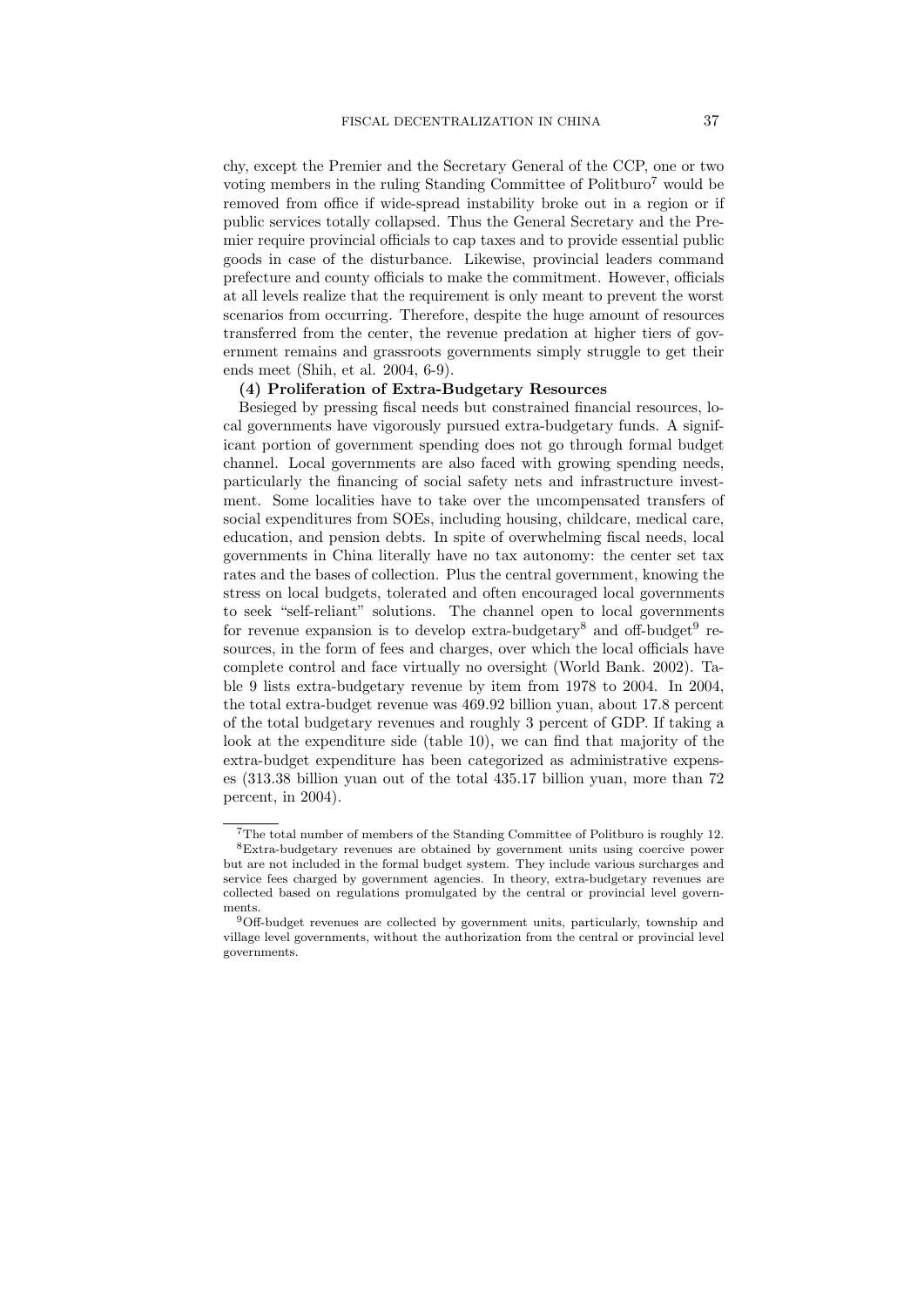### **TABLE 9.**

#### Extra-Budgetary Revenue by Item, 1978-2004

|      | Unit: billion yuan |                   |            |              |             |             |          |
|------|--------------------|-------------------|------------|--------------|-------------|-------------|----------|
|      |                    |                   |            | Revenue from |             |             |          |
|      |                    | Revenue of        |            | Fundraising  |             | Revenue of  |          |
|      |                    | Administrative    |            | Programs of  | Revenue of  | SOE and its |          |
|      |                    | and Institutional | Revenue of | Township     | Local       | Governing   | Other    |
| Year | Total              | Units             | Funds      | Governments  | Governments | Department  | Revenues |
| 1978 | 34.71              | 6.34              |            |              | 3.11        | 25.26       |          |
| 1980 | 55.74              | 7.44              |            |              | 4.09        | 44.21       |          |
| 1985 | 153.00             | 23.32             |            |              | 4.41        | 125.27      |          |
| 1989 | 265.88             | 50.07             |            |              | 5.44        | 210.38      |          |
| 1990 | 270.86             | 57.70             |            |              | 6.06        | 207.11      |          |
| 1991 | 324.33             | 69.70             |            |              | 6.88        | 247.75      |          |
| 1992 | 385.49             | 88.55             |            |              | 9.09        | 287.86      |          |
| 1993 | 143.25             | 131.78            |            |              | 11.47       |             |          |
| 1994 | 186.25             | 172.25            |            |              | 14.00       |             |          |
| 1995 | 240.65             | 223.49            |            |              | 17.17       |             |          |
| 1996 | 389.33             | 339.58            |            | 27.29        | 22.47       |             |          |
| 1997 | 282.60             | 241.43            |            | 29.58        | 11.59       |             |          |
| 1998 | 308.23             | 198.19            | 47.84      | 33.73        |             |             | 23.00    |
| 1999 | 338.52             | 235.43            | 39.65      | 35.89        |             |             | 22.54    |
| 2000 | 382.64             | 265.45            | $38.35\,$  | 40.33        |             |             | 32.58    |
| 2001 | 430.00             | 309.00            | 38.00      | 41.00        |             |             | 36.00    |
| 2002 | 447.90             | 323.80            | 37.60      | 27.20        |             |             | 52.10    |
| 2003 | 456.68             | 333.57            | 28.71      | 29.31        |             |             | 59.85    |
| 2004 | 469.92             | 320.84            | 35.13      | 21.31        |             |             | 86.23    |

Notes: 1) Due to adjustment on the coverage of extra-budgetary revenues from 1993 to 1995 and in 1998, the figures are not comparable with the previous years.

2) Since 1997, the extra-budgetary revenues do not include the intra-budgetary government fund (fee), the figures are not comparable.

Source: China Statistical Yearbook 2006.

Since the central government took actions to transform extrabudgetary funds to budgetary expenditures, the level of extrabudgetary expenses compared to the budgetary expenditure has been reduced dramatically, from 33 percent in 1999 to 19 percent in 2004 (Figure 7).

Prior to 1994, budget deficits were financed by a combination of credits from the People's Bank of China (PBC) and domestic and international borrowing. The new budget law (effective January 1, 1995) stipulates budgets at all levels of government shall be balanced and that any violation of the balanced budget would result in administrative prosecution against parties directly responsible (Jin and Zou 2003, 301). Faced with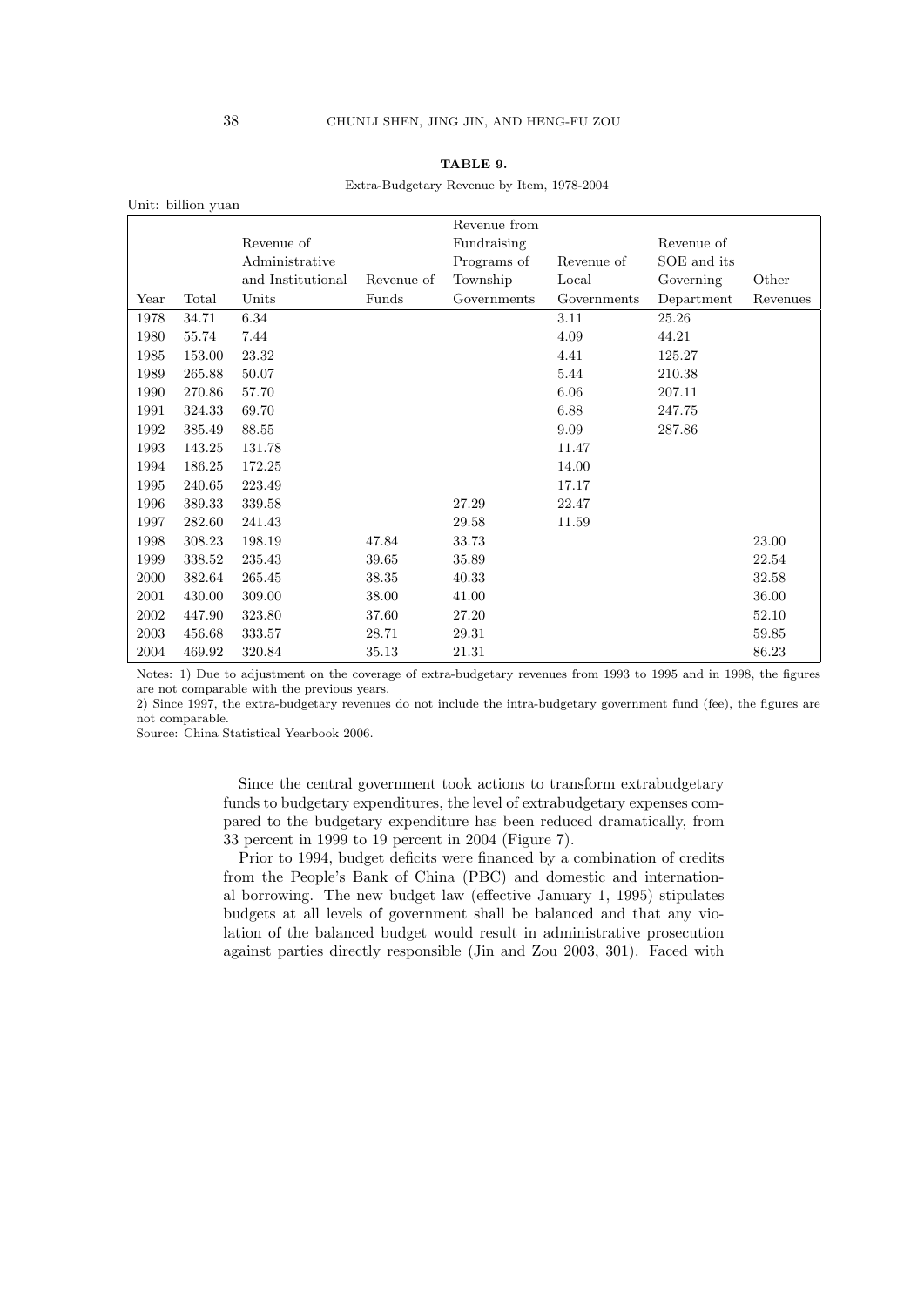| $\mu$ xua-budgetary $\mu$ xpenditure by Ttem, 1999-2004 |        |              |                |             |          |        |
|---------------------------------------------------------|--------|--------------|----------------|-------------|----------|--------|
| Unit: billion yuan                                      |        |              |                |             |          |        |
|                                                         |        | Capital      | Administrative | Urban       | Township |        |
| Year                                                    | Total  | Construction | Expenses       | Maintenance | Govts    | Others |
| 1999                                                    | 313.91 | 53.98        | 181.61         | 12.75       | 35.03    | 30.54  |
| 2000                                                    | 352.90 | 42.62        | 222.51         | 14.64       | 38.74    | 34.40  |
| 2001                                                    | 385.00 | 35.00        | 250.00         | 15.00       | 40.00    | 45.00  |
| 2002                                                    | 383.10 | 26.00        | 265.50         | 16.00       | 26.80    | 48.80  |
| 2003                                                    | 415.64 | 26.99        | 283.66         | 20.26       | 28.31    | 56.42  |
| 2004                                                    | 435.17 | 28.73        | 313.38         | 19.38       | 20.51    | 53.17  |

Extra-budgetary Expenditure by Item, 1999-2004

Source: (National Bureau of Statistics 2006).

**FIG. 7.** Subnational Government Expenditure: Extra-budgetary vs. Budgetary, 1999-2004



Source: Authors, based on data from China Statistical Yearbook 2006.

tight budgetary constraints as a result of low level of formal taxations and skyrocketing pending needs generated by local development and public services delivery, the lower authorities usually cannot meet their budgets by formal taxation alone and thus have to pursue "informal" channels aggressively — diverting resources from the budget to extra-budgetary channels, protecting local enterprises, and imposing an array of arbitrary fees making schooling and medical care too costly for poor households. Local governments at the present time lack discretion to change the rates or define the base of local taxes or to decide whether or not to adopt taxes from the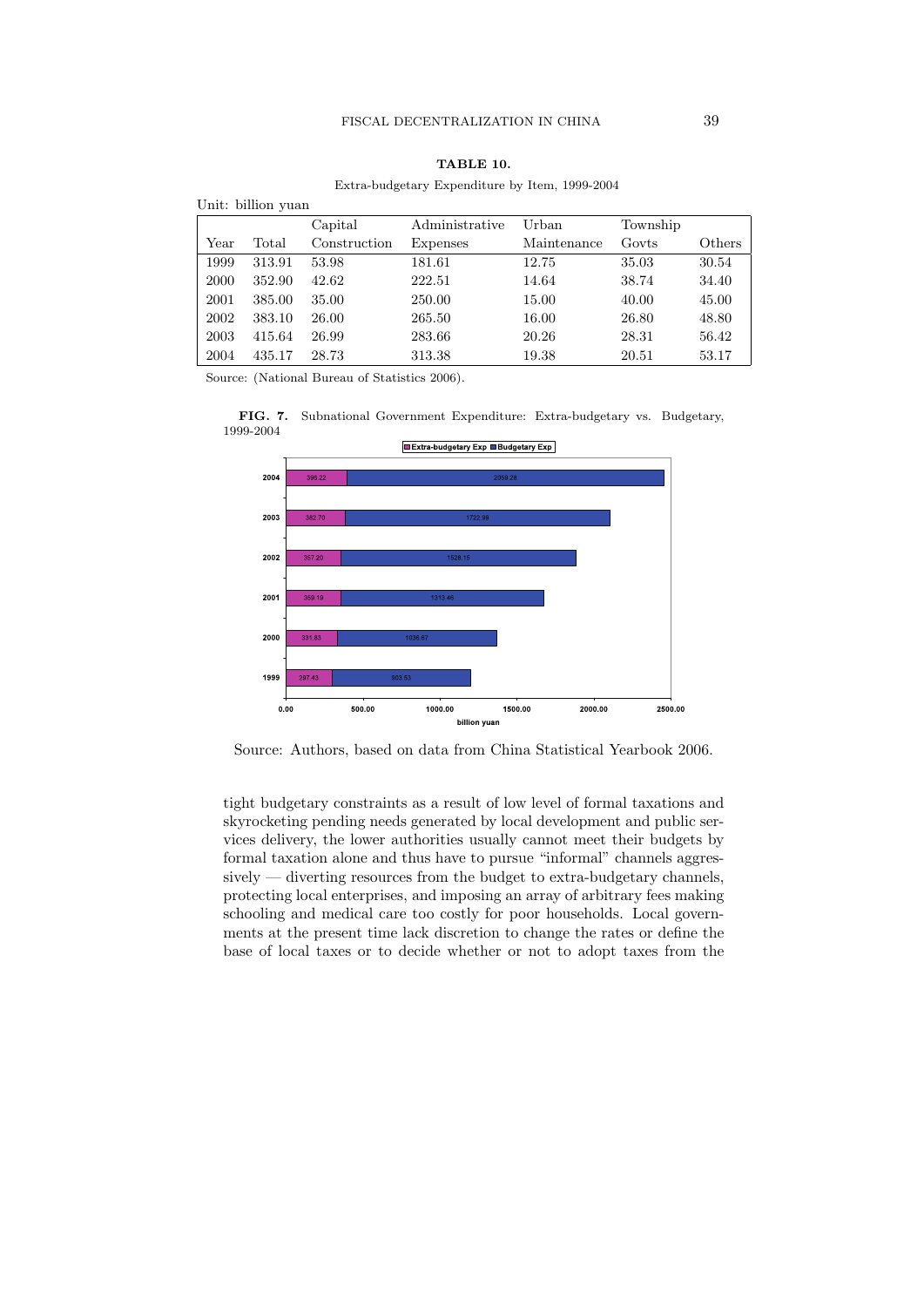list of taxes assigned to them. The illegal fees, the main source of extrabudgetary funds at the local level, range from surcharges on household utility bills/road maintenance/vehicle purchases to hospitals and school charges (World Bank 2002). The Ministry of Finance found in 1996 that in a Hebei county 71.5 per cent came from all kinds of fees while only 28.5 per cent from formal taxes (Bernstein and Lu 2003). The proliferation of "illegal" fees at the local level has become a matter of concern regarding the distortionary effects on the overall fairness of the system: The farmers in the poor western provinces have to pay for compulsory education from their own pocket and their family members seriously ill basically wait for death.

The 1994 tax-assignment reform did little to discipline the opaque and regressive extra-budgetary funds. Local governments and line departments continue to use extra-budgetary and off-budgetary funds as a way to avoid central government (or other higher level government) restriction on the use of these funds. The non-budgetary financing at the macro-level undermines fiscal discipline, hampers efficient resource allocation, and gives rise to wasteful spending and corruption.

## **(5) Farmers' Financial Burden and Rural Tax Reform**

The farmer burden has landed at the center of the political debate as complaints, petitions, and even violent unrest are spreading as a consequence of county and township governments passing their financial stress to local residents through indirect borrowing, heavier taxation and informal fees (Jin, et al. 2008; Li 2001; Ren 2002; Tao, et al. 2005). Since the banking reform of 1998 when the power to appoint bank managers was removed from local authorities, taxation and informal charges became the few means of fulfilling their fiscal obligations (Bernstein and Lu 2003).

Throughout the reform-era, the center has launched several campaigns to limit the administrative fees collected by grassroots governments. These reforms culminated to the recent tax-for-fees (feigaishui) reform in March 2000, which attempted to remove all local informal charges and lift the rates of formal agricultural taxes. Then a provincial pilot program of rural taxation reform in Anhui was initiated, but very soon the local budgets in Anhui were under great financial strain due to significant reduction of revenues. Complaints from local officials were accumulating; in some districts of Anhui, taxation rate surged up again and after a short-term reduction, local fees re-emerged (Ren 2002). In 2002, the rural taxation reform in 20 provinces across China was carried out, accompanied by a central transfer of RMB 25 billion and provincial transfers of about the same amount. Premier Wen Jiabao's government began to remove all informal fees and the formal agricultural tax in 2004; all were abolished in 2006. The central government provided increased transfers, largely to inland agriculture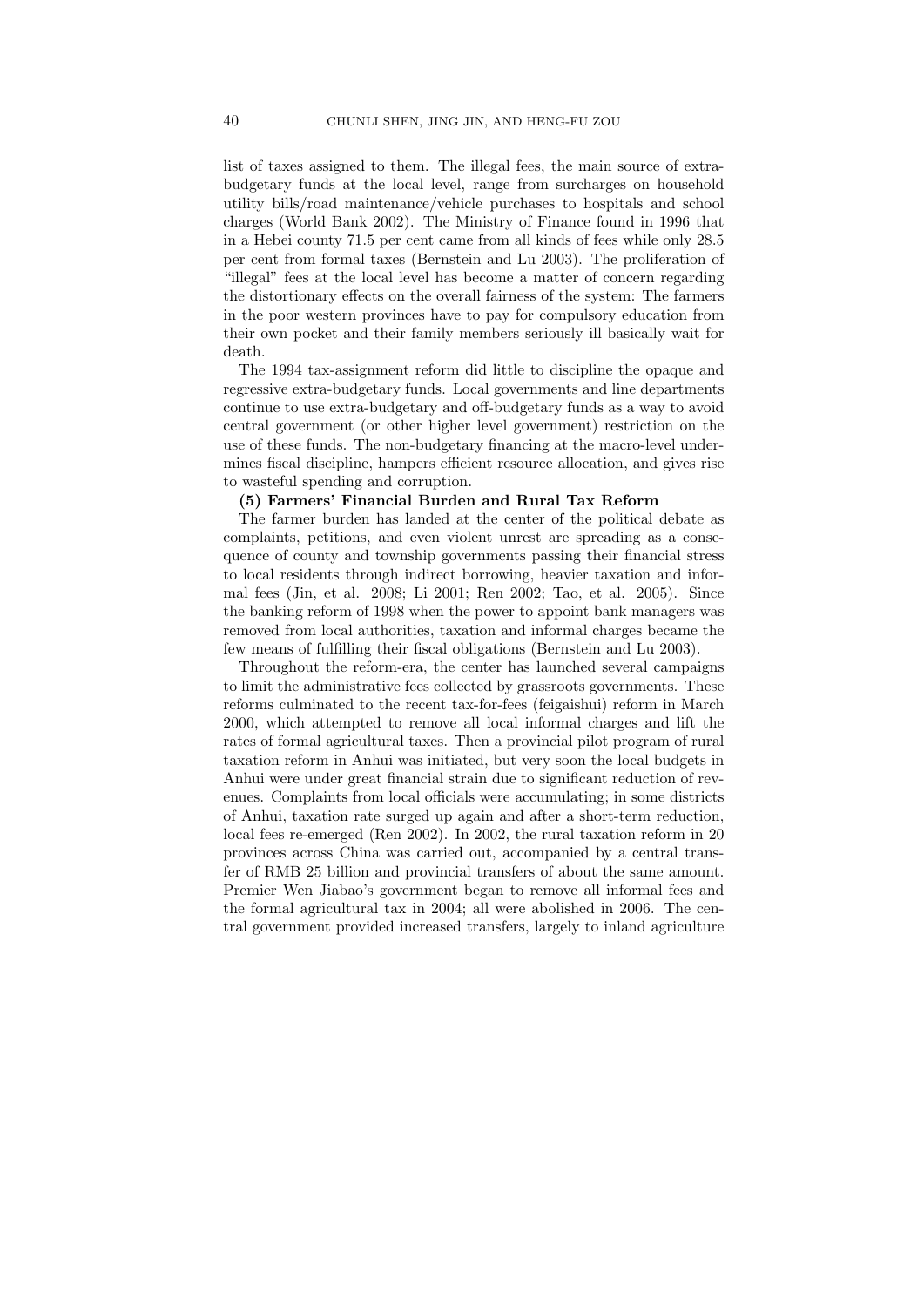based regions, to compensate for the local revenue lost as a result of the reforms (Ahmad 2008) .

While it is too early to analyze the full implications of the rural tax reform, a prominent issue has emerged — the central transfers to compensate for the loss in township revenues fro the abolition of self-generated funds in agriculture has not been sufficient. It is estimated by some source that the loss in rural taxes and fees in 2005 was Y150 billion, more than twice the additional transfer from the center of Y66.4 billion. The shortage of funding is reportedly resulting in rising township deficits and debt in most provinces except Sichuan and a worsening public services (Ahmad 2008). Tao, et al. (2005) argued that the burden problem lies in the intrinsic nature of the Chinese predatory fiscal federalism. The authoritarian regime is able to embolden insufficiently funded state mandates in the countryside; in the meantime, the decentralized system impeded the government to monitor the behavior of local cadres who can impose charges on farmers in the name of implementing these central government mandates. Their empirical analysis, based upon field interviews in 2003-2004 and a panel data set across eight provinces from 1986-2002, revealed that the increase of rural income disparity and the uneven tax and fee distribution among different income groups explained the increasingly severe rural taxation after 1990s.

## **(6) Weak Vertical and Horizontal Accountability Mechanisms**

For the efficiency gains from fiscal decentralization to be realized, local governments need to be responsive to their residents. The presence of accountability mechanisms is considered as an indispensable condition for effective fiscal decentralization (Seabright 1996). China's intergovernmental fiscal system is extraordinarily weak in both vertical and horizontal accountability. Without accountability, more equalization of spending to poorer provinces may lead to greater waste of resources rather than better service delivery for the unfortunate portion of the population.

Considering the high degree of expenditure decentralization in China, a prominent issue is vertical accountability of local governments to the central government. The evaluation criteria for local officials have been focusing o achieving growth and attracting investment. These measures are quantifiable and the accountability system has performed reasonably well. However, the shift of China's development strategy from an aggressive pursuit of economic performance to paying more attention to fairness and equity, underlined by Premier Wen Jiabao in his report to the Tenth National People's Congress on March 2006, reflects the need to put more weight on non-growth measures, such as educational attainment, health status of the people, and quality of the environment. The central government faces incredible challenges to gauge how local governments are doing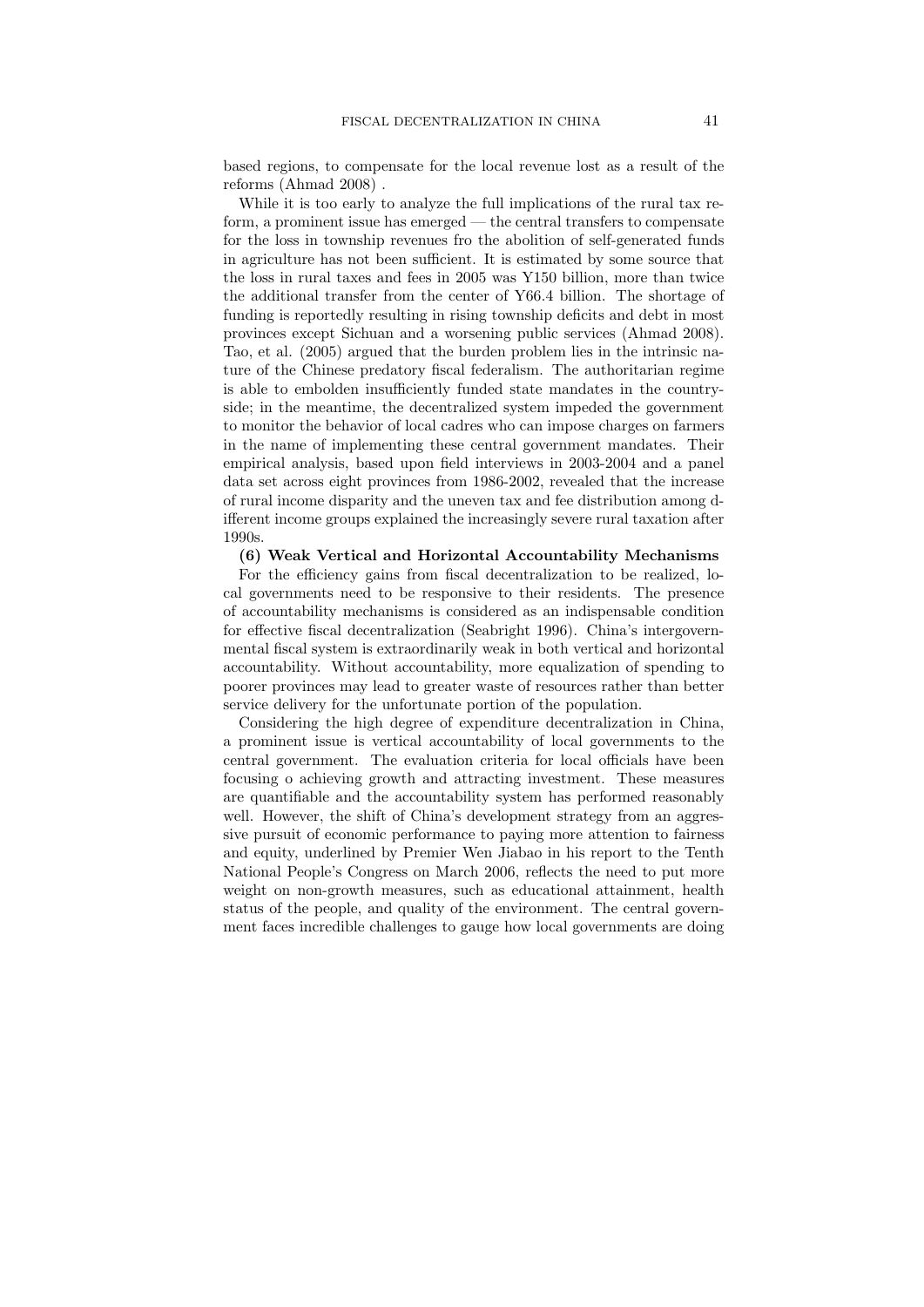towards these multiple objectives, and to use that information to make staffing and policy decisions (Dollar and Hofman 2008).

The horizontal accountability is almost absent in the current intergovernmental fiscal system in China. Local governments are not stimulated to prioritize local spending according to the needs and preferences of their residents. The remarkable local fiscal stress has not retained local governments to focus primarily on social affairs and public service provision, but instead, local administrations lavishly spend on projects that easily demonstrate performance of local officials. A series of institutional weaknesses have contributed to the problem. First, local officials are not restrained by any form of institutionalized scrutiny by local residents. Second, local officials are evaluated and promoted largely based on their performance on local economic development rather than public services. Further, the current fiscal system requires local governments to take responsibility for local economic development and adjustment to macroeconomic changes, which provides various channels for local authorities to intervene the private sector at the expense of fewer and lower quality of basic public services (Martinez-Vazquez, et al. 2008).

#### **11. CONCLUSION AND POLICY OPTIONS**

Building a harmonious society (hexie shehui), the most frequently used phrase in China's official media these days, reflects an essential shift of China's development strategy from dominantly striving for economic performance to paying more attention to the concerns of the marginalized. It was underlined by Premier Wen Jiabao in his report to the Tenth National People's Congress on March 2006 in which deepening reform of the fiscal system was highlighted as one of the key policy areas in achieving the objective. Given the objective of improving local public services and promoting balanced economic development, the present system of fiscal decentralization fails to promote fairness and equity, enabling all of Chinese to share the fruits of reform and development. Aspects of the current system that require policy attention include the opaque and inappropriate expenditure assignment, particularly at the sub-provincial levels; the vertical fiscal gap and widening fiscal disparities; the complex and malfunctioning intergovernmental transfer system; the neglected sub-provincial fiscal arrangements; and the weakness in the vertical accountability of local governments to the Center as well as the horizontal accountability of local administrations to the local needs and preferences.

# **(1) Revamp the Expenditure Assignment to Clarify the Responsibilities of Government**

The murky and inappropriate expenditure assignment, particularly at the county and township levels, requires immediate policy attention. Ac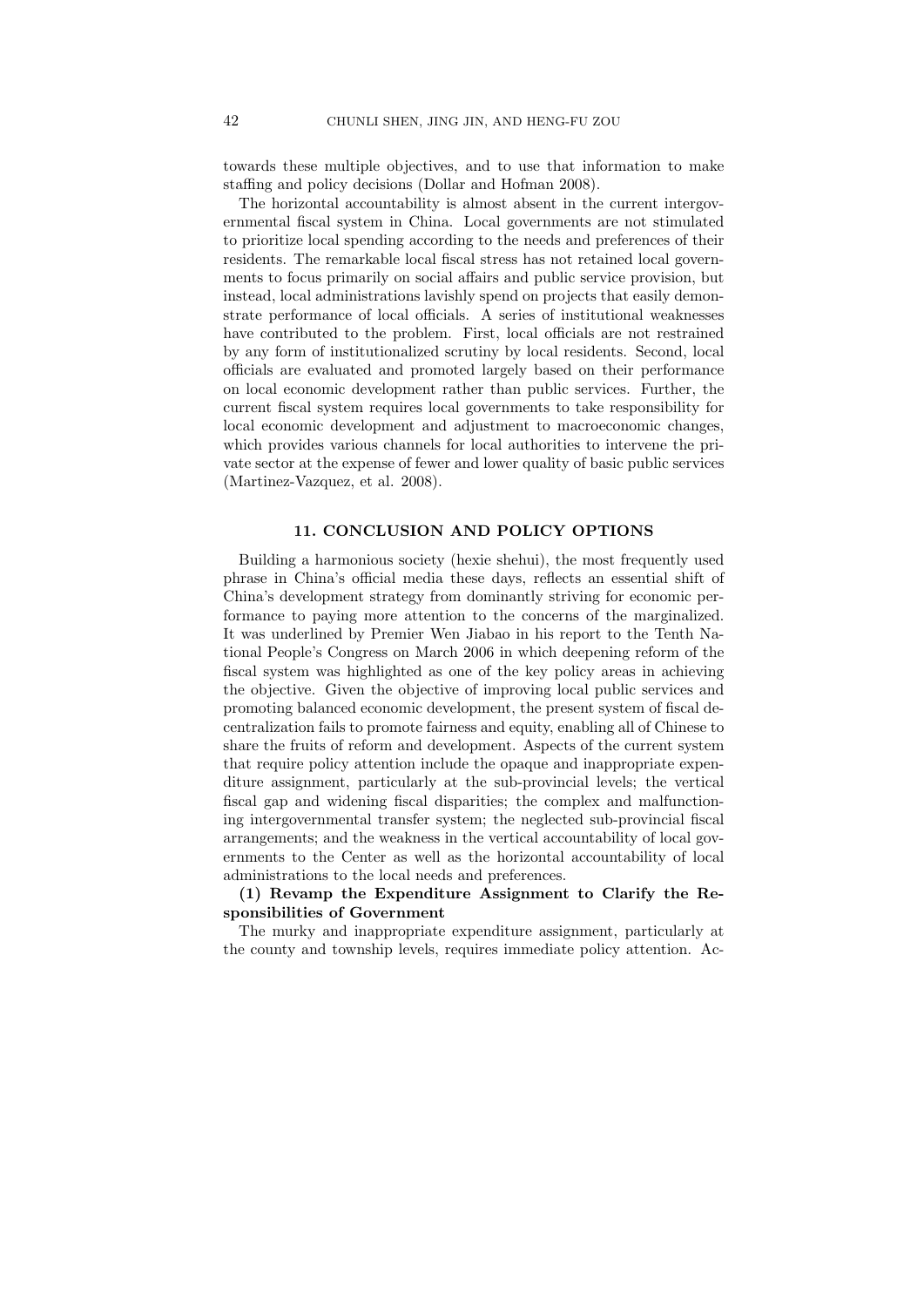cording to widely accepted and practiced rules of responsibility division, local governments should focus on public services and social affairs while the central government emphasize on such national issues as national defense, foreign affairs, macro-economic stability, and functions of regional equalization. Apparently, China's local governments need to gradually withdraw from the responsibility of local economic development and take a major role in public services provision.

Some existing expenditure assignments require being centralized. The responsibilities assigned to county-level governments for pensions and income support schemes are generally central government functions in most countries, as the social security programs generally entail a certain level of risk pooling and redistribution (Martinez-Vazquez, et al. 2008). The financing of basic pubic services like education and health cannot heavily depend on sub-provincial governments. The central and provincial governments should take more responsibility in ensuring the national minimum standards of the core public services.

**(2) Deal with vertical fiscal gap and horizontal fiscal inequality**

To ease the local fiscal stress and curb the growing fiscal disparity, several options could be considered. First, continue to enlarge the amount of resources for the equalization transfer on the condition of a much more transparent, detailed assignment of obligatory functions across all levels of government and a better definition of affordable national minimum standards of basic public services. Although the equalization grant has been growing rapidly (2.07 billion yuan in 1995 to 74.5 billion yuan in 2004), but growth in specific purpose transfers has outpaced the growth of equalization transfers (Shah and Shen 2006).

Second, more revenue sources could be generated at poor regions in tandem of further modernization of the tax system. For instance, the current Company Income Tax is residence based rather than the common rule of source based. The residence base has the potential to deprive poor provinces of significant revenues as company headquarters are usually located in richer provinces. To make CIT a source bases tax requires establishing income attribution rules to attribute income to various locations based upon value added, employment and sales etc. This will allow western provinces to claw back additional CIT revenues (Shah and Shen 2006). Another option is to increase taxes on natural resources, as most of valuable resources are located in poor regions whereas consumers are mostly from rich regions. For urban areas, property tax is a desirable form of stable local tax to replace the existing real estate and land taxes.

Third, China could consider cutting transfers to rich regions in exchange for more tax autonomy. There is no consensus on the degree of autonomy that should be devolved to local governments buy greater revenue autonomy must be considered an important reform in putting decentralization to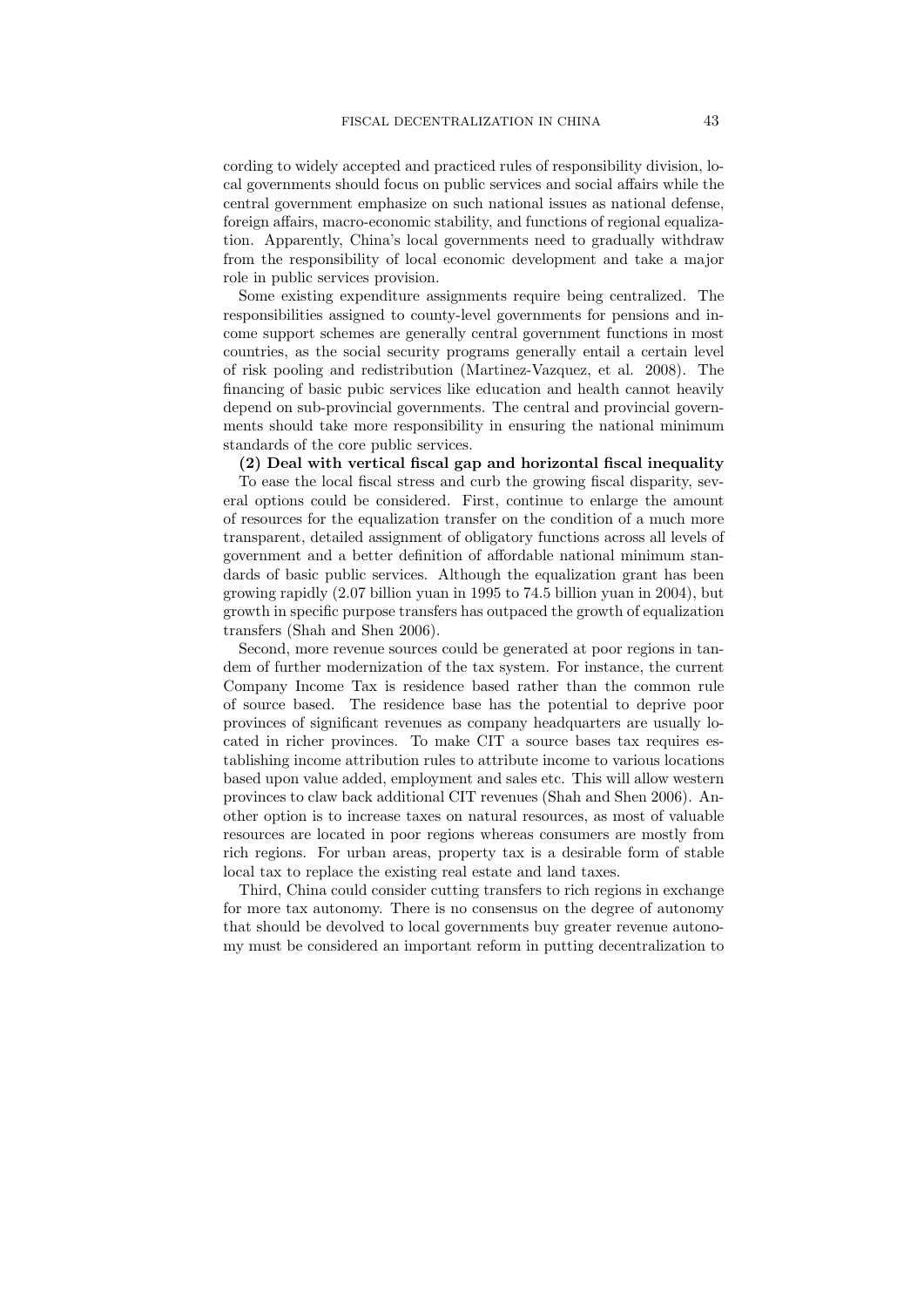work at the local level in any decentralized country. One possible option is to discontinue tax by tax sharing for PIT and CIT, allowing supplementary variable flat rate charges by provincial-local governments. In addition, provincial-local governments may be given flexibility to set own tax rates within a defined band (Shah and Shen 2006).

Fourth, the central government could be more aggressive in terms of getting involved in the sub-provincial distribution of resources. It has been confirmed by many studies that intra-provincial disparities are more severe than inter-provincial inequalities. The center could ensure the bottom line of disparity across sub-provincial jurisdictions by targeting the transfers directly towards the county level, thereby making equalization a truly central task (Dollar and Hofman 2008). The proposed measures have the potential to ease fiscal disparities while enhancing accountability to local residents.

**(3) Reform the intergovernmental transfer system to promote equalization and ensure national minimum standards of basic public services**

China's intergovernmental transfer system is overly complex and a large number of transfer programs have been designed in an ad hoc manner as short term palliatives to deal with emerging issues/crisis but allowed to continue in perpetuity without any serious review. To deal with the opaque and compound system, a series of reform options could be considered.

First, establish a legal framework and designate a coordinating ministry. All transfer programs in China are instituted by executive order and do not require formal legislative approval by the National People's Congress. Further all programs lack a sunset clause and review requirements for renewal. This informality breeds incentives for transfer programs to be introduced in a "putting the fire out" fashion" i.e. to institute grant programs with emerging problems without ensuing how various pieces of the puzzle fit together. China may consider instituting a legislative framework for major grant programs and designating the State Council or the Ministry of Finance to play a coordinating role. In addition, a fiscal arrangements committee comprising the Centre, provinces and local government chaired by the central Finance Minister, may be appointed to act as the primary initiating and deliberative body on central transfers (Shah and Shen 2006).

Second, introduce output-based fiscal transfers to achieve national minimum standards in merit goods such as education, health, and infrastructure. These transfers could be based on relevant service population. A larger role of the central government must be recognized in financing rural services in view of the inadequate potential for raising adequate own source revenues by rural areas (Shah and Shen 2006). The minimum guarantee system for basic public services is not only a matter of urgency but also a feasible policy choice. It was based on such concept that, in 2006, a propos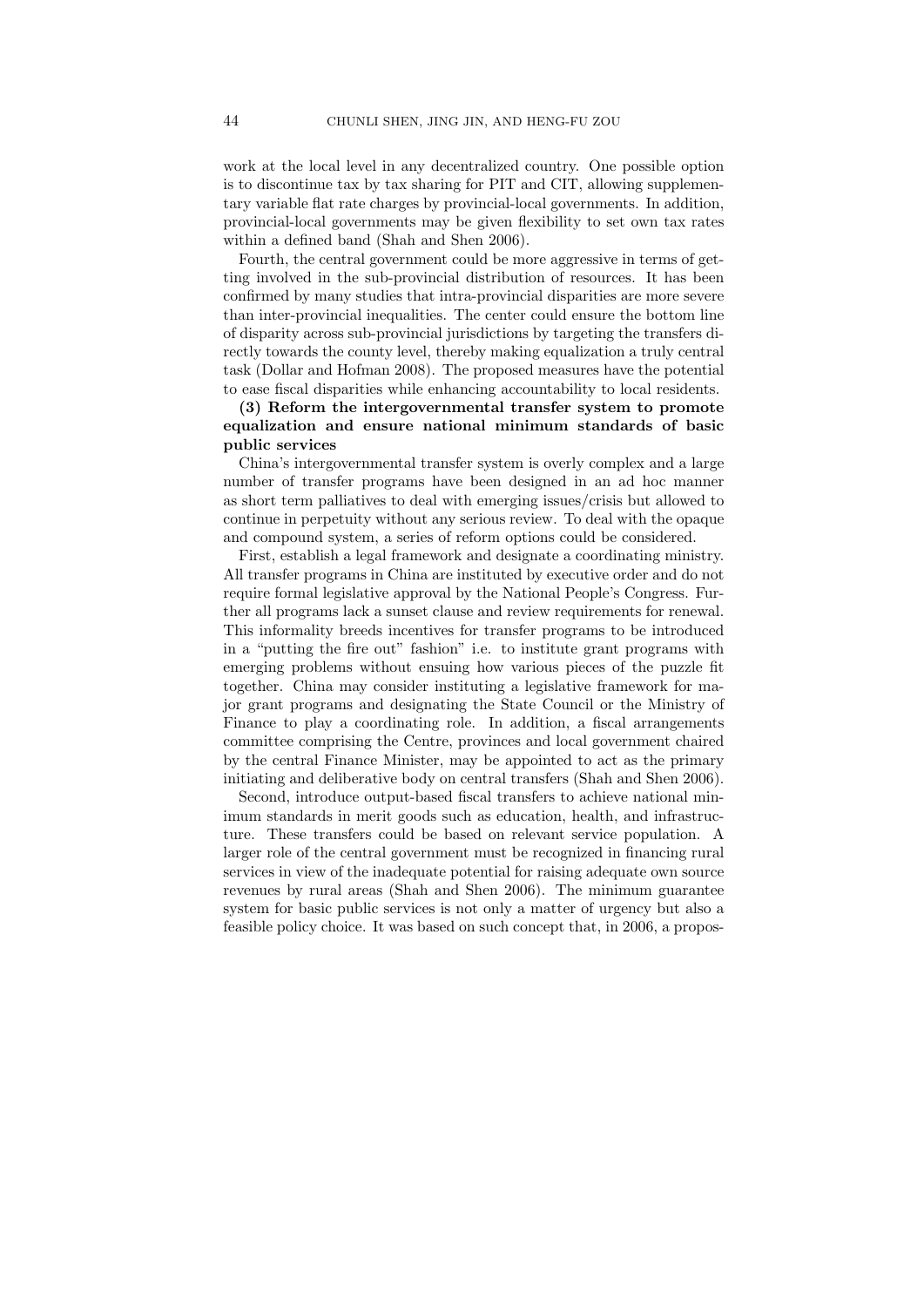al was adopted to guarantee public funding for rural compulsory education (Lou 2008).

Third, rationalize and simplify the fiscal equalization transfer. This can be done by introducing an explicit standard of equalization e.g. national average standard for fiscal capacity or a fraction of this standard. This standard should determine both the pool and the allocation. Simplify the representative tax system and have fiscal capacity calculations done for eight bases only : VAT, PIT and CIT, Business Tax, Urban maintenance and construction tax, housing property tax, vehicles taxes and all other sundry taxes combined. User charges should be excluded from these calculations. Discontinue the representative expenditure system (RES) for fiscal need calculations and instead use per capita (per service population) output based transfers for national merit goods as discussed above (Shah and Shen 2006).

Fourth, the existing earmarked grants must be simplified and formalized. The centrally sponsored schemes account for a critical source of revenue for local governments in China, and they are justified on the same bases as conditional grants are in other countries: addressing externalities, pursuing national objectives, and so on. However, the issue is the number of the schemes is just too many and last decade has seen a continued growth. The oversized earmarked grants blur the lines of responsibility, burden the administrative capacity of the local governments, and undermine local budget autonomy.

# **(4) A shift focus on developing a sound fiscal system at the sub-provincial level**

China's intergovernmental fiscal reforms have been primarily focusing on the relations between the central government and provincial governments, leaving the sub-provincial fiscal arrangements at the leeway of each provincial government. The resulting fiscal stress as well as widening fiscal disparities across county and township levels requires prompt policy actions. The good news is the Center has recognized this issue and a few polices have been implemented since 2000. For instance, "province managing county" model has been developed in seven provinces (Anhui, Fujian, Heilongjiang, Hainan, Hubei, Ningxia, and Zhejiang) by the year 2005, which simplifies the hierarchy of fiscal management and improves the managerial efficiency. In addition, the central government has been encouraging supervision of township finance by county governments.

## **(5) Strengthen Vertical and Horizontal Accountability Mechanisms**

The accountability of local governments to the Center is distorted and their accountability to local residents is extremely weak. In order to improve vertical accountability, more fiscal transparency is indispensable at all levels of government. The expansion of local revenue autonomy will not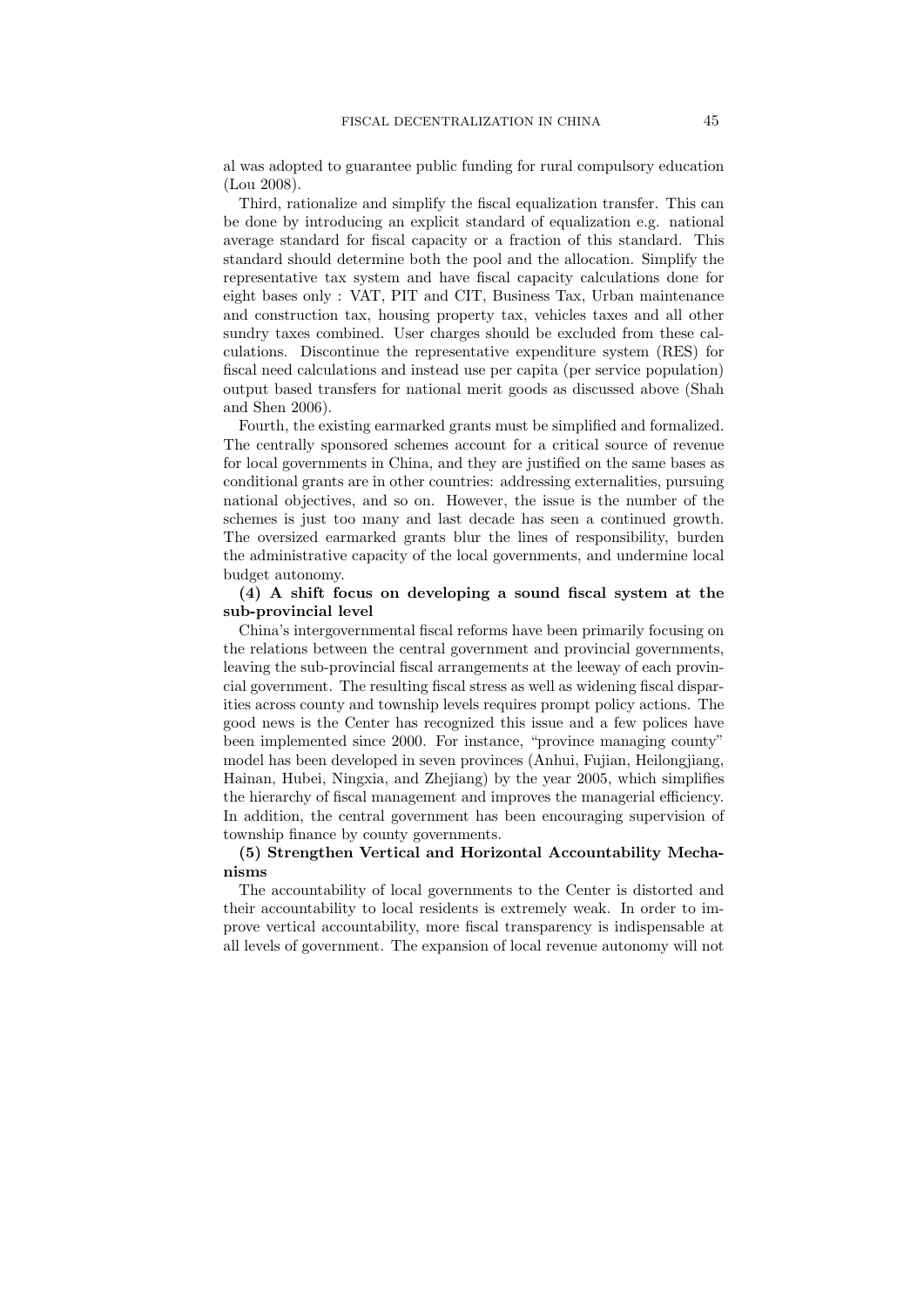happen overnight; Central Government in China in the foreseeable future would remain a dominant source of financing sub-national services especially in the Western regions and rural services. Under such an environment, it is important to establish a national framework for fiscal transparency, responsibility and accountability that is binding on all orders of government. This framework should specify principles and rules for fiscal prudence and fiscal discipline, framework for responsible credit market access, framework for fiscal insolvency for local governments, transparency and access to information by all. More budgetary information would allow the People's Congress at all levels to better assume their oversight function. The imminent revision of the budget law provides an opportunity to institute more transparency in the intergovernmental system in law. Recent experiences of Brazil and South Africa with such legislation may be instructive for China (Shah and Shen 2008). In addition, as the transfer programs for national minimum standards of basic public service are gradually established (education, health, water, etc.), the output-based performance criteria, such as student attainment, could be used as a tool of accountability.

China still has a long way to go towards strengthening horizontal accountability of local governments to their residents. One possible option to pursue is the approach to benchmark the quality of local governance. A good example is the Governance Performance Project (GPP) in the United States, an independent program that evaluates how well state governments perform their basic management functions and that provide states the information and data to serve citizens better. The GPP focused on four aspects: money (how well does the state manage its fiscal resources), people (how well does the state manage its employees), infrastructure (how well does the state manage its physical infrastructure and other resources supported by capital expenditures?), and information (how well do elected leaders and managers use information and technology to measure the effectiveness of services, make decisions, and communicate with citizens?). There is no standard way to create such a benchmarking scorecard, but the information generated on the quality of governance could stimulate a healthy debate and competitive pressure on localities to improve public services. Another relevant mechanism practiced in other countries is the concept of participatory budgeting which essentially means involving citizens in the budgetary decision-making. It has been enthusiastically pursued in Latin American countries like Brazil. The China Development Foundation is experimenting with participatory budget processes in several local governments. A fuller evaluation of the program will help to understand whether the approach is applicable in China's specific fiscal environment.

In conclusion, the time is ripe for significant amendment and reforms of the existing fiscal arrangements, particularly below the provincial level, so as to collaborate the recent shift in China's development policy towards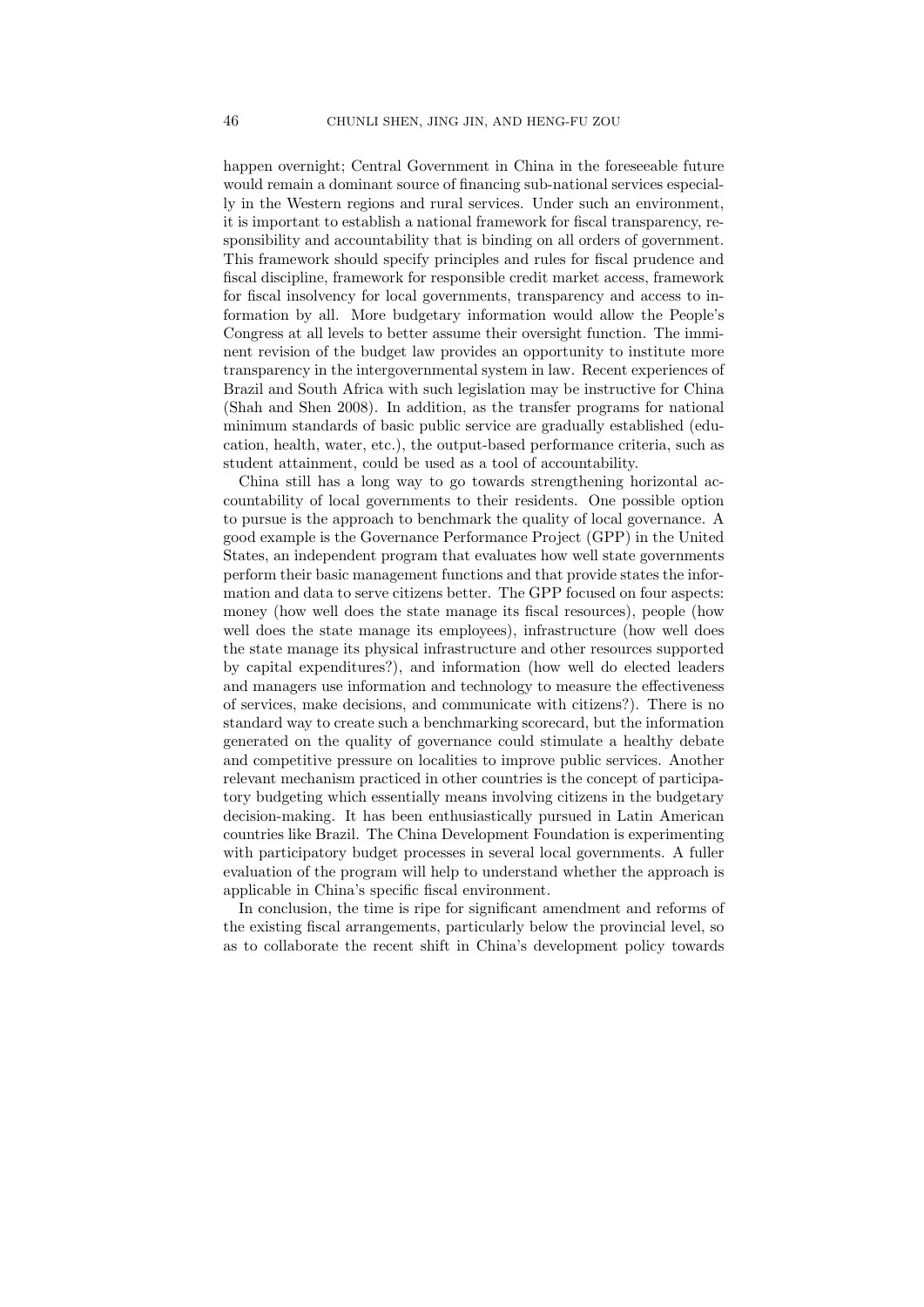more emphasis on fairness and equity. The reallocation of fiscal resources must be complemented by a clear and proper definition of government's roles and functions at all levels and better mechanisms to strengthen vertical and horizontal accountability.

#### **REFERENCES**

Agarwala, Ramgopal, 1992. China: Reforming Intergovernmental Fiscal Relations. Discussion Paper No.178. The World Bank: Washington, D.C.

Ahmad, Ehtisham, 2008. Taxation Reform and the Sequencing of Intergovernmental Reform in China: Preconditions for a Xiaokang Society, in Public Finance in China: Reform and Growth for a Harmonious Society. Shuilin Wang and Jiwei Lou eds. Washington, D.C.: The World Bank.

Ahmad, Ehtisham, Keping Li, Thomas Richardson, and Raju Singh. 2002. Recentralization in China? IMF working paper WP/02/168. International Monetary Fund: Washington, D.C.

Bahl, Roy and Johannes Linn, 1992. Urban Public Finance in Developing Countries. Washington, D.C.: Oxford University Press for the World Bank.

Bernstein, Thomas P. and Xiaobo Lu, 2003. Taxation without Representation in Contemporary Rural China. Cambridge, UK ; New York: Cambridge University Press.

Bird, Richard and Christine Wallich, 1992. Local Government Finance in Hungary. Policy Research Working Paper 869. The World Bank: Washington, D.C.

Brueckner, Jan, 2000. Fiscal Decentralization in Developing Countries: The E ects of Local Corruption and Tax Evasion. *Annals of Economics and Finance* **Vol.1**, pp. 1-18.

Davoodi, Hamid and Hengfu Zou, 1998. Fiscal Decentralization and Economic Growth: A Cross-Country Study. *Journal of Urban Economics* **43**, pp. 244-57.

Dollar, David and Bert Hofman, 2008. Intergovernmental Fiscal Reforms, Expenditure Assignment, and Governance, in Public Finance in China: Reform and Growth for a Harmonious Society. Shuilin Wang and Jiwei Lou eds. Washington, D.C.: The World Bank, pp. 39-51.

Fornasari, Francesca, Steven B. Webb, and Heng-fu Zou, 2000. The Macroeconomic Impact of Decentralized Spending and Deficits: International Evidence. *Annals of Economics and Finance* **Vol.1**, pp. 403-433.

Huang, Yasheng, 1996. Central-Local Relations in China During the Reform Era: The Economic and Institutional Dimensions. *World Development* **24:4**, pp. 655-72.

Jin, Hehui, Yingyi Qian, and Barry R. Weingast, 2005. Regional decentralization and fiscal incentives: Federalism, Chinese style. *Journal of Public Economics* **89**, pp. 1719  $-42.$ 

Jin, Jing, Chunli Shen, and Heng-fu Zou, 2008. Fiscal Decentralization and Peasants' Financial Burden.

Jin, Jing and Heng-fu Zou 2003. Soft-Budget Constraints and Local Government in China, in Fiscal Decentralization and the Challenge of Hard Budget Constraints. Jonathan Rodden, Gunnar S. Eskeland and Jennie Litvack eds. Cambridge, MA; London, England: The MIT Press.

Jin, Jing and Heng-fu Zou, 2005. Fiscal decentralization, revenue and expenditure assignments, and growth in China. *Journal of Asian Economics* **16**, pp. 1047-64.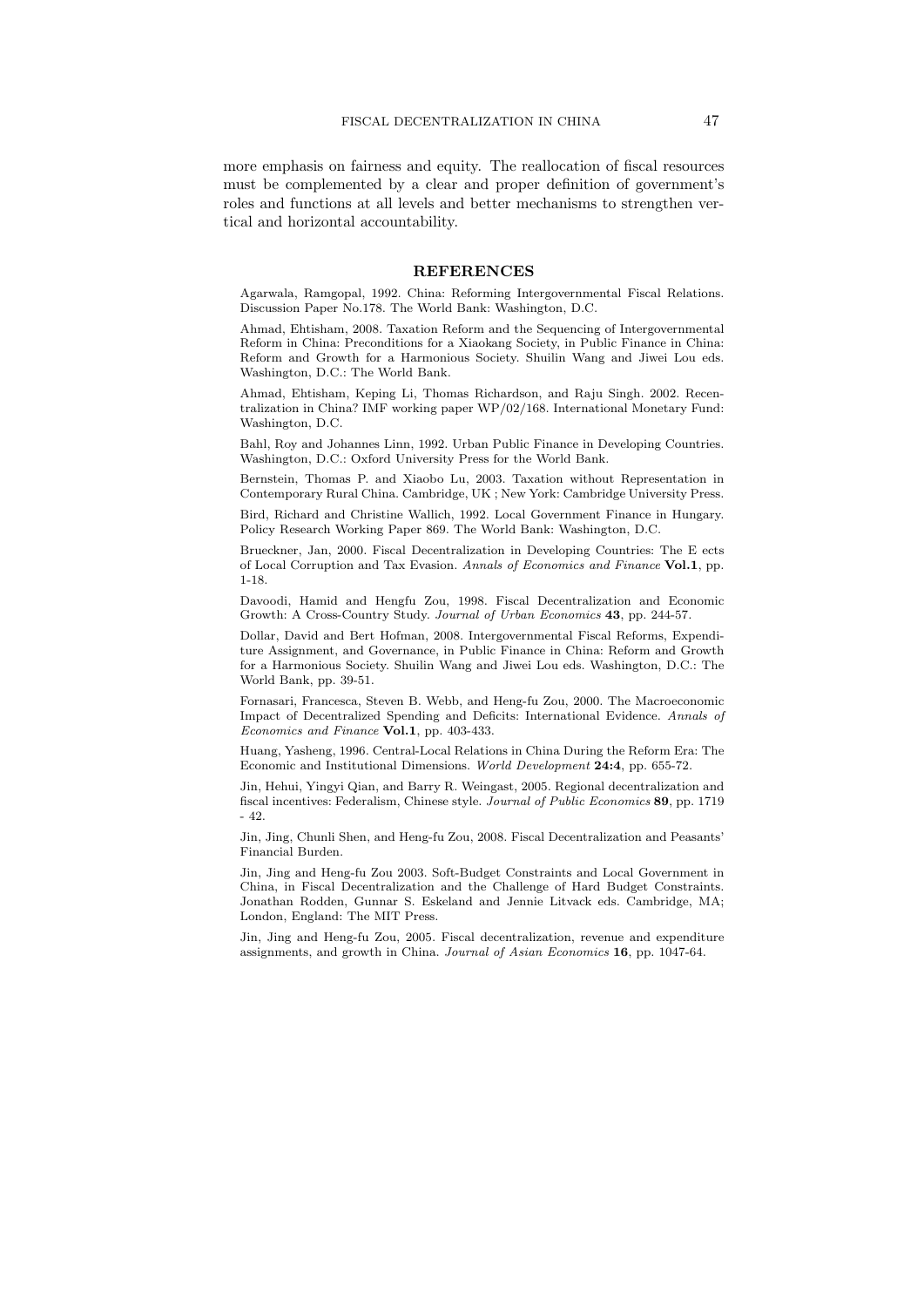Kanbur, R. and Xiaobo Zhang, 2001. Fifty Years of Regional Inequality in China: A Journey through Revolution, Reform and Openness. Cornell University.

Lardy, Nicholas R., 1978. Economic Growth and Income Distribution in the People's Republic of China. Cambridge and New York: Cambridge University Press.

Li, Lianjiang, 2001. Elections and Popular Resistance in Rural China. *China Information* **Vol. XV:2**.

Lin, Justin Yifu and Zhiqiang Liu, 2000. Fiscal Decentralization and Economic Growth in China. *Economic Development and Cultural Change* **49:1**.

Liu, Mingxing and Victor Shih, 2004. Research Note: Gauging the Deficit and Welfare Effects of the 1994 Fiscal Reform at the County Level.

Lou, Jiwei, 2008. The Reform of Intergovernmental Fiscal Relations in China: Lessons Learned, in Public Finance in China: Reform and Growth for a Harmonious Society. Shuilin Wang and Yixing Lou eds. Washington, D.C.: The World Bank, pp. 155-69.

Ma, Jun and John Norregaard, 1998. China's Fiscal Decentralization.

Martinez-Vazquez, Jorge, Baoyun Qiao, Shuilin Wang, and Heng-fu Zou, 2008. Expenditure Assignments in China: Challenges and Policy Options, in Public Finance in China: Reform and Growth for a Harmonious Society. Shuilin Wang and Jiwei Liu eds. Washington, D.C.: The World Bank, pp. 77-94.

Mehran, Hassanali, Marc Quintyn, Tom Nordman, and Bernard Laurens, 1996. Monetary and Exchange System Reforms in China: An Experiment in Gradualism. Washington, D.C.: International Monetary Fund.

Montinola, G., Yingyi Qian, and B. Weingast, 1995. Federalism Chinese Style: The Political Basis for Economic Success in China. **World Politics 48:1**, pp. 50-81.

National Bureau of Statistics, 2006. China Statistical Yearbook 2006. Beijing, China: China Statistics Press.

Oates, Wallace, 1972. Fiscal Federalism. New York: Harcourt Brace Jovanovich.

Oi, J. C., 1992. Fiscal reform and the economic foundations of local state corporatism in China. *World Politics* **45:1**, pp. 99-126.

Oksenberg, Michel and James Tong, 1991. The evolution of central-provincial fiscal relations in China, 1971-1984: the formal system. *China Quarterly* **125**, pp. 1-32.

Park, Albert, Scott Rozelle, Christine Wong, and Changqing Ren, 1996. Distributional Consequences of Reforming Local Public Finance in China. *The China Quarterly* **147**, pp. 751-78.

Qian, Y. Y. and B. R. Weingast, 1997. Federalism as a commitment to preserving market incentives. *The Journal of Economic Perspectives* **11:4**, pp. 83-92.

Qian, Yingyi, 1999. The institutional foundations of China's market transition. Annual World Bank Conference on Development Economics.

Qiao, Baoyun and Anwar Shah, 2006. Local Governent Organization and Finance: China, in Local Governance in Developing Countries. Anwar Shah ed. Washington, D.C.: The World Bank, pp. 137-68.

Qiu, L. , J. Li, and Q. Sun, 2003. Interregional Protection of Fiscal Decentralization and Trade Liberalization. *China Economic Review* **14**, pp. 227-45.

Ren, Bo, 2002. The Changes in Rural Taxation System. *Caijing Magazine* **Vol. 14**.

Riskin, Carl, 2000. Decentralization in China's Transition. BRATISLAVA POLICY PAPERS #4. UNDP: Bratislava.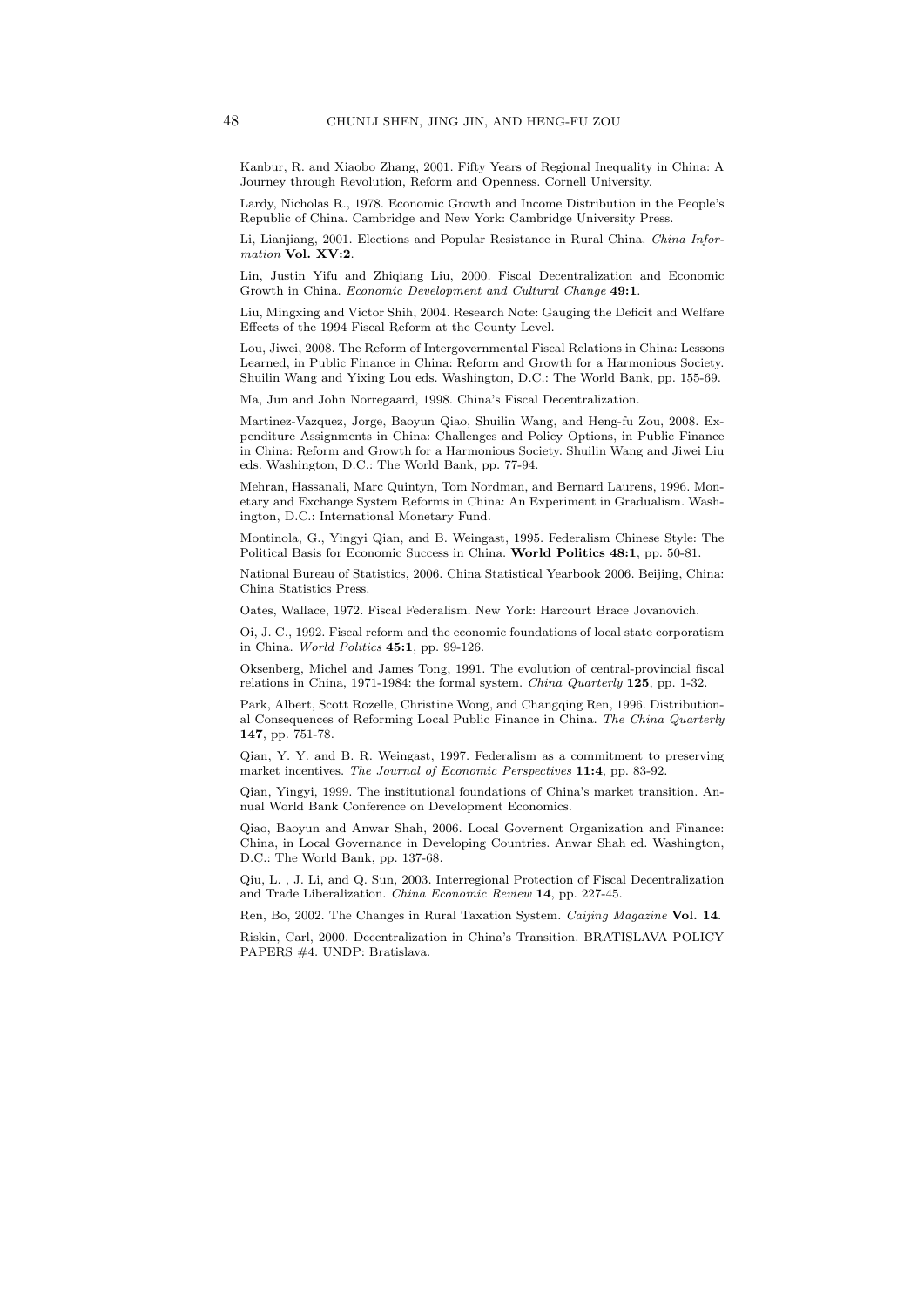Seabright, Paul, 1996. Accountability and Decentralization in Government: An Incomplete Contracts Model. *European Economic Review* **40:1**, pp. 61-90.

Shah, Anwar, 1994. The Reform of Intergovernmental Fiscal Relations in Developing and Emerging Market Economies. The World Bank: Washington, D.C.

Shah, Anwar, 1998. Fiscal Federalism and Macroeconomic Governance- For Better or For Worse? Policy Research Working Paper No. 2005. The World Bank: Washington, D.C.

Shah, Anwar, 2004. Fiscal Decentralization in Developing and Transition Economies: Progress, Problems, and the Promise. Policy Research Working Paper 3282. The World Bank: Washington, D.C.

Shah, Anwar and Chunli Shen, 2006. Reform of the Intergovernmental Transfer System in China. World Bank Policy Research Working Paper No. 4100. The World Bank: Washington, D.C.

Shah, Anwar and Chunli Shen, 2008. Fine Tuning the Intergovernmental Transfer System to Achieve a Harmonious Society and a Level Palying Field for Regional Development in China, in Public Finance in China: Reform and Growth for a Harmonious Society. Shuilin Wang and Jiwei Lou eds. Washington, D.C.: The World Bank.

Shah, Anwar, Theresa Thompson, and and Heng-Fu Zou, 2004. The Impact of Decentralisation on Service Delivery, Corruption, Fiscal Management and Growth in Developing and Emerging Market Economies: A Synthesis of Empirical Evidence. *CESifo DICE Report* **2(1)**, 10-17. The World Bank: Washington, D.C.

Shen, Chunli, 2007. Spatial Poverty Divergence in China, in Regional Disparities in China. Anwar Shah, Chunli Shen and Heng-fu Zou eds. Beijing, China: The People's Publishing House, pp. 51-120.

Shen, Chunli, 2008. Fiscal Decentralization and Public Services in China, in Public Services in China. Anwar Shah, Hengfu Zou and Baoyun Qiao eds. Beijing, China: People's Publishing House.

Shen, Chunli. forthcoming. Fiscal Decentralization and Public Services in China, in Public Services in China. Anwar Shah and Heng-fu Zou eds.

Shen, Chunli and Heng-fu Zou, 2008. China: Regional Disparities in Poverty Distribution. *Division of Labour and Transaction Costs* **3:1**, pp. 1-40.

Shih, Victor, Mingxing Liu, and Qi Zhang, 2004. "Eating Budget": The Logic of Fiscal Transfers under Predatory Fiscal Federalism.

Su, Ming, 2003. China: Fiscal Policies and Rural Development (zhongguo nongcun fazhan yu caizheng zhengce xuanze). Beijing: China Finance and Economy Publishing House.

Tao, Ran, Mingxing Liu, Wei Shan, and Qi Zhang, 2005. Bureaucratic Politics, State Mandates, and Rural Tax Burden in China. the International Studies Association Annul Meeting: Hawaii.

Tsui, Kai-yuen, 2005. Local Tax System, Intergovernmental Transfers and China's Local Fiscal Disparities. *Journal of Comparative Economics* **33**, pp. 173-96.

Wang, Shaoguang, 2001. For National Unity: The Political Logic of Fiscal Transfer in China. Department of Government & Public Administration, The Chinese University of Hong Kong.

Wang, Shaoguang and Angang Hu, 1999. The Political Economy of Uneven Development: The Case of China. Armonk, NY: M. E. Sharpe.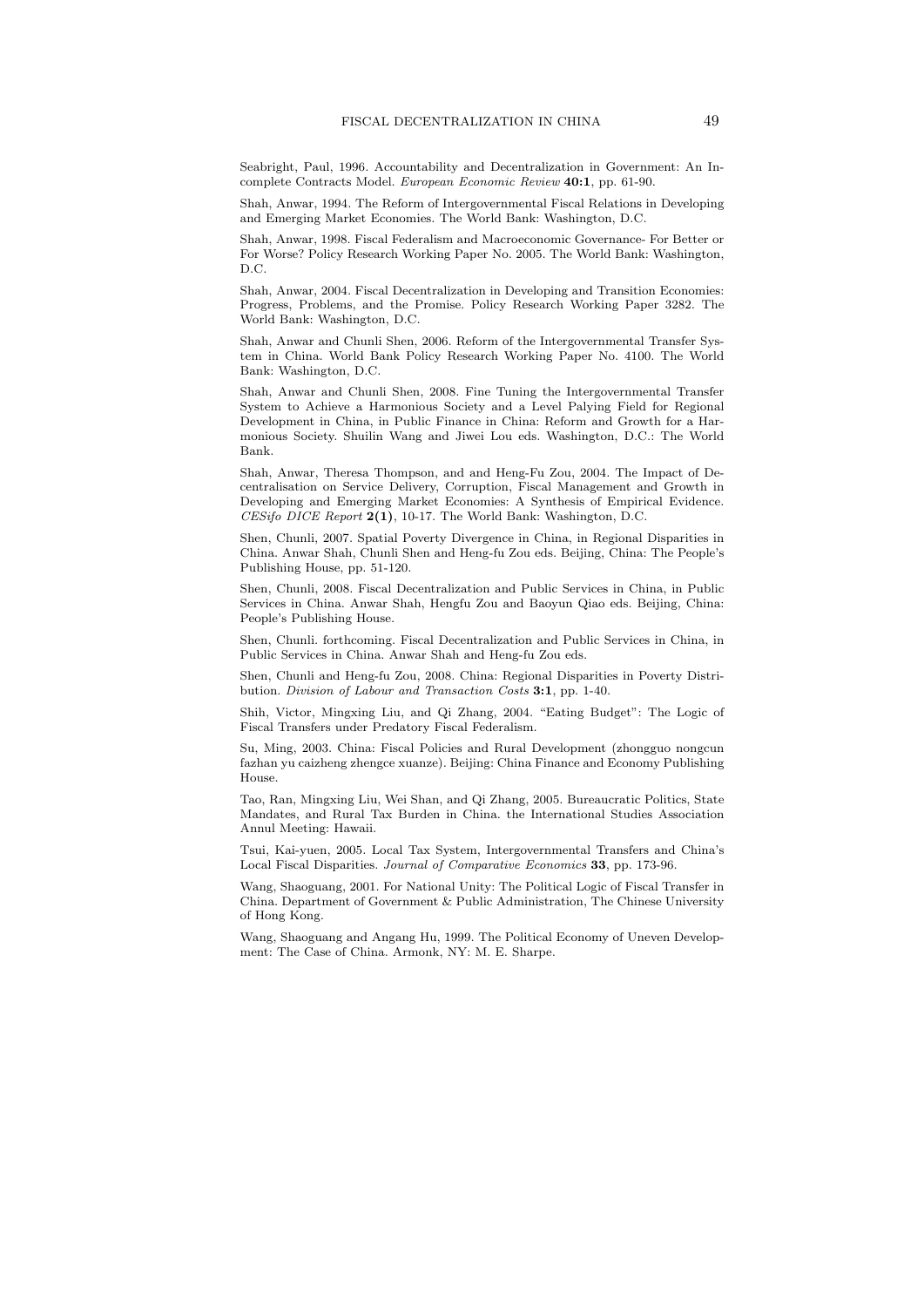Wedeman, Andrew, 1999. Agency and fiscal dependence in cental-provincial relations in china. *Journal of Contemporary China* **8:20**, pp. 103-22.

Wei, Jianing, 2004. Local Debt and Policy Options. State Council Research Center, China.

West, Lorraine, 1999. Fiscal autonomy and local initiatives: unequal capacity across regions in China. paper presented at annual meeting of Association for Asian Studies,: Boston, MA.

Wong, Christine, 2000. Central-local relations revisited: the 1994 tax sharing reform and public expenditure management in China. prepared for the international conference on "Central-Periphery Relations in China: Integration, Disintegration or Reshaping of an Empire?" Chinese University of Hong Kong.

Wong, Christine, 2005. Public sector budget management issues in China. Working Party of Senior Budget Officials. OECD: Paris.

Wong, Christine, Christopher Heady, and Wing T. Woo, 1995. Fiscal Management and Economic Reform in the People's Republic of China. Oxford and New York: Oxford University Press.

World Bank, 2002. China: National Development and Sub-National Finance. Washington, D.C.: The World Bank.

World Bank, 2003. China: Promoting Growth with Equity. Washington, D.C.

World Bank, 2005. China: Deepening Public Service Unit Reform to Improve Service Delivery. Washington, D.C.: The World Bank.

World Bank, 2006. Governance, Investment Climate, and Harmonious Society: Competiveness Enhancement for 120 Cities in China. Report 37759-CN. The World Bank: Washington, D.C.

World Bank, 2002. China: National Development and Sub-National Finance. Washington, D.C.

World Bank, 2003. China: Promoting Growth with Equity. Washington, D.C.

Yang, Dali, 1997. Beyond Beijing: Liberalization and the regions in China. London: Routledge.

Yang, Dali L., 2004. Remaking the CHinese Leviathan: Market Transition and the Politics of Governance in China. Stanford, CA: Stanford University Press.

Yao, Yang and Lei Yang, 2003. Zhidu gonggei shiheng he zhongguo caizheng fenquan de houguo (The consequences of the institutional supply imbalance and fiscal federalism in China). Zhanlue yu Guanli Strategy and Mangement, 3.

Yin, Heng, 2008. Fiscal Disparities and the Equalization Effects of Fiscal Transfers at the County Level in China. *Annals of Economics and Finance* **Vol.9**, pp. 115-149.

Young, Alwyn, 2000. The Razor's Edge: Distortions and incremental Reform in the People's Republic of China. *Quarterly Journal of Economics* **115:4**, pp. 1091-1135.

Zhang, Tao and Heng-fu Zou, 1998. Fiscal decentralization, public spending, and economic growth in China. *Journal of Public Economics* **67**, pp. 221-40.

Zhang, Yuande, 2003. 'bishui' hai zai jixu ('forced taxation' continues). Gaige Neican (Internal Reference of Reform, 31, pp. 20-24.

Zhang, Zhihua and Jorge Martinez-Vazquez, 2003. The System of Equalization Transfers in China. International Studies Program Working Paper 03-12. Andrew Young School of Policy Studies. Georgia State University.